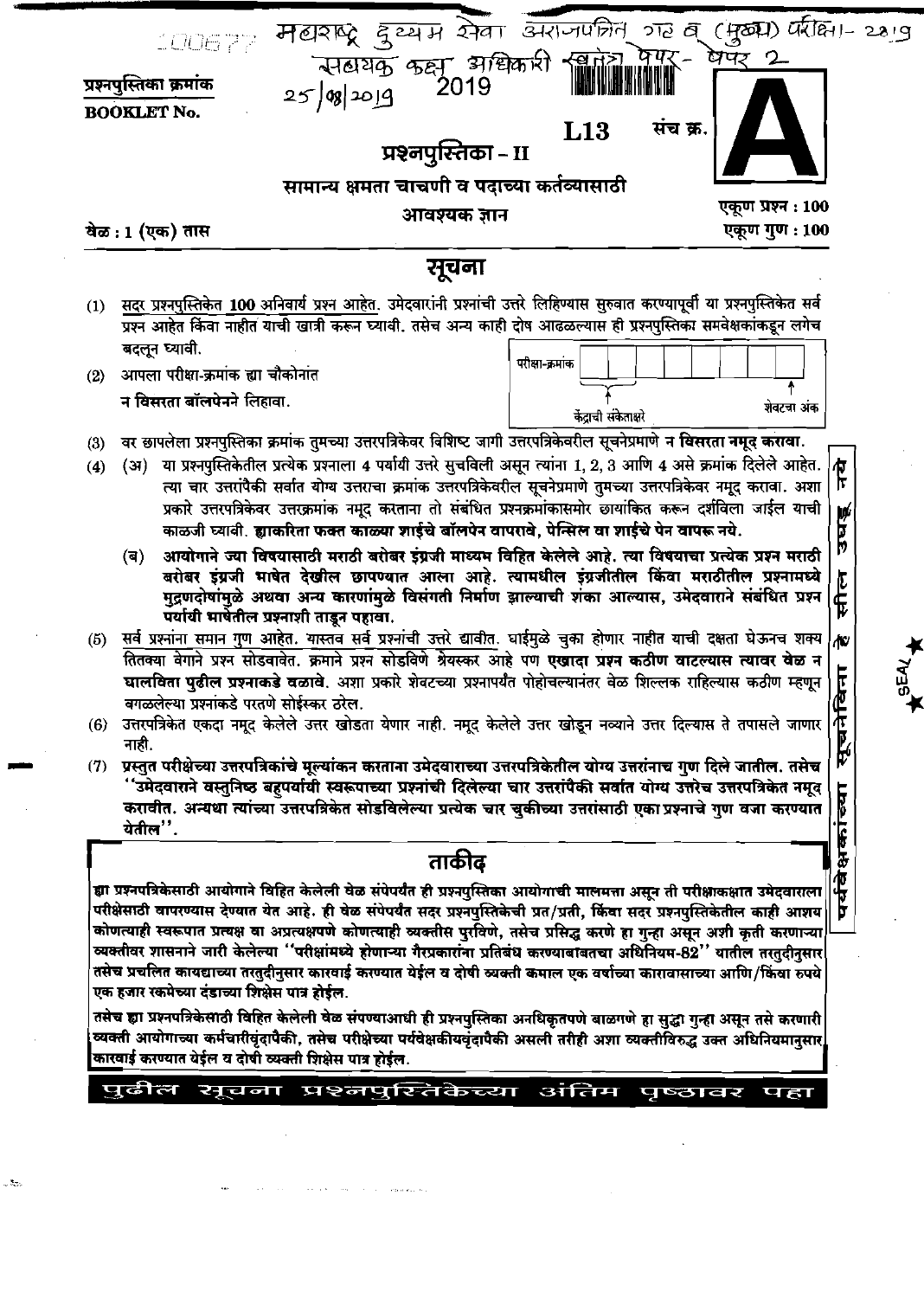÷,

l,

J

 $\ddot{\phantom{a}}$ 

 $\mathcal{L}_{\mathcal{A}}$ 

# कच्च्या कामासाठी जागा/SPACE FOR ROUGH WORK

 $\ddot{\phantom{0}}$ 

 $\mathcal{L}_{\mathcal{A}}$ 

 $\ddot{\phantom{0}}$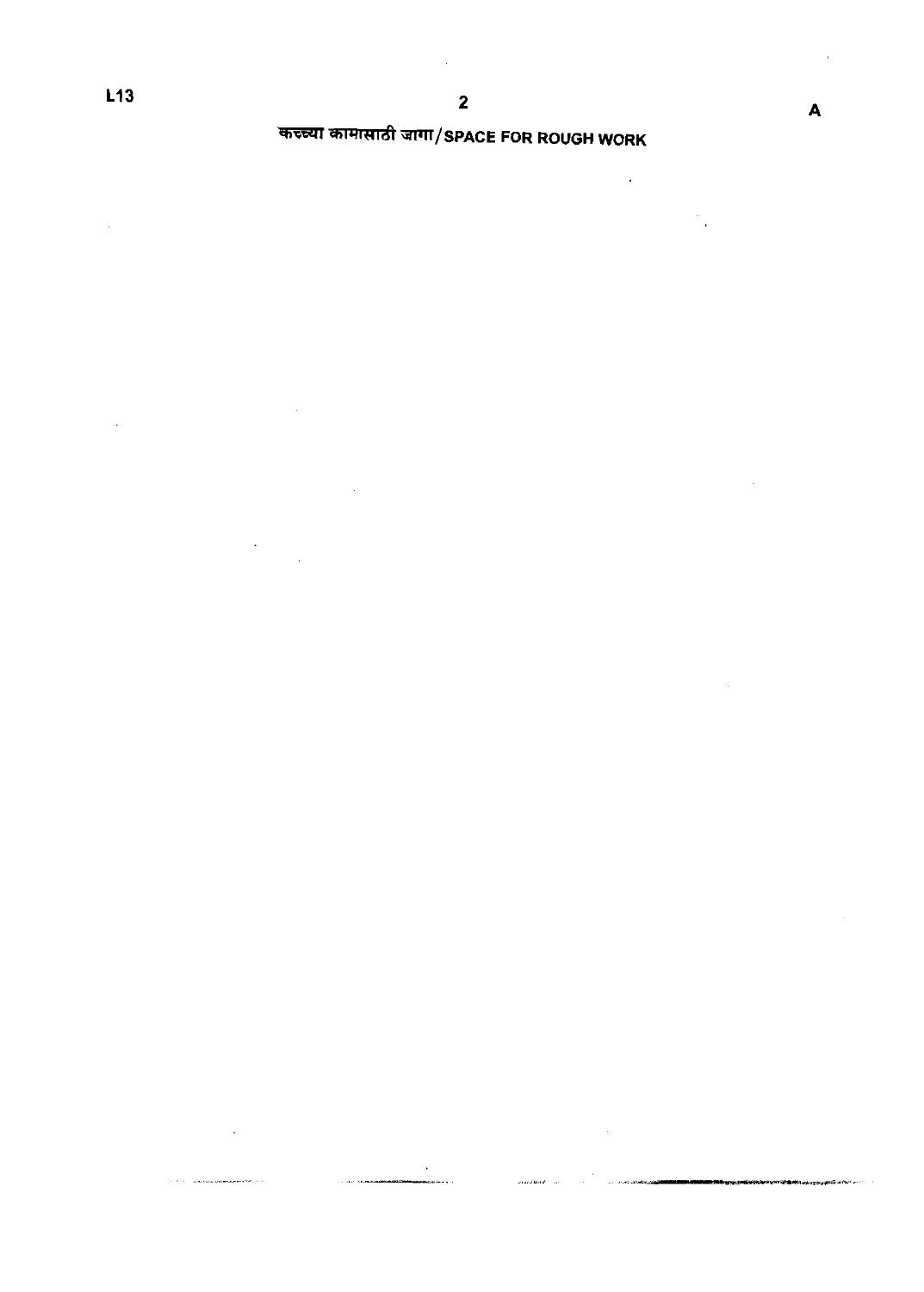- 1. 1. 310 अगणि हे दोघे मुंबईतील बांधकाम कंत्राटदार होते. त्यांना विचारांचा प्रसार करण्यासाठी छपाई माध्यमाचे महत्त्व कळले असल्यामुळे त्यांनी सत्यशोधक समाजाला वृत्तपत्र व नियतकालिके छापण्यासाठी एक छापखाना भेट दिला.<br>(1) - तकाराम पडवळ उ
	- तकाराम पडवळ आणि कृष्णराव भालेकर

A

- (2) व्यंकू बाळोजी कालेवार आणि रामय्या व्यंकय्या अय्यावारू<br>(3) गणपतराव पाटील आणि कृष्णराव भालेकर
- गणपतराव पाटील आणि कृष्णराव भालेकर
- $(4)$  ज्याया कराडी लिंगू आणि जयसिंगराव सायबू वडनाला

and were two Building Contractors in Mumbai who realised the importance of modem print media in the spread of ideas and donated a printing press to the Satyashodhak Samaj so that the Samaj could publish their **books** and journals.

- (1) Tukaram Padval and Krishnarao Bhalekar
- **(2)** Vyanku Baloji Kalewar and Ramayya Vyankayya Ayyawaru
- (3) Ganpatrao Patil and Krishnarao Bhalekar
- Jaaya Karadi Lingu and Jaysingrao Saibu Vadnala

2. <u>- - - - - - - यांना इंग्लंडमध्ये कायद्याचे शिक्षण घेण्यासाठी प्रतिष्ठीत शिवाजी शिष्यवृत्ती प्राप्त झाली होती.</u> 2) Vyanku Baloji Kalewar and Ramayya Vyankayya Ayyawaru<br>
3) Ganpatrao Patil and Krishnarao Bhalekar<br>
4) Jaaya Karadi Lingu and Jaysingrao Saibu Vadnala<br>
7 Tarih इंग्लंडमध्ये कायद्याचे शिक्षण घेण्यासाठी प्रतिष्ठीत शिवाजी श \_\_\_\_\_\_\_\_\_ याना इग्लडमध्ये कायद्याचे शिक्षण घण्यासाठी प्रतिष्ठीत शिवाजी शिष्यवृत्ती प्राप्त झीली होती.<br>(1) खुदीराम बोस<br>(3) विनायक दामोदर सावरकर (4) श्यामजी कृष्ण वर्मा<br>\_\_\_\_\_\_\_\_\_ go (1) Khudiram Bose (2) Gopal Krishna Gokhale<br>
(3) Vinayak Damodar Savarkar (4) Shyamji Krishna Varma Vinayak Damodar Savarkar (4) **3. si.~\*\*~\*ih~rnrn. a. memm . mdmm**  अ. काळाराम मंदिर सत्याग्रह<br>क. मनुस्मृती दहन<br>स्त्रांती न्डो : अर्थात दहन क. मनुस्मृती दहन<br>**पर्यायी उत्तरे :**<br>(1) अ. ब. क. ड (1) **a,,** (2) **q,a,a,3** (3) **a,\*,q,3 (4) 3,5,3,a**  Arrange these movements led by Dr. Arnbedkar in their chronological order. **a.** Kalaram Mandir Satyagraha b. Chowdar Tank Satyagraha c. Burning the text of Manusmriti d. Movement of religious conversion Answer options :<br>(1) a, b, c, d (2) (1) a, b, c, d (2) b, c, a, d (3) a, c, b, d (4) b, c, d, a (1) अ, अ, %,  $\leq$  (2) अ, %, अ,  $\leq$  (3) अ, %, अ,  $\leq$  (4) अ, %, अ, Arrange these movements led by Dr. Ambedkar in their chronological order.<br>
a. Kalaram Mandir Satyagraha b. Chowdar Tank Satyagraha<br>
c. Burning the tex \*~~PTrFgemmr-w\*. (1) a, b, c, d (2) b, c, a, d (3) a, c, b, d (4) b, c, d, a<br>प्रसिद्ध विचारवंत आणि तत्त्वज्ञ तर्कतीर्थ लक्ष्मणशास्त्री जोशी यांनी भारतीय प्रबोधनाची चर्चा करताना आपल्या<br>लेखामध्ये महाराष्ट्रातील \_\_\_\_\_\_\_\_\_ ची तुलना युरोपातील **ब्राह्मणेतर चळवळ** Noted philosopher and public intellectual Tarkateerth Lamnanshastri Joshi, in his article discussing the Indian Renaissance, compared the in Maharashtra with the Protestant Reformation in Europe. (1) Bhakti Movement **(2)** National Movement (3) Non-Brahmin Movement (4) Tribal Movement कच्च्या कामासाठी जागा *।* SPACE FOR ROUGH WORK विकास का स्थान का स्थान कर स्थान कर स्थान कर स्थान कर स्थान कर स्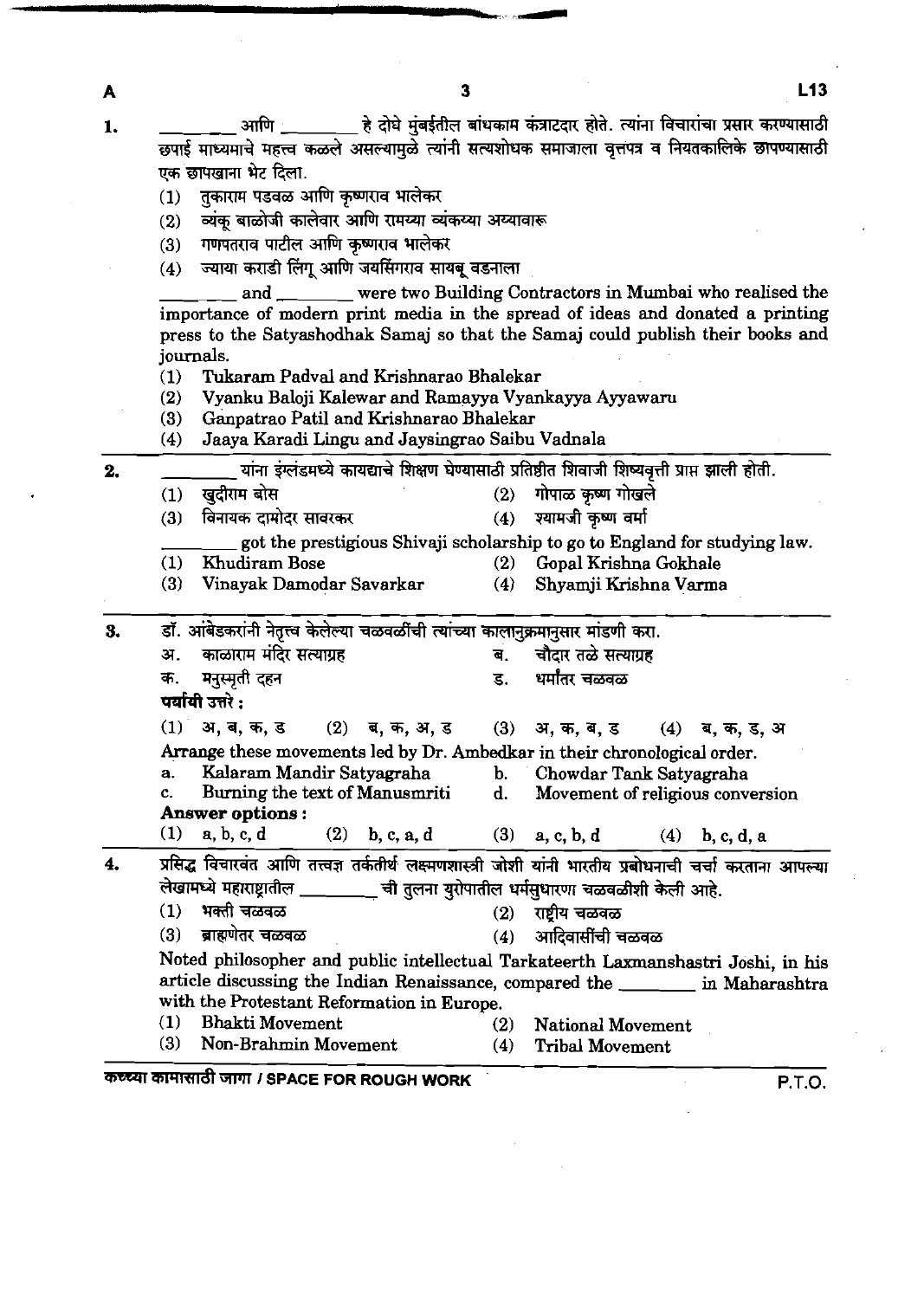A

- 5. कामगार हितवर्धक सभेचे संस्थापक कोण होते ?
	- नारायण मेघाजी लोखंडे  $(1)$
	- एस.एन. भालेराव  $(2)$
	- श्रीपाद अमृत डांगे  $(3)$
	- भिवाजी नरे  $(4)$

The founder of Kamgar Hitvardhak Sabha is

- **(1)** Narayan Meghaji Lokhande
- **(2)** S.N. Bhalerao
- **(3)** Shripad Amrit Dange
- **(4)** Bhivaji Nare

पढीलपैकी कोणत्या नाटकावर इंग्रज सरकारने बंदी घातली *नव्हती* ? 6.

- कीचकवध  $(1)$  $(2)$ टंडधारी
- विजय तोरण  $(3)$ तृतीय रत्न  $(4)$

Which of the following plays was **not** prescribed by the British government?

- **(1)** Keechakvadh **(2)** Dandadhari
- **(3)** Vijay Toran **(4)** Tritiya Ratna

<u>्</u> यांना राजद्रोहात्मक पुस्तक छापल्याबद्दल दोन वर्षे सक्तमजुरीची शिक्षा झाली होती. काही अटी 7. मान्य केल्यास त्यांची मुक्तता करण्याचा प्रस्ताव इंग्रज सरकारने 1924 मध्ये ठेवला. परंतु त्यांनी सशर्त सुटका करून घेण्यास नकार दिला.

- रंगराव दिवाकर हसरत मोहानी  $(2)$  $(1)$
- $(4)$  बी.जी. हॉर्निमन  $(3)$ रामभाऊ प्रधान

was sentenced to two years of rigorous imprisonment for publishing a seditious book. The British government in **1924,** offered to set him free, provided he was to accept certain conditions, however he refused such a conditional release.

- **(1)** Hasrat Mohani **(2)** Rangrao Diwakar
- (3) Rambhau **Pradhan (4)** B.G. Horniman

कच्च्या कामासाठी जागा *।* SPACE FOR ROUGH WORK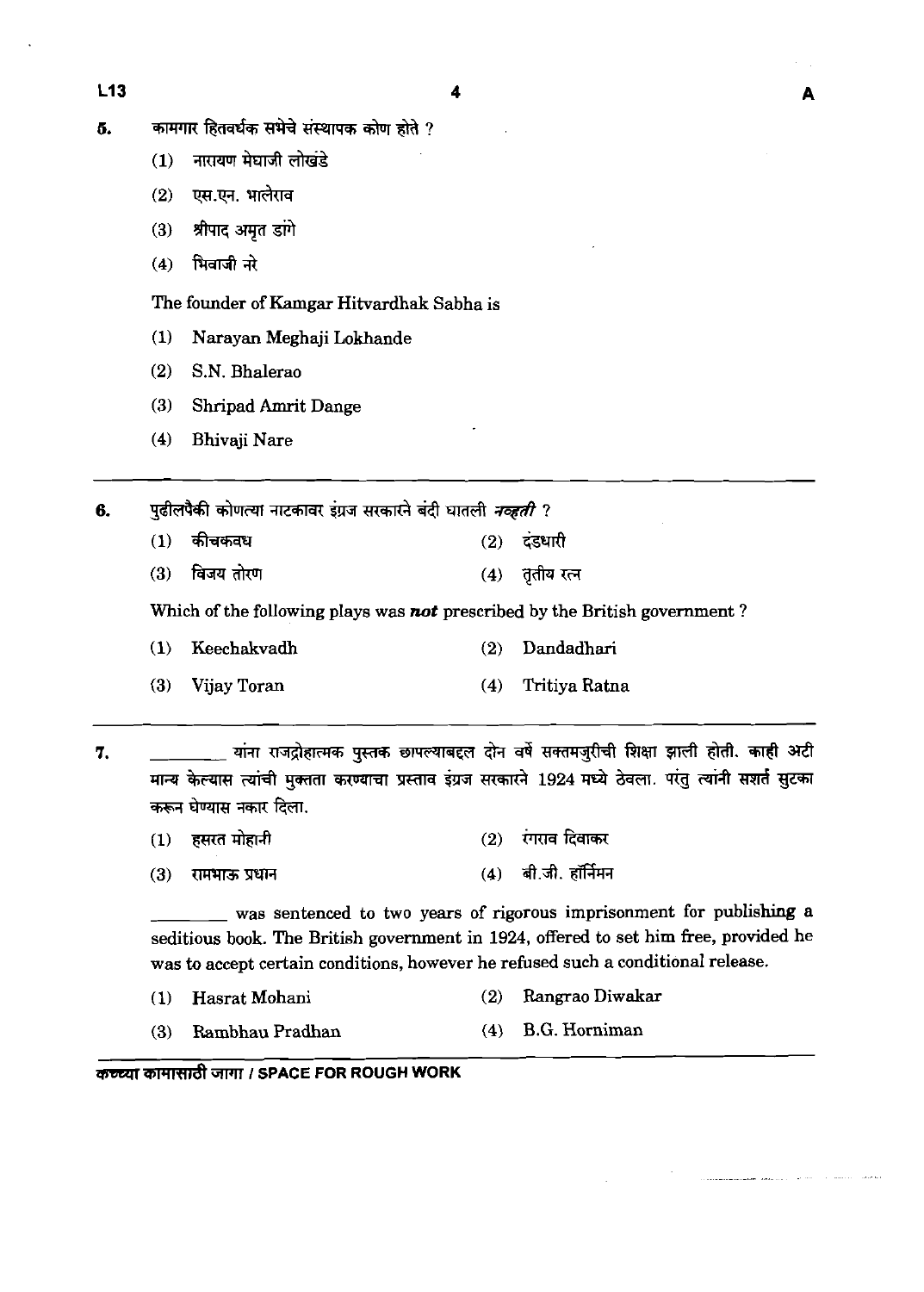- महात्मा फले यांच्याबाबत पढीलपैकी कोणते विधान *असत्य* आहे ? Я.
	- त्यांनी बालहत्या प्रतिबंधक गह स्थापन केले.  $(1)$
	- त्यांनी जातिभेद विवेकसार हे पुस्तक लिहिले.  $(2)$
	- त्यांना मोरो विठ्ठल वाळवेकर यांनी मदत केली.  $(3)$
	- त्यांनी सत्यशोधक समाज स्थापन केला.  $(4)$

Which of the following statements about Mahatma Phule is *not* true ?

- **(1)** He started a shelter for prevention of infanticide.
- (2) He authored the book 'Jati Bhed Vivek Saar'.
- **(3)** He was supported in his'work by Moro Vitthal Walvekar.
- **(4)** He founded Satyashodhak Sarnaj.

मंबई प्रांताच्या कायदेमंडळाने प्राथमिक शिक्षण सक्तीचे करणारा एक कायदा संमत केला. परंतु ते केव्हापासून  $9<sub>1</sub>$ सक्तीचे करणार आणि सक्ती करण्याची जबाबदारी कोणाची हे नक्की नसल्यामुळे त्यावर \_\_\_\_\_\_\_\_\_ यांनी कडक टीका केली.

- $(2)$  सीताराम केशव बोले (1) र.प. परांजपे
- $(4)$  भी.स. आंबेडकर चिमणलाल सेटलवाड  $(3)$

The Bombay Provincial Legislative Council passed an act concerning compulsory primary education but did not define any deadline nor specified the responsibility of education and hence invited strong criticism from

- **(1)** R.P. Paranjpe **(2)** Sitaram Keshav Bole
- **(3)** Chimanlal Setalvad **(4)** B.R. Ambedkar
- इंग्रज सरकार आणि भारतातील राजेशाही प्रातांमध्ये वित्तीय संबंध कसे असावेत याबाबत शिफारसी करण्यासाठी 10. यांच्या अध्यक्षतेखाली त्रिसदस्य समिती नेमली होती.
	- डब्ल्य.एस. होल्डसवर्थ  $(1)$  $(2)$ सिडनी पील
	- रशब्रक विलिअम्स (4) हारकोर्ट बटलर  $(3)$

A three-member commission appointed to make recommendations regarding the financial relations between the princely states and the British government in India was headed by

- **(1)** W.S. Holdsworth **(2)** Sidney Peel
- **(3)** Rushbrook Williams **(4)** Harcourt Butler

*UEXZTl ailWV&* ClPll **I SPACE FOR ROUGH WORK P.T.O.**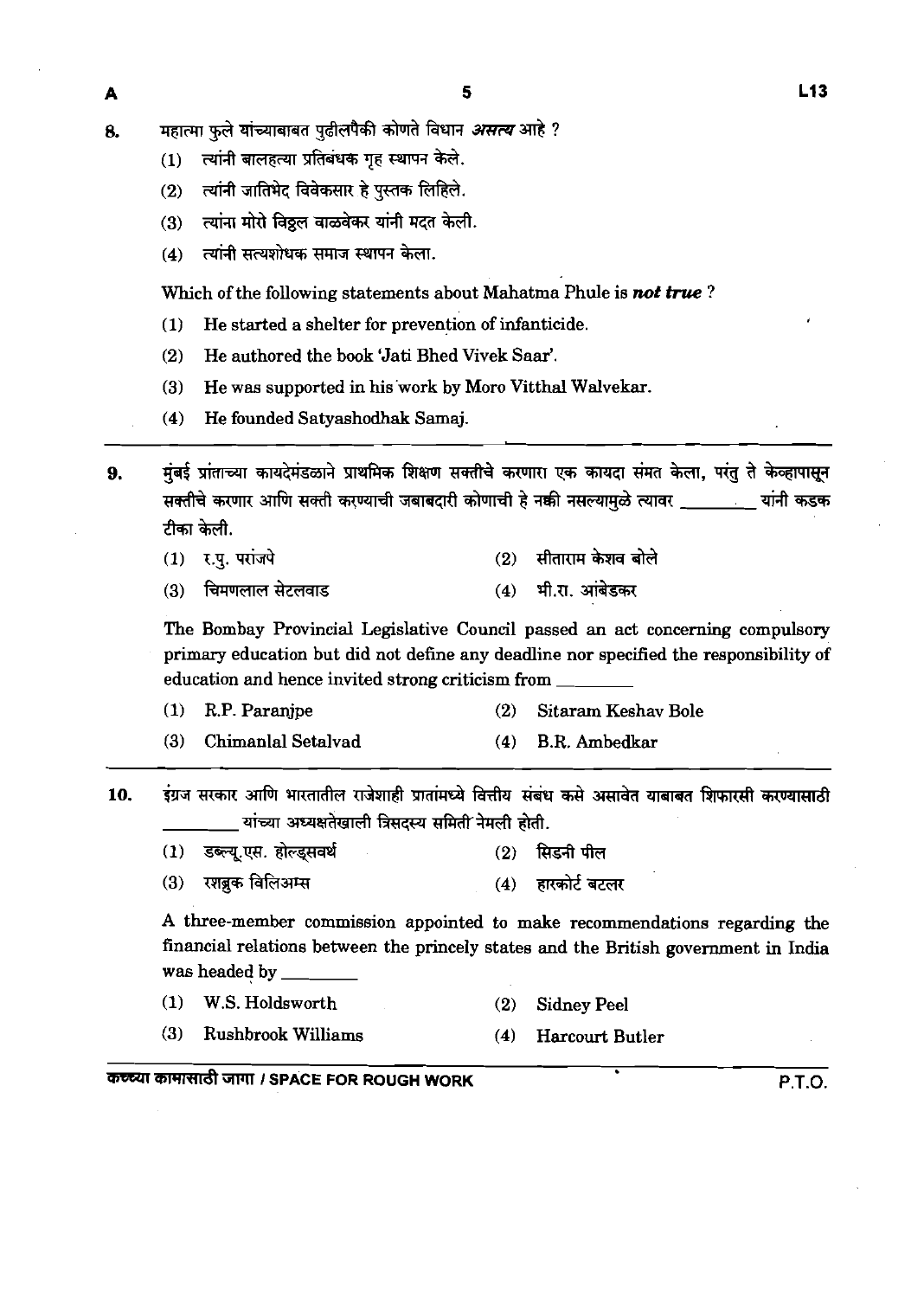| L13 | 6<br>A                                                                                                  |                                                                                                                                 |     |                     |  |  |  |  |  |
|-----|---------------------------------------------------------------------------------------------------------|---------------------------------------------------------------------------------------------------------------------------------|-----|---------------------|--|--|--|--|--|
| 11. | करण्यात आली.                                                                                            | संविधान सभेच्या मसुदा समितीचे अध्यक्ष म्हणून डॉ. बाबासाहेब आंबेडकर यांची निवड _________ या दिवशी                                |     |                     |  |  |  |  |  |
|     | (1)                                                                                                     | 20 ऑगस्ट 1947                                                                                                                   | (2) | 29 ऑगस्ट 1947       |  |  |  |  |  |
|     | (3)                                                                                                     | 14 नोव्हेंबर 1947                                                                                                               | (4) | 24 सप्टेंबर 1947    |  |  |  |  |  |
|     |                                                                                                         | Dr. Babasaheb Ambedkar was chosen as the Chairman of Drafting Committee of the<br>Constituent Assembly on ______                |     |                     |  |  |  |  |  |
|     | (1)                                                                                                     | 20th August 1947                                                                                                                | (2) | 29th August 1947    |  |  |  |  |  |
|     | (3)                                                                                                     | 14th November 1947                                                                                                              | (4) | 24th September 1947 |  |  |  |  |  |
| 12. |                                                                                                         | विधानसभा अध्यक्षाची कार्ये आहेत                                                                                                 |     |                     |  |  |  |  |  |
|     | अ.                                                                                                      | विधानसभेच्या बैठकीचे अध्यक्ष स्थान भूषविणे.                                                                                     |     |                     |  |  |  |  |  |
|     | ਕ.                                                                                                      | कामकाजाच्या नियमाचा अर्थ लावणे व त्याची अंमलबजावणी करणे.                                                                        |     |                     |  |  |  |  |  |
|     | क.                                                                                                      | सभागृहाच्या विविध समित्यांच्या अध्यक्षांची नेमणूक करणे.                                                                         |     |                     |  |  |  |  |  |
|     | पर्यायी उत्तरे :                                                                                        |                                                                                                                                 |     |                     |  |  |  |  |  |
|     | (1)                                                                                                     | फक्त अ, ब                                                                                                                       | (2) | फक्त अ. क           |  |  |  |  |  |
|     | (3)                                                                                                     | फक्त ब, क                                                                                                                       | (4) | वरीलपैकी सर्व       |  |  |  |  |  |
|     | Functions of the Speaker of Legislative Assembly are                                                    |                                                                                                                                 |     |                     |  |  |  |  |  |
|     | To preside over the meetings of the Legislative Assembly.<br>a.                                         |                                                                                                                                 |     |                     |  |  |  |  |  |
|     | To interpret rules of business and enforce them.<br>b.                                                  |                                                                                                                                 |     |                     |  |  |  |  |  |
|     | To appoint the chairman of different committees of the House.<br>c.                                     |                                                                                                                                 |     |                     |  |  |  |  |  |
|     | <b>Answer options:</b>                                                                                  |                                                                                                                                 |     |                     |  |  |  |  |  |
|     | (1)                                                                                                     | Only a, b                                                                                                                       | (2) | Only a, c           |  |  |  |  |  |
|     | (3)                                                                                                     | Only b, c                                                                                                                       | (4) | All of the above    |  |  |  |  |  |
| 13. | 123 क्रमांकाचे संविधान दुरुस्ती विधेयक 2017 कशाशी संबंधित आहे ?                                         |                                                                                                                                 |     |                     |  |  |  |  |  |
|     | संसदेमध्ये महिलांना आरक्षण<br>(1)                                                                       |                                                                                                                                 |     |                     |  |  |  |  |  |
|     | भारतीय संविधानाच्या सहाव्या परिशिष्टात दुरुस्ती<br>(2)                                                  |                                                                                                                                 |     |                     |  |  |  |  |  |
|     | राष्ट्रीय मागासवर्गीय आयोगाला संवैधानिक दर्जा देणे<br>(3)                                               |                                                                                                                                 |     |                     |  |  |  |  |  |
|     | भारतीय संविधानाच्या 8 व्या परिशिष्टातील 'ओरिया' या भाषेच्या बाबत बदल करून ते 'ओडिया' असे<br>(4)<br>करणे |                                                                                                                                 |     |                     |  |  |  |  |  |
|     |                                                                                                         | The 123 <sup>rd</sup> Constitution Amendment Bill 2017 is dealing with                                                          |     |                     |  |  |  |  |  |
|     | (1)                                                                                                     | Women reservations in Parliament                                                                                                |     |                     |  |  |  |  |  |
|     | Amendment to 6 <sup>th</sup> Schedule of Constitution of India<br>(2)                                   |                                                                                                                                 |     |                     |  |  |  |  |  |
|     | (3)                                                                                                     | Granting National Commission on Backward Classes (NCBC) constitutional<br>status                                                |     |                     |  |  |  |  |  |
|     | (4)                                                                                                     | Substituting the name of the language which appeared as 'Oriya' in the<br>8th Schedule of the Constitution of India with 'Odia' |     |                     |  |  |  |  |  |

mrm3ndt **W** *I* **SPACE FOR ROUGH WORK** 

.<br>A spinningsver for direct in a development of the second collection is the second to the deterministic of the

.<br>Senator Stranger in the Negative Provider

 $\sim$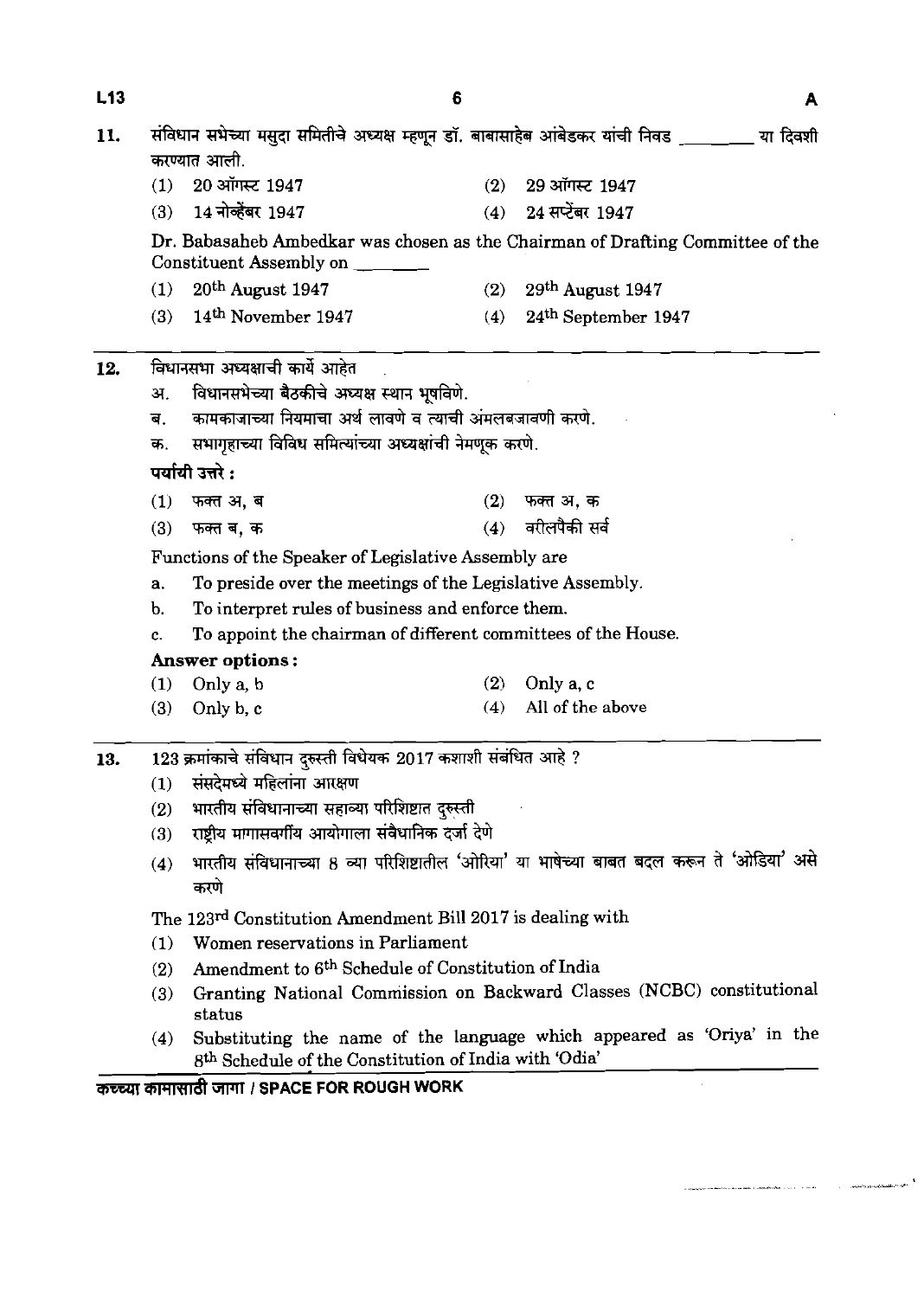- 14. भारताच्या सर्वोच्च न्यायालया संबंधी *चूकीचे* विधान/ने पुढील विधानांमधून शोधा.
	- अ. सध्याच्या नव्या वास्तूत जाईपर्यंत सर्वोच्च न्यायालय संसदीय इमारती मधेच कार्यरत होते.
	- ब. भारतीय संविधानाने सर्वोच्च न्यायालयातील न्यायाधीशांची संख्या वाढविणे हे कार्य संसदेवर सोपवले आहे.
	- सर्वोच्च न्यायालय अस्तित्वात येण्यापूर्वी 1937 ते 1950 पर्यंत फेडरल कोर्ट ऑफ इंडिया हे त्याच्या जागी क. कार्यरत होते.
	- भारताच्या सर्वोच्च न्यायालयाचे कामकाज फक्त इंग्रजी आणि हिंदी भाषातूनच चालते. ड.

पर्यायी उत्तरे :

 $(4)$  फक्त अ अ. ब  $(2)$  $(3)$  क, ड  $(1)$ फक्त ड

Find the *incorrect* statement's about Supreme Court of India (SCI).

- a. SCI functioned from the Parliamentary House till it moved to the present building.
- b. The Constitution of India has left it to the Parliament to increase the number of judges of SCI.
- c. Prior to SCI, from 1937 to 1950 the Federal Court of India was in place of it.
- d. The proceedings of the Supreme Court of India are conducted in English and Hindi only.

#### **Answer** *options* :

- (1) a, b (2)  $Only d$  (3) c, d (4)  $Only a$
- राज्यघटनेच्या 'प्रस्तावने' बाबत खालीलपैकी कोणते विधान बरोबर *नाही* ? 15.
	- ती पं. जवाहरलाल नेहरू यांनी तयार केलेल्या व मांडलेल्या 'उद्दिष्टांच्या ठरावावर' आधारित आहे.  $(1)$
	- 1995 मधील भारतीय जीवन विमा निगम खटल्यात 'प्रस्तावना' हा राज्यघटनेचा एकात्मिक भाग आहे असे  $(2)$ सर्वोच्च न्यायालयाने प्रतिपादन केले.
	- 1975 च्या 42 व्या घटनादरुस्ती कायद्यान्वये प्रस्तावनेत् समाजवादी, धर्मनिरपेक्ष व एकता या तीन नवीन  $(3)$ शब्दांचा समावेश करण्यांत आला आहे.
	- प्रस्तावना हा कायदेमंडळाच्या अधिकाराचा स्त्रोतही नाही व त्याच्या अधिकारांवर बंधनेही घालत नाही.  $(4)$

Which one of the following statements about the 'Preamble' of the Constitution is *not* correct ?

- (1) It is based on the 'Objective Resolution' drafted and moved by Pandit Jawaharlal Nehru.
- (2) In the LIC of India case (1995), the Supreme Court held that the 'Preamble' is an integral part of the Constitution.
- (3) The 42nd Amendment Act of 1975 added three new words Socialist, Secular and Unity to the Preamble.
- (4) It is neither a source of power to legislature nor a prohibition upon the powers of legislature,

कच्च्या कामासाठी जागा *।* SPACE FOR ROUGH WORK **P.T.O.** P.T.O.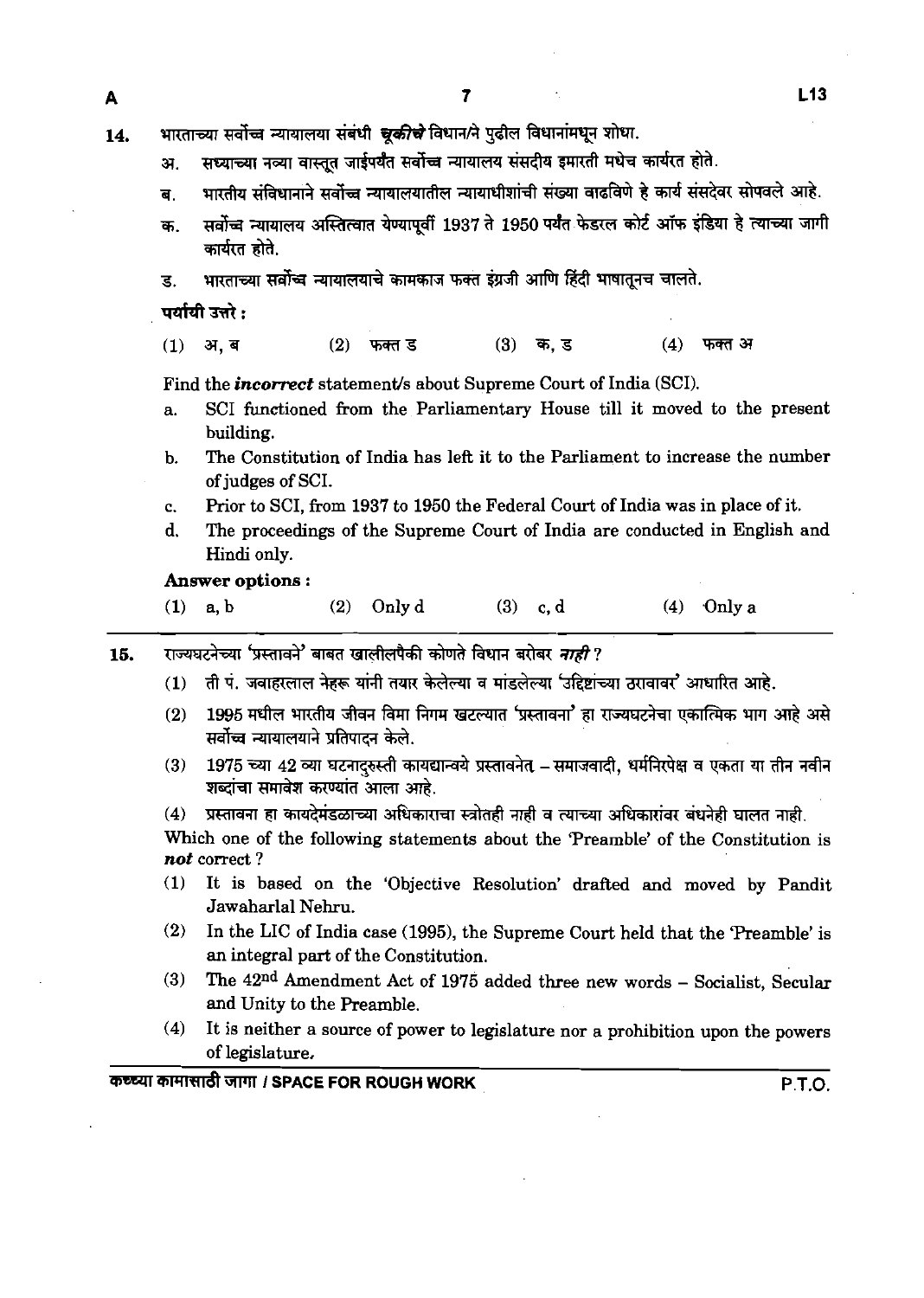$\bf{8}$ 

 $16.$ भारतीय संघराज्याबाबत तज्ञांनी केलेल्या वर्णनाबाबत जोड्या लावा :

|                  | अ. के.सी. व्हीअर                             |  | I. सौदारत संघराज्य                                                 |  |  |
|------------------|----------------------------------------------|--|--------------------------------------------------------------------|--|--|
|                  | ब. - ग्रॅनव्हील ऑस्टीन - II. सहकारी संघराज्य |  |                                                                    |  |  |
|                  | क. मॉरीस जोन्स                               |  | III. निम-संघराज्य                                                  |  |  |
|                  |                                              |  | ड. आयव्हर जेनिंग्ज्       IV. प्रबळ केन्द्रीय प्रवृत्तीचे संघराज्य |  |  |
| पर्यायी उत्तरे : |                                              |  |                                                                    |  |  |

|          | अ         | ਰ                    | क                       | ड  |
|----------|-----------|----------------------|-------------------------|----|
| $(1)$ I  |           | $\scriptstyle\rm II$ | III                     | IV |
|          | $(2)$ III | $\mathbf{I}$         | $\mathbf{T}^*$          | IV |
| $(3)$ IV |           | III                  | $\rm{II}$               | I  |
| (4)      | Ш         | $\mathbf{I}$         | $\mathbf{I} \mathbf{V}$ | I  |

Match the pairs regarding comments of experts about the Indian Federation:

|                        |              |              |                         | <b>Bargaining federation</b>                       |
|------------------------|--------------|--------------|-------------------------|----------------------------------------------------|
| Granville Austin       |              |              | Co-operative federation |                                                    |
| Morris-Jones           |              |              | III. Quasi-federal      |                                                    |
|                        |              |              |                         | IV. Federation with a strong centralising tendency |
| <b>Answer options:</b> |              |              |                         |                                                    |
| $\mathbf{a}$           | $\mathbf b$  | $\mathbf{c}$ | $\mathbf d$             |                                                    |
| п                      | II           | III          | $\mathbf{I}$            |                                                    |
| III                    | $\mathbf{I}$ | I            | $\mathbf{I}$            |                                                    |
|                        |              | K.C. Wheare  | Ivor Jennings           | Ι.<br>$\blacksquare$                               |

# कच्च्या कामासाठी जागा / SPACE FOR ROUGH WORK

 $\mathbf{III}$ 

 $\mathbf{II}$ 

 $\mathbf{II}$ 

 ${\bf IV}$ 

 $\mathbf I$ 

 $\mathbf I$ 

 $(3)$  IV

 $(4)$  III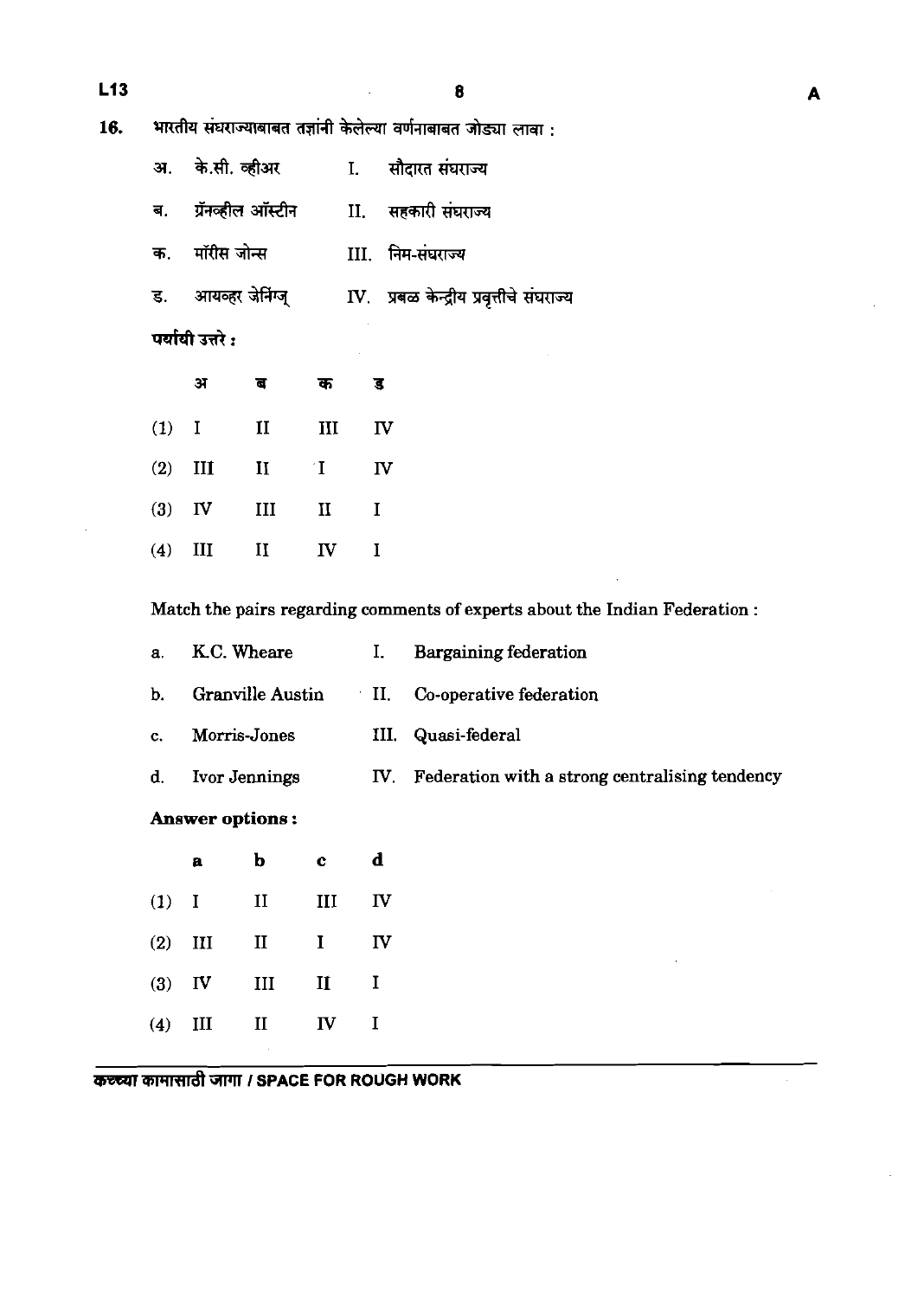17.

जीवित आणि व्यक्तिगत स्वातंत्र्याचे संरक्षण (अनच्छेद-21) या हक्कामध्ये खाल समावेश होतो. संपाचा हक अ. परदेशगमन करण्याचा हक्क  $\overline{d}$ . जीवनावश्यक बाबीसंदर्भात कैद्यांचा हक्क क. बोनसचा हक्क ड. एकांतवासाच्या शिक्षेविरुद्धचा हक्क  $\overline{\mathbf{S}}$ . पर्यायी उत्तरे :  $(4)$  क, ड, ई  $(2)$  ब, क, ई  $(3)$  37. ब. ड  $\mathcal{L}_{\mathrm{in}}$  $(1)$ अ. ब The scope of Right to life and personal liberty (Article 21) includes : a. Right to strike b. Right to go abroad c. Prisoners right to have necessities of life d. Right to bonus e. Right against solitary confinement **Answer options** : (1) a, b (2) b, c, e (3) a, b, d (4) c, d, e 18. **खालीलपैकी कोणते विधान चुकीचे** आहे ? (महाराष्टाच्या संदर्भात) (1) विधान परिषदेच्या अध्यक्षास पांच पेक्षा जास्त नाहीत इतके सदस्य 'अंदाज समितीवर' प्रतिनिधीत्व **करण्यासाठी नामनिर्देशित करावे लागतात.** (2) **kTR+mlJK44mmaawm7;rrffa\*w~m'\*~ dm.**  (3) विधान परिषदेच्या अध्यक्षास पांच पेक्षा जास्त नाही इतके सदस्य 'सार्वजनिक उपक्रम**' समितीवर y**तिनिधीत्व करण्यासाठी नामनिर्देशित करावे लागतात.  $(4)$  वरीलपैकी एकही नाही Which one of the following statements is *fabe* ? (With reference to Maharashtra) (1) The Chairman of the Legislative Council has to nominate not more than five members to represent on the 'Estimate Committee'. (2) The Chairman of the Legislative Council has to nominate not more than five members on the committee on 'Panchayati **Raj'.**  (3) The Chairman of the Legislative Council has to nominate not more than five members to represent on the committee on 'Public Undertakings'. (4) None of the above **WWITfd** TPll **I SPACE FOR ROUGH WORK P:T;O.**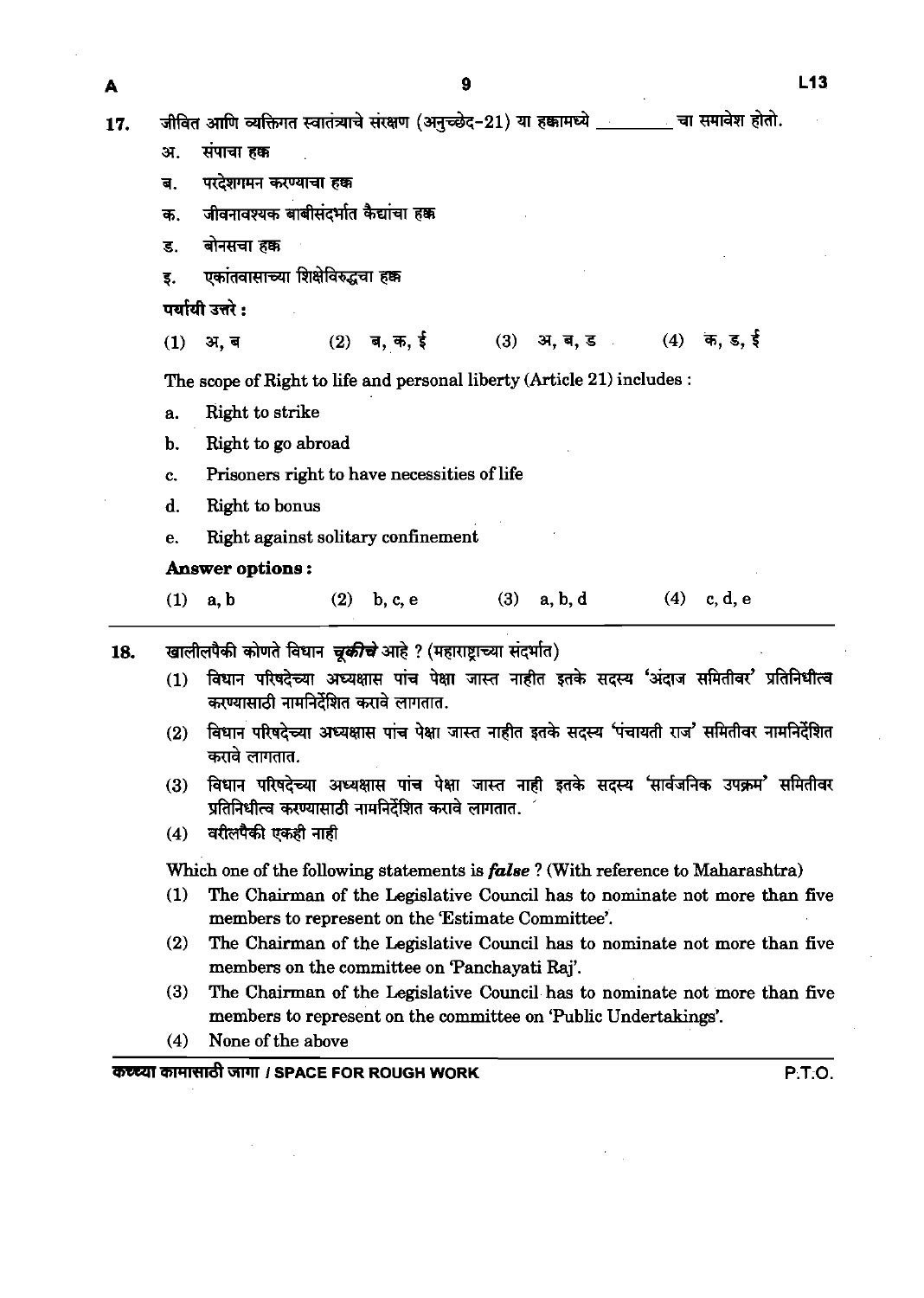- 19. भारतीय राज्यघटनेच्या अनुच्छेद 51A मध्ये खालीलपैकी कोणत्या मूलभूत कर्तव्यांचा समावेश करण्यांत आलेला नाही ?
	- अ. अापल्या संमिश्र संस्कृतीच्या समृद्ध वारशांचे मोल जाणून तो जतन करणे.
	- ब. विज्ञाननिष्ठ दृष्टिकोन, मानवतावाद आणि शोधकबद्धी व सुधारणावाद यांचा विकास करणे.
	- क. राष्टीय दृष्ट्या महत्त्वाची असल्याचे घोषित केलेली स्मारके. स्थळे आणि वस्तु यांचे संरक्षण.
	- ड. मादक पेये व आरोग्यास अपायकारक अशी अंमली दव्ये यांच्या सेवन करण्यावर बंदी आणणे.

पर्यायी उत्तरे $\cdot$ 

- अ. ब आणि क  $(1)$
- ब. क आणि ड  $(2)$
- क आणि ड  $(3)$
- $(4)$ फक्त ब

Which of the following islare not included us Fundamental Duties in Article **51A** of the Constitution of India ?

- a. To value and preserve the rich heritage of the country's composite culture.
- b. To develop the scientific temper, humanism and the spirit of inquiry and reform.
- c. To protect monuments, places and objects of artistic or historic significance which are declared to be of national importance.
- d. To prohibit the consumption of intoxicating drinks and drugs which are injurious to health.

#### **Answer** options :

- **(1)** a, **b** and c
- **(2)** b, candd
- **(3)** c and **<sup>d</sup>**
- **(4)** Only **b**

20. राज्याच्या धोरणाची मार्गदर्शक तत्त्वामधील खालीलपैकी कोणते कलम हे न्याययंत्रणा कार्यकारी विभागापासून पृथक ठेवण्यासंबंधी आहे ?

**(1) 47 (2) 48 (3) 49 (4) 50** 

Which one of the following Articles of the Directive Principles of State Policy deals with the separation of judiciary from executive?

**(1) 47 (2) 48 (3) 49 (4) 50** 

<u>(1) 47 (2) 48 (2) assessed by</u> a set of the set of the set of the set of the set of the set of the set of the set of the set of the set of the set of the set of the set of the set of the set of the set of the set of the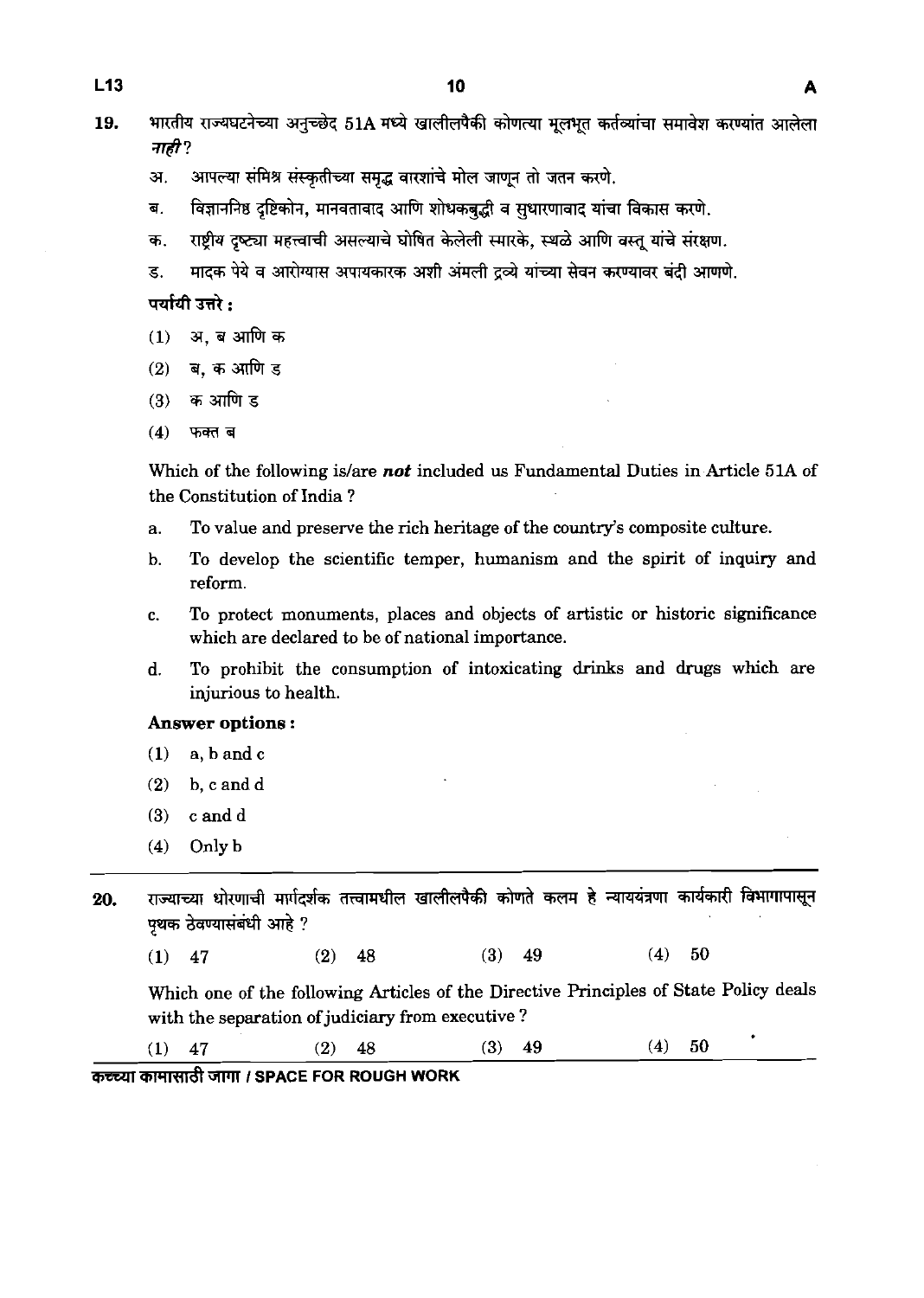जोड्या लावा - (संयुक्त महाराष्ट्र चळवळीतील वृत्तपत्रे) 21.

|    | $\mathcal{F}$ ा (वृत्तपत्र)                      | 'ब' (संपादक । मालक) |
|----|--------------------------------------------------|---------------------|
| अ. | प्रबोधन                                          | I. दिनु रणदिवे      |
|    | ब. नवयुग                                         | II केशव ठाकरे       |
| क. | प्रभात                                           | III. वालचंद कोठारी  |
|    | ड. संयुक्त महाराष्ट्र पत्रिका IV. प्रल्हाद अत्रे |                     |
|    | पर्यायी उत्तरे :                                 |                     |
|    | क<br>ਜ਼                                          |                     |

|          | $(1)$ III | $\mathbf{I}$ V | $\mathbf{I}$            | $\mathbf{H}$ |
|----------|-----------|----------------|-------------------------|--------------|
| $(2)$ II |           | III            | $\mathbf{I} \mathbf{y}$ | $\mathbf{I}$ |
| $(3)$ II |           | $\mathbf{N}$   | III                     | $\mathbf{I}$ |
|          | $(4)$ IV  | $\mathbf{I}$   | $\mathbf{I}$            | III          |

Match the pairs - (Newspapers in Samyukta Maharashtra Movement)

'A' (Newspaper) 'B' (Editor / Owner)  $\mathbf{I}$ . Dinu Randive Prabodhan a. **Keshav Thakre**  $II.$ b. Navyug III. Walchand Kothari  $\mathbf{c}$ . Prabhat Samyukta Maharashtra Patrika IV. Pralhad Atre d. Answer options:

|  | a b c d           |  |
|--|-------------------|--|
|  | $(1)$ III IV I II |  |
|  | $(2)$ II III IV I |  |
|  | $(3)$ II IV III I |  |
|  | $(4)$ IV II I III |  |

कच्च्या कामासाठी जागा / SPACE FOR ROUGH WORK

.<br>Andreas de la compagnie de la compagnie de la compagnie de la compagnie de la compagnie de la compagnie de la

P.T.O.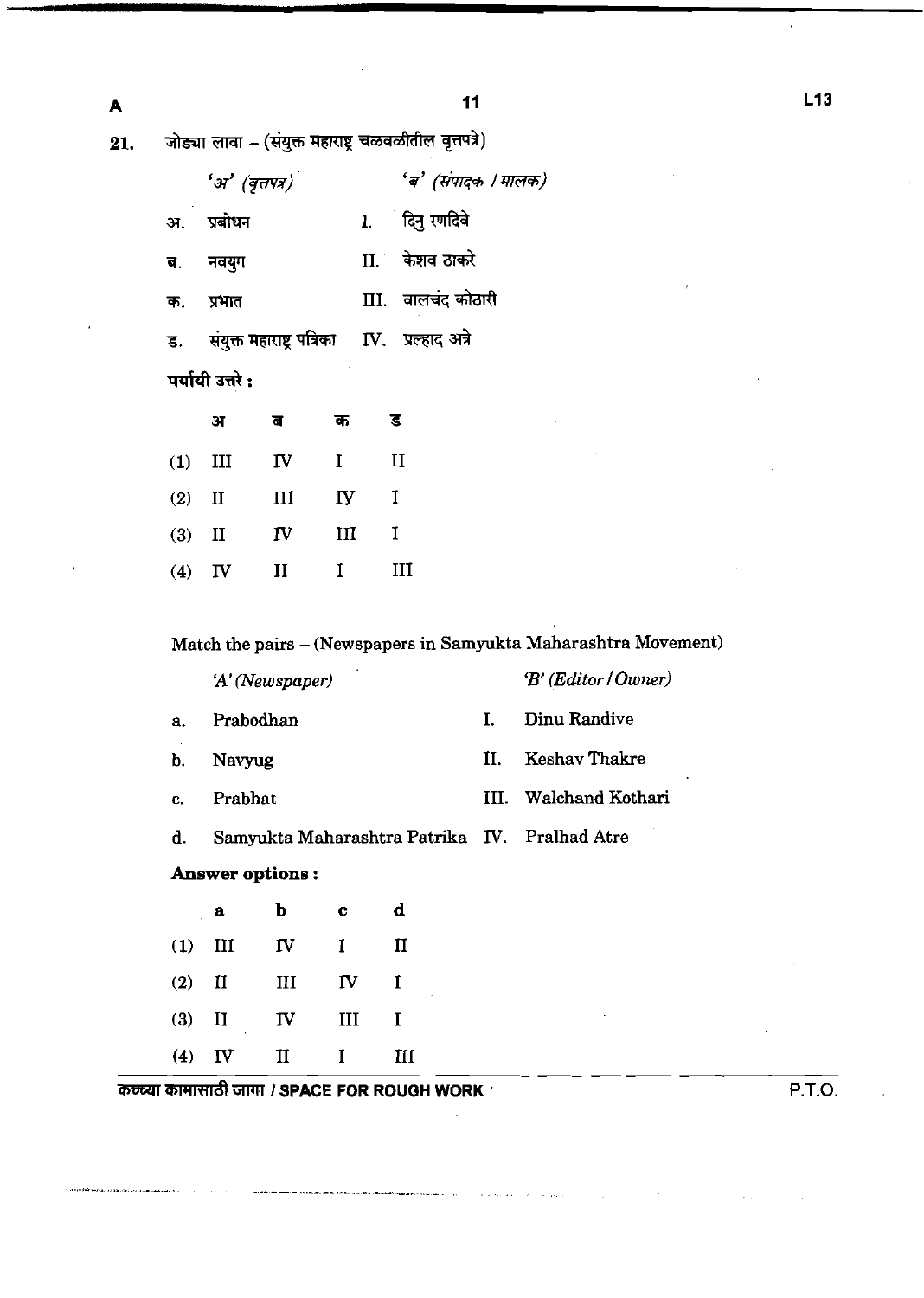संवैधानिक तरतूर्दीच्या संदर्भांत, खालील जोड्या योग्यपणे जुळवा : 22.

|    | 'अ' (कलमें) | 'ब' (तरतूदी)                   |
|----|-------------|--------------------------------|
| अ. | कलम 153     | विधानसभेचा अध्यक्ष व उपाध्यक्ष |
| ब. | कलम 178     | II. राज्याचा महाधिवक्ता        |
| क. | कलम 171     | III. राज्याकरीता राज्यपाल असणे |
| ड. | कलम 165     | IV. विधान परिषदे ची रचना       |

खालील दिलेल्या संकेतातून योग्य उत्तर निवडा :

# पर्यायी उत्तरे :

|           | ЭТ        | ਕ            | क            | τ            |
|-----------|-----------|--------------|--------------|--------------|
|           | $(1)$ III | $\bf{I}$     | $\mathbf{I}$ | $\mathbf{I}$ |
|           | $(2)$ IV  | $\mathbf{I}$ | $\mathbf{I}$ | III          |
| $(3)$ III |           | $\rm{II}$    | IV           | L            |
| $(4)$ I   |           | IV           | $\mathbf{I}$ | III          |

Match the following pairs correctly regarding Constitutional provisions :

|    | A (Articles) |     | $B'$ (Provisions)                        |
|----|--------------|-----|------------------------------------------|
| a. | Article 153  | L.  | The Speaker and Deputy Speaker of the    |
|    |              |     | <b>Legislative Assembly</b>              |
| b. | Article 178  | П.  | Advocate-General for the State           |
| c. | Article 171  | Ш   | There shall be a Governor for each State |
| d. | Article 165  | IV. | Composition of the Legislative Council   |
|    |              |     |                                          |

 $\label{eq:1} \mathcal{L}(\mathcal{L}^{\text{c}}) = \mathcal{L}(\mathcal{L}^{\text{c}}) = \mathcal{L}(\mathcal{L}^{\text{c}}) = \mathcal{L}(\mathcal{L}^{\text{c}}) = \mathcal{L}(\mathcal{L}^{\text{c}}) = \mathcal{L}(\mathcal{L}^{\text{c}}) = \mathcal{L}(\mathcal{L}^{\text{c}})$ 

Choose the correct answer from the codes given below :

# Answer options:

|     | a              | b            | C  | d            |
|-----|----------------|--------------|----|--------------|
| (1) | $\mathbf{H}$   | T            | IV | $\mathbf{I}$ |
| (2) | $-\mathbf{IV}$ | и            | L  | Ш            |
| (3) | ИI             | $\mathbf{I}$ | ΓV | $\mathbf I$  |
| (4) | - 1            | $\mathbf{I}$ | и  | ш            |

कच्च्या कामासाठी जागा / SPACE FOR ROUGH WORK

 $L13$ 

.<br>Biolo<del>gia d</del>e 1970 e 19<sub>71 d</sub>e de de festival **al 1980** e de 1987 d

.<br>الانتقام الي الي الي الي الي الي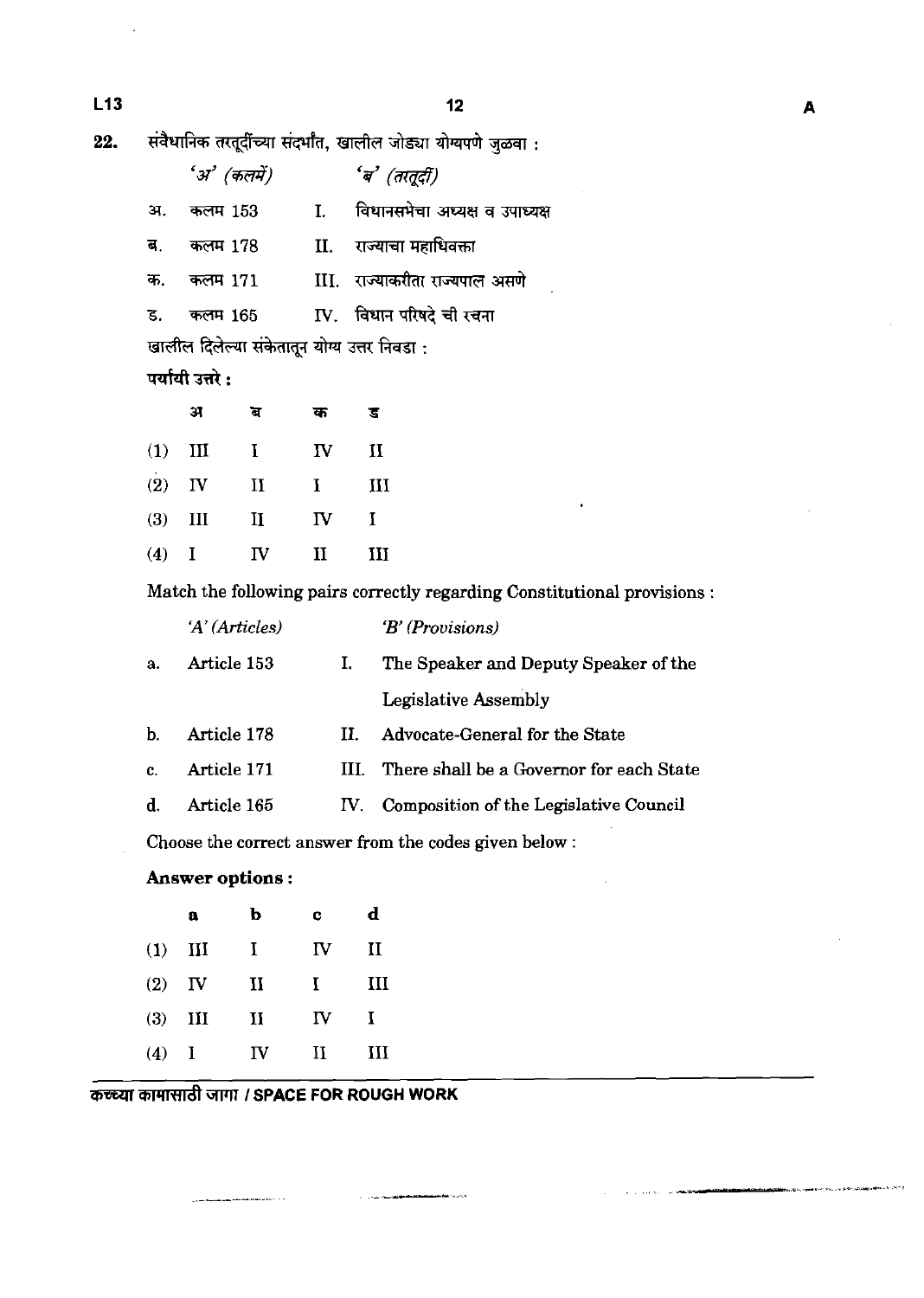योग्य कथन ओळखा. 23.

 $\blacktriangle$ 

- संयुक्त महाराष्ट्र समितीची स्थापना एस.एम. जोशी यांच्या अध्यक्षतेखाली पुणे येथे 6 फेब्रुवारी, 1956 रोजी अ. झाली.
- भारतीय जनसंघ, शेड्यूल कास्ट फेडरेशन आणि हिंदू महासभा हे संयुक्त महाराष्ट्र समितीमध्ये सामील झाले ंब. होते.

 $(2)$ 

फक्त ब

पर्यायी उत्तरे :

- $(1)$ फक्त अ
- अ आणि ब दोन्ही नाही अ आणि ब दोन्ही  $(4)$  $(3)$

Select the correct statement.

- a. Samyukta Maharashtra Samiti was established under the chairmanship of S.M. Joshi in Pune on **6** February, **1956.**
- b. Bhartiya Jansangh, Schedule Caste Federation and Hindu Mahasabha were involved in Samyukta Maharashtra Samiti.

#### **Answer options** :

- **(1)** Only a **(2)** Only b
- **(3)** Both a and b **(4)** Neither a nor b

24. खालीलपैकी कोणते विधान *चुकीचे* आहे ?

- अ. अध्यादेशाने संसदेच्या कायद्यापेक्षा अधिक प्रमाणात मूलभूत हक्कांचे उल्लंघन केले जावू शकत नाही.
- ब. अध्यादेश पूर्वलक्षी प्रभावाचा किंवा संसदेचा कोणताही कायदा दुरुस्त करणारा किंवा रद करणारा असू शकतो.
- अध्यादेशाचा अधिकार राष्ट्रपती मंत्रीमंडळाच्या सल्ल्याशिवाय वापरु शकतात. क.

पर्यायी उत्तरे :

 $(1)$  फक्त अ  $(2)$ कोणतेही नाही फक्त ब  $(3)$ फक्त क  $(4)$ 

Which one of the following statements is **incorrect**?

- a. An ordinance cannot contravene the Fundamental Rights any more than an act of Parliament.
- b. An ordinance may be retrospective or may amend or repeal any act of Parliament itself.
- c. The power of ordinance can be exercised by the President without the advice of the Council of Ministers.

**Answer options** :

**(1)** Only a **(2)** Only b **(3)** Only c **(4)** None of the above *FFlRT&* WVI I **SPACE FOR ROUGH WORK P.T.O.**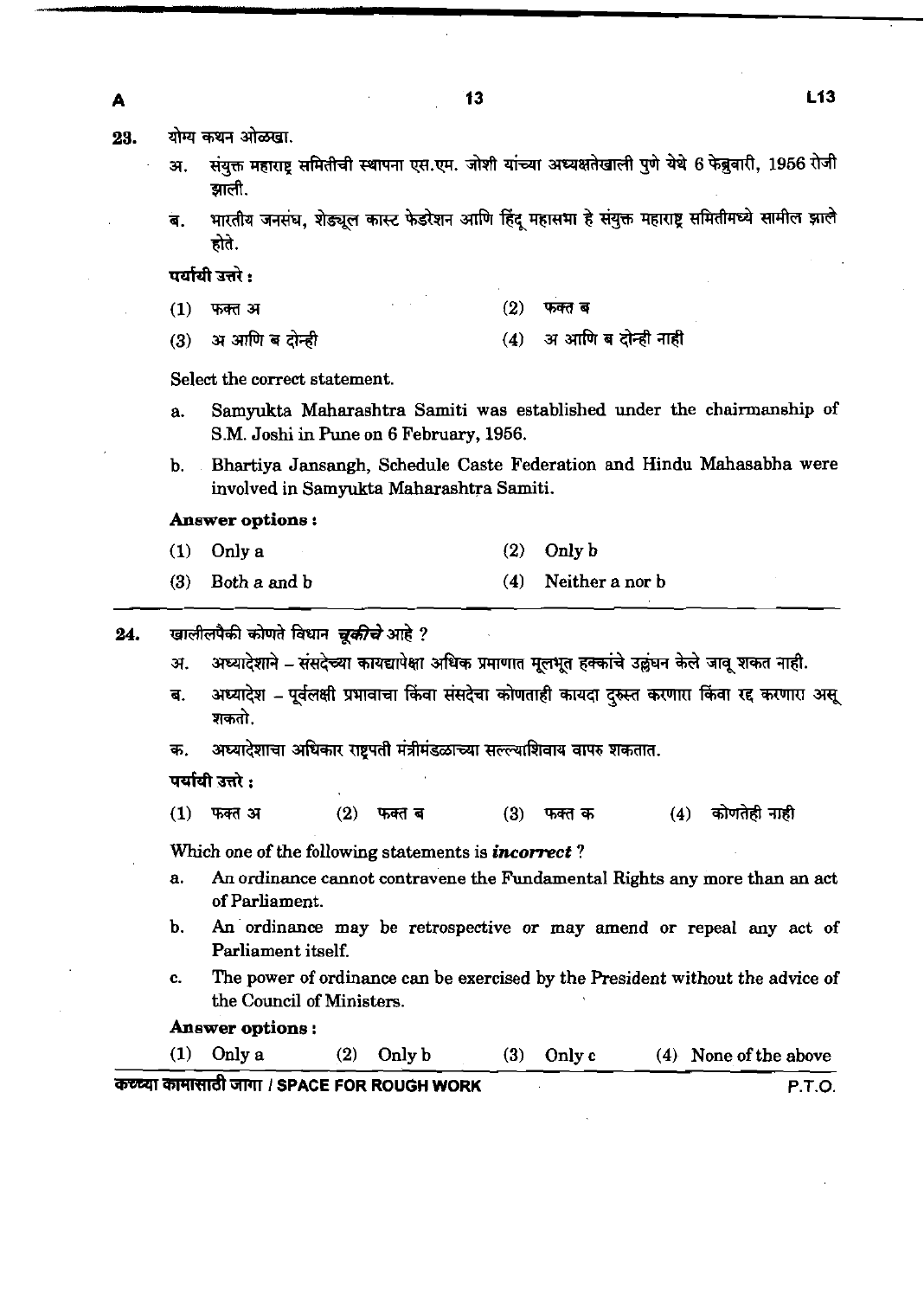| L13 |                                                              |                                                                                                                                                                                                                                                                                                                                                                                                                                                                                                                                                                                                        |     |            | 14  |            |     |               | A |
|-----|--------------------------------------------------------------|--------------------------------------------------------------------------------------------------------------------------------------------------------------------------------------------------------------------------------------------------------------------------------------------------------------------------------------------------------------------------------------------------------------------------------------------------------------------------------------------------------------------------------------------------------------------------------------------------------|-----|------------|-----|------------|-----|---------------|---|
| 25. |                                                              | भारतामध्ये कोणत्या राज्यांनी विधान परिषदेचे विसर्जन केले ?                                                                                                                                                                                                                                                                                                                                                                                                                                                                                                                                             |     |            |     |            |     |               |   |
|     | अ.                                                           | पश्चिम बंगाल                                                                                                                                                                                                                                                                                                                                                                                                                                                                                                                                                                                           |     |            | ब.  | तामिळनाडू  |     |               |   |
|     | क.                                                           | पंजाब                                                                                                                                                                                                                                                                                                                                                                                                                                                                                                                                                                                                  |     |            | ड.  | गुजरात     |     |               |   |
|     |                                                              | पर्यायी उत्तरे :                                                                                                                                                                                                                                                                                                                                                                                                                                                                                                                                                                                       |     |            |     |            |     |               |   |
|     |                                                              | $(1)$ अ, ब                                                                                                                                                                                                                                                                                                                                                                                                                                                                                                                                                                                             | (2) | क, ड       | (3) | अ. ब. क    | (4) | ब, क, ड       |   |
|     |                                                              | Which States abolished the Legislative Council in India?                                                                                                                                                                                                                                                                                                                                                                                                                                                                                                                                               |     |            |     |            |     |               |   |
|     | a.                                                           | West Bengal                                                                                                                                                                                                                                                                                                                                                                                                                                                                                                                                                                                            |     |            | b.  | Tamil Nadu |     |               |   |
|     | c.                                                           | Punjab                                                                                                                                                                                                                                                                                                                                                                                                                                                                                                                                                                                                 |     |            | d.  | Gujarat    |     |               |   |
|     |                                                              | <b>Answer options:</b>                                                                                                                                                                                                                                                                                                                                                                                                                                                                                                                                                                                 |     |            |     |            |     |               |   |
|     |                                                              | $(1)$ a, b                                                                                                                                                                                                                                                                                                                                                                                                                                                                                                                                                                                             |     | $(2)$ c, d | 3)  | a, b, c    |     | $(4)$ b, c, d |   |
| 26. | अ.<br>ब.<br>क.<br>ड.<br>(1)<br>(2)<br>(3)<br>(4)<br>a.<br>b. | भारताच्या 'महान्यायवादी' बाबत खालील विधाने विचारात ध्या :<br>ते पाच वर्षाच्या कार्यकाळासाठी पदावर राहतात.<br>ते राष्ट्रपतीची मर्जी असे पर्यंत पदावर राहतात.<br>ते संसद सदस्यांचे विशेषाधिकार मिळण्यास पात्र असतात.<br>ते शासनासाठी पूर्ण वेळ सल्लागार अथवा शासकीय सेवकही नाहीत.<br>पर्यायी उत्तरे :<br>विधाने अ, ब बरोबर आहेत<br>विधाने ब, क, ड बरोबर आहेत<br>विधाने ब, क बरोबर आहेत<br>विधाने अ, ब, क, ड बरोबर आहेत<br>Consider the following statements about the 'Attorney General' of India:<br>He holds office for a term of five years.<br>He holds office during the pleasure of the President. |     |            |     |            |     |               |   |
|     | c.                                                           | He is entitled to the privileges of a member of Parliament.                                                                                                                                                                                                                                                                                                                                                                                                                                                                                                                                            |     |            |     |            |     |               |   |
|     | d.                                                           | He is not a whole-time counsel for the Government nor a Government servant.                                                                                                                                                                                                                                                                                                                                                                                                                                                                                                                            |     |            |     |            |     |               |   |
|     |                                                              | Answer options :                                                                                                                                                                                                                                                                                                                                                                                                                                                                                                                                                                                       |     |            |     |            |     |               |   |
|     | (1)                                                          | Statements a, b are correct                                                                                                                                                                                                                                                                                                                                                                                                                                                                                                                                                                            |     |            |     |            |     |               |   |
|     | (2)                                                          | Statements b, c, d are correct                                                                                                                                                                                                                                                                                                                                                                                                                                                                                                                                                                         |     |            |     |            |     |               |   |
|     | (3)                                                          | Statements b, c are correct                                                                                                                                                                                                                                                                                                                                                                                                                                                                                                                                                                            |     |            |     |            |     |               |   |
|     | (4)                                                          | Statements a, b, c, d are correct                                                                                                                                                                                                                                                                                                                                                                                                                                                                                                                                                                      |     |            |     |            |     |               |   |
|     |                                                              | कच्च्या कामासाठी जागा / SPACE FOR ROUGH WORK                                                                                                                                                                                                                                                                                                                                                                                                                                                                                                                                                           |     |            |     |            |     |               |   |

 $\mathcal{L}(\mathcal{A})$  .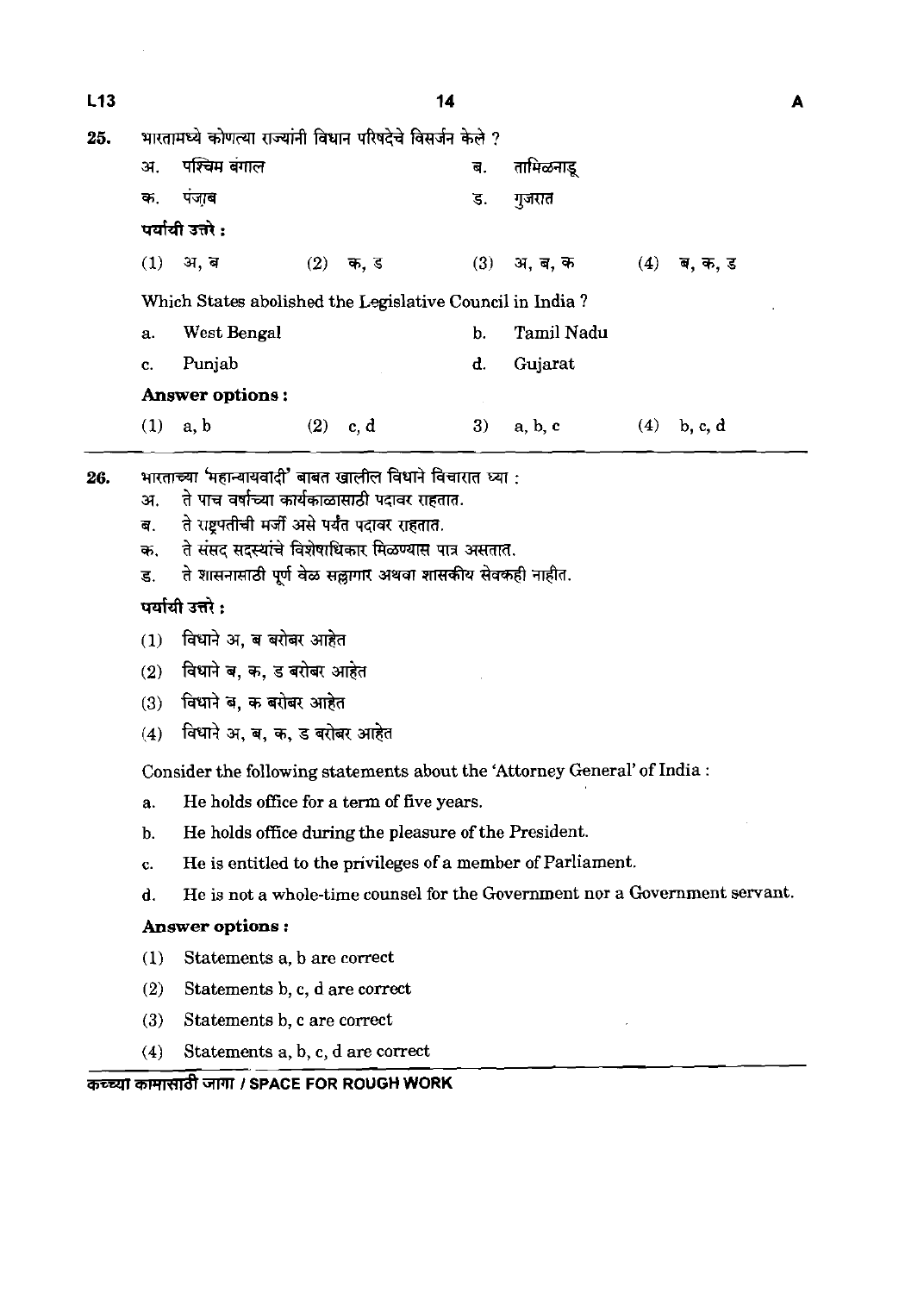| कार्यकाळानुसार योग्य क्रम लावा (महाराष्ट्राचे राज्यपाल):<br>27.<br>विजयालक्ष्मी पंडीत<br>डॉ. शंकर दयाल शर्मा<br>अ.<br>ब.<br>पी.सी. अलेक्झांडर<br>पी.व्ही. चेरीयन<br>ड.<br>क.<br>पर्यायी उत्तरे :<br>अ, ब, ड, क<br>(1)<br>अ, ब, क, ड<br>(2)<br>(4)<br>अ, क, ब, ड<br>(3)<br>अ, ड, ब, क<br>Arrange in an appropriate order according to the tenure (Governors of Maharashtra):<br>Dr. Shankar Dayal Sharma<br>Vijayalaxmi Pandit<br>b.<br>a.<br>P.V. Cherian<br>P.C. Alexander<br>d.<br>c.<br><b>Answer options:</b><br>$(1)$ a, b, c, d<br>$(2)$ a, b, d, c<br>(4)<br>a, c, b, d<br>(3)<br>a, d, b, c<br>खालील जोड्या योग्यपणे जुळवा :<br>28.<br>कलमे<br>तरतुदी<br>केंद्रीय कार्यकारी सत्ता राष्ट्रपतीचे ठिकाणी विहीत असेल<br>कलम $-54$<br>I.<br>अ.<br>भारताच्या राष्ट्रपती ची निवडणूक साठी निर्वाचक मंडळ<br>II.<br>कलम $-53$<br>ब.<br>भारताच्या राष्ट्रपती वरील महाभियोग प्रक्रिया<br>III.<br>क.<br>कलम – 58<br>भारताच्या राष्ट्रपती ची निवडणूकी संबंधी ची पात्रता<br>IV.<br>कलम $-61$<br>ड.<br>खालील दिलेल्या संकेतातून योग्य उत्तर निवडा :<br>पर्यायी उत्तरे :<br>अ<br>ब<br>क<br>ड<br>$\left(1\right)$<br>$\mathbf{I}$<br>III<br>$\mathbf{I}$<br>Ι.<br>(2)<br>$\mathbf{I}$<br>$\mathbf{I}$<br>IV<br>III<br>(3)<br>III<br>IV<br>II<br>T<br>$\Gamma$<br>III<br>(4)<br>$\mathbf{I}$<br>Match the following pairs correctly:<br><b>Articles</b><br>Provisions<br>Article - 54<br>The Executive power of the Union shall be vested<br>I.<br>a.<br>in the President<br>Article - 53<br>b.<br>II.<br>The electoral college for the election of the President<br>of India<br>Article $-58$<br>III.<br>Impeachment process of the President of India<br>c.<br>d.<br>Article $-61$<br>Qualification for the election of President of India<br>$N_{\rm \star}$<br>Choose the correct answer from the codes given below :<br>Answer options:<br>b<br>d<br>a<br>c<br>IV<br>(1)<br>Ш<br>$\mathbf I$<br>$\mathbf{I}$<br>$\mathbf{I}$<br>$\mathbf I$<br>(2)<br>IV<br>III | А |  |  | 15 | L <sub>13</sub> |
|-----------------------------------------------------------------------------------------------------------------------------------------------------------------------------------------------------------------------------------------------------------------------------------------------------------------------------------------------------------------------------------------------------------------------------------------------------------------------------------------------------------------------------------------------------------------------------------------------------------------------------------------------------------------------------------------------------------------------------------------------------------------------------------------------------------------------------------------------------------------------------------------------------------------------------------------------------------------------------------------------------------------------------------------------------------------------------------------------------------------------------------------------------------------------------------------------------------------------------------------------------------------------------------------------------------------------------------------------------------------------------------------------------------------------------------------------------------------------------------------------------------------------------------------------------------------------------------------------------------------------------------------------------------------------------------------------------------------------------------------------------------------------------------------------------------------------------------------------------------------------------------------------------------------------------------------------------------|---|--|--|----|-----------------|
|                                                                                                                                                                                                                                                                                                                                                                                                                                                                                                                                                                                                                                                                                                                                                                                                                                                                                                                                                                                                                                                                                                                                                                                                                                                                                                                                                                                                                                                                                                                                                                                                                                                                                                                                                                                                                                                                                                                                                           |   |  |  |    |                 |
|                                                                                                                                                                                                                                                                                                                                                                                                                                                                                                                                                                                                                                                                                                                                                                                                                                                                                                                                                                                                                                                                                                                                                                                                                                                                                                                                                                                                                                                                                                                                                                                                                                                                                                                                                                                                                                                                                                                                                           |   |  |  |    |                 |
|                                                                                                                                                                                                                                                                                                                                                                                                                                                                                                                                                                                                                                                                                                                                                                                                                                                                                                                                                                                                                                                                                                                                                                                                                                                                                                                                                                                                                                                                                                                                                                                                                                                                                                                                                                                                                                                                                                                                                           |   |  |  |    |                 |
|                                                                                                                                                                                                                                                                                                                                                                                                                                                                                                                                                                                                                                                                                                                                                                                                                                                                                                                                                                                                                                                                                                                                                                                                                                                                                                                                                                                                                                                                                                                                                                                                                                                                                                                                                                                                                                                                                                                                                           |   |  |  |    |                 |
|                                                                                                                                                                                                                                                                                                                                                                                                                                                                                                                                                                                                                                                                                                                                                                                                                                                                                                                                                                                                                                                                                                                                                                                                                                                                                                                                                                                                                                                                                                                                                                                                                                                                                                                                                                                                                                                                                                                                                           |   |  |  |    |                 |
|                                                                                                                                                                                                                                                                                                                                                                                                                                                                                                                                                                                                                                                                                                                                                                                                                                                                                                                                                                                                                                                                                                                                                                                                                                                                                                                                                                                                                                                                                                                                                                                                                                                                                                                                                                                                                                                                                                                                                           |   |  |  |    |                 |
|                                                                                                                                                                                                                                                                                                                                                                                                                                                                                                                                                                                                                                                                                                                                                                                                                                                                                                                                                                                                                                                                                                                                                                                                                                                                                                                                                                                                                                                                                                                                                                                                                                                                                                                                                                                                                                                                                                                                                           |   |  |  |    |                 |
|                                                                                                                                                                                                                                                                                                                                                                                                                                                                                                                                                                                                                                                                                                                                                                                                                                                                                                                                                                                                                                                                                                                                                                                                                                                                                                                                                                                                                                                                                                                                                                                                                                                                                                                                                                                                                                                                                                                                                           |   |  |  |    |                 |
|                                                                                                                                                                                                                                                                                                                                                                                                                                                                                                                                                                                                                                                                                                                                                                                                                                                                                                                                                                                                                                                                                                                                                                                                                                                                                                                                                                                                                                                                                                                                                                                                                                                                                                                                                                                                                                                                                                                                                           |   |  |  |    |                 |
|                                                                                                                                                                                                                                                                                                                                                                                                                                                                                                                                                                                                                                                                                                                                                                                                                                                                                                                                                                                                                                                                                                                                                                                                                                                                                                                                                                                                                                                                                                                                                                                                                                                                                                                                                                                                                                                                                                                                                           |   |  |  |    |                 |
|                                                                                                                                                                                                                                                                                                                                                                                                                                                                                                                                                                                                                                                                                                                                                                                                                                                                                                                                                                                                                                                                                                                                                                                                                                                                                                                                                                                                                                                                                                                                                                                                                                                                                                                                                                                                                                                                                                                                                           |   |  |  |    |                 |
|                                                                                                                                                                                                                                                                                                                                                                                                                                                                                                                                                                                                                                                                                                                                                                                                                                                                                                                                                                                                                                                                                                                                                                                                                                                                                                                                                                                                                                                                                                                                                                                                                                                                                                                                                                                                                                                                                                                                                           |   |  |  |    |                 |
|                                                                                                                                                                                                                                                                                                                                                                                                                                                                                                                                                                                                                                                                                                                                                                                                                                                                                                                                                                                                                                                                                                                                                                                                                                                                                                                                                                                                                                                                                                                                                                                                                                                                                                                                                                                                                                                                                                                                                           |   |  |  |    |                 |
|                                                                                                                                                                                                                                                                                                                                                                                                                                                                                                                                                                                                                                                                                                                                                                                                                                                                                                                                                                                                                                                                                                                                                                                                                                                                                                                                                                                                                                                                                                                                                                                                                                                                                                                                                                                                                                                                                                                                                           |   |  |  |    |                 |
|                                                                                                                                                                                                                                                                                                                                                                                                                                                                                                                                                                                                                                                                                                                                                                                                                                                                                                                                                                                                                                                                                                                                                                                                                                                                                                                                                                                                                                                                                                                                                                                                                                                                                                                                                                                                                                                                                                                                                           |   |  |  |    |                 |
|                                                                                                                                                                                                                                                                                                                                                                                                                                                                                                                                                                                                                                                                                                                                                                                                                                                                                                                                                                                                                                                                                                                                                                                                                                                                                                                                                                                                                                                                                                                                                                                                                                                                                                                                                                                                                                                                                                                                                           |   |  |  |    |                 |
|                                                                                                                                                                                                                                                                                                                                                                                                                                                                                                                                                                                                                                                                                                                                                                                                                                                                                                                                                                                                                                                                                                                                                                                                                                                                                                                                                                                                                                                                                                                                                                                                                                                                                                                                                                                                                                                                                                                                                           |   |  |  |    |                 |
|                                                                                                                                                                                                                                                                                                                                                                                                                                                                                                                                                                                                                                                                                                                                                                                                                                                                                                                                                                                                                                                                                                                                                                                                                                                                                                                                                                                                                                                                                                                                                                                                                                                                                                                                                                                                                                                                                                                                                           |   |  |  |    |                 |
|                                                                                                                                                                                                                                                                                                                                                                                                                                                                                                                                                                                                                                                                                                                                                                                                                                                                                                                                                                                                                                                                                                                                                                                                                                                                                                                                                                                                                                                                                                                                                                                                                                                                                                                                                                                                                                                                                                                                                           |   |  |  |    |                 |
|                                                                                                                                                                                                                                                                                                                                                                                                                                                                                                                                                                                                                                                                                                                                                                                                                                                                                                                                                                                                                                                                                                                                                                                                                                                                                                                                                                                                                                                                                                                                                                                                                                                                                                                                                                                                                                                                                                                                                           |   |  |  |    |                 |
|                                                                                                                                                                                                                                                                                                                                                                                                                                                                                                                                                                                                                                                                                                                                                                                                                                                                                                                                                                                                                                                                                                                                                                                                                                                                                                                                                                                                                                                                                                                                                                                                                                                                                                                                                                                                                                                                                                                                                           |   |  |  |    |                 |
|                                                                                                                                                                                                                                                                                                                                                                                                                                                                                                                                                                                                                                                                                                                                                                                                                                                                                                                                                                                                                                                                                                                                                                                                                                                                                                                                                                                                                                                                                                                                                                                                                                                                                                                                                                                                                                                                                                                                                           |   |  |  |    |                 |
|                                                                                                                                                                                                                                                                                                                                                                                                                                                                                                                                                                                                                                                                                                                                                                                                                                                                                                                                                                                                                                                                                                                                                                                                                                                                                                                                                                                                                                                                                                                                                                                                                                                                                                                                                                                                                                                                                                                                                           |   |  |  |    |                 |
|                                                                                                                                                                                                                                                                                                                                                                                                                                                                                                                                                                                                                                                                                                                                                                                                                                                                                                                                                                                                                                                                                                                                                                                                                                                                                                                                                                                                                                                                                                                                                                                                                                                                                                                                                                                                                                                                                                                                                           |   |  |  |    |                 |
|                                                                                                                                                                                                                                                                                                                                                                                                                                                                                                                                                                                                                                                                                                                                                                                                                                                                                                                                                                                                                                                                                                                                                                                                                                                                                                                                                                                                                                                                                                                                                                                                                                                                                                                                                                                                                                                                                                                                                           |   |  |  |    |                 |
|                                                                                                                                                                                                                                                                                                                                                                                                                                                                                                                                                                                                                                                                                                                                                                                                                                                                                                                                                                                                                                                                                                                                                                                                                                                                                                                                                                                                                                                                                                                                                                                                                                                                                                                                                                                                                                                                                                                                                           |   |  |  |    |                 |
|                                                                                                                                                                                                                                                                                                                                                                                                                                                                                                                                                                                                                                                                                                                                                                                                                                                                                                                                                                                                                                                                                                                                                                                                                                                                                                                                                                                                                                                                                                                                                                                                                                                                                                                                                                                                                                                                                                                                                           |   |  |  |    |                 |
|                                                                                                                                                                                                                                                                                                                                                                                                                                                                                                                                                                                                                                                                                                                                                                                                                                                                                                                                                                                                                                                                                                                                                                                                                                                                                                                                                                                                                                                                                                                                                                                                                                                                                                                                                                                                                                                                                                                                                           |   |  |  |    |                 |
|                                                                                                                                                                                                                                                                                                                                                                                                                                                                                                                                                                                                                                                                                                                                                                                                                                                                                                                                                                                                                                                                                                                                                                                                                                                                                                                                                                                                                                                                                                                                                                                                                                                                                                                                                                                                                                                                                                                                                           |   |  |  |    |                 |
|                                                                                                                                                                                                                                                                                                                                                                                                                                                                                                                                                                                                                                                                                                                                                                                                                                                                                                                                                                                                                                                                                                                                                                                                                                                                                                                                                                                                                                                                                                                                                                                                                                                                                                                                                                                                                                                                                                                                                           |   |  |  |    |                 |
|                                                                                                                                                                                                                                                                                                                                                                                                                                                                                                                                                                                                                                                                                                                                                                                                                                                                                                                                                                                                                                                                                                                                                                                                                                                                                                                                                                                                                                                                                                                                                                                                                                                                                                                                                                                                                                                                                                                                                           |   |  |  |    |                 |
|                                                                                                                                                                                                                                                                                                                                                                                                                                                                                                                                                                                                                                                                                                                                                                                                                                                                                                                                                                                                                                                                                                                                                                                                                                                                                                                                                                                                                                                                                                                                                                                                                                                                                                                                                                                                                                                                                                                                                           |   |  |  |    |                 |
|                                                                                                                                                                                                                                                                                                                                                                                                                                                                                                                                                                                                                                                                                                                                                                                                                                                                                                                                                                                                                                                                                                                                                                                                                                                                                                                                                                                                                                                                                                                                                                                                                                                                                                                                                                                                                                                                                                                                                           |   |  |  |    |                 |
|                                                                                                                                                                                                                                                                                                                                                                                                                                                                                                                                                                                                                                                                                                                                                                                                                                                                                                                                                                                                                                                                                                                                                                                                                                                                                                                                                                                                                                                                                                                                                                                                                                                                                                                                                                                                                                                                                                                                                           |   |  |  |    |                 |
|                                                                                                                                                                                                                                                                                                                                                                                                                                                                                                                                                                                                                                                                                                                                                                                                                                                                                                                                                                                                                                                                                                                                                                                                                                                                                                                                                                                                                                                                                                                                                                                                                                                                                                                                                                                                                                                                                                                                                           |   |  |  |    |                 |
|                                                                                                                                                                                                                                                                                                                                                                                                                                                                                                                                                                                                                                                                                                                                                                                                                                                                                                                                                                                                                                                                                                                                                                                                                                                                                                                                                                                                                                                                                                                                                                                                                                                                                                                                                                                                                                                                                                                                                           |   |  |  |    |                 |
|                                                                                                                                                                                                                                                                                                                                                                                                                                                                                                                                                                                                                                                                                                                                                                                                                                                                                                                                                                                                                                                                                                                                                                                                                                                                                                                                                                                                                                                                                                                                                                                                                                                                                                                                                                                                                                                                                                                                                           |   |  |  |    |                 |
|                                                                                                                                                                                                                                                                                                                                                                                                                                                                                                                                                                                                                                                                                                                                                                                                                                                                                                                                                                                                                                                                                                                                                                                                                                                                                                                                                                                                                                                                                                                                                                                                                                                                                                                                                                                                                                                                                                                                                           |   |  |  |    |                 |
| (3)<br>III<br>$\mathbf{I}$<br>IV<br>$\mathbf{I}$                                                                                                                                                                                                                                                                                                                                                                                                                                                                                                                                                                                                                                                                                                                                                                                                                                                                                                                                                                                                                                                                                                                                                                                                                                                                                                                                                                                                                                                                                                                                                                                                                                                                                                                                                                                                                                                                                                          |   |  |  |    |                 |
| (4)<br>$\bf{I}$<br>IV<br>III<br>II                                                                                                                                                                                                                                                                                                                                                                                                                                                                                                                                                                                                                                                                                                                                                                                                                                                                                                                                                                                                                                                                                                                                                                                                                                                                                                                                                                                                                                                                                                                                                                                                                                                                                                                                                                                                                                                                                                                        |   |  |  |    |                 |

कच्च्या कामासाठी जागा / SPACE FOR ROUGH WORK P.T.O.

والأقوام فتحدد والمستحدث والمتحدث والمستعمل والمستقر والمستعمل والمستعملة والمستحدث

 $\label{eq:2} \frac{1}{\sqrt{2}}\int_{\mathbb{R}^3}\frac{1}{\sqrt{2}}\left(\frac{1}{\sqrt{2}}\right)^2\frac{1}{\sqrt{2}}\left(\frac{1}{\sqrt{2}}\right)^2\frac{1}{\sqrt{2}}\left(\frac{1}{\sqrt{2}}\right)^2.$ 

 $L13$ 

 $\hat{\mathcal{A}}$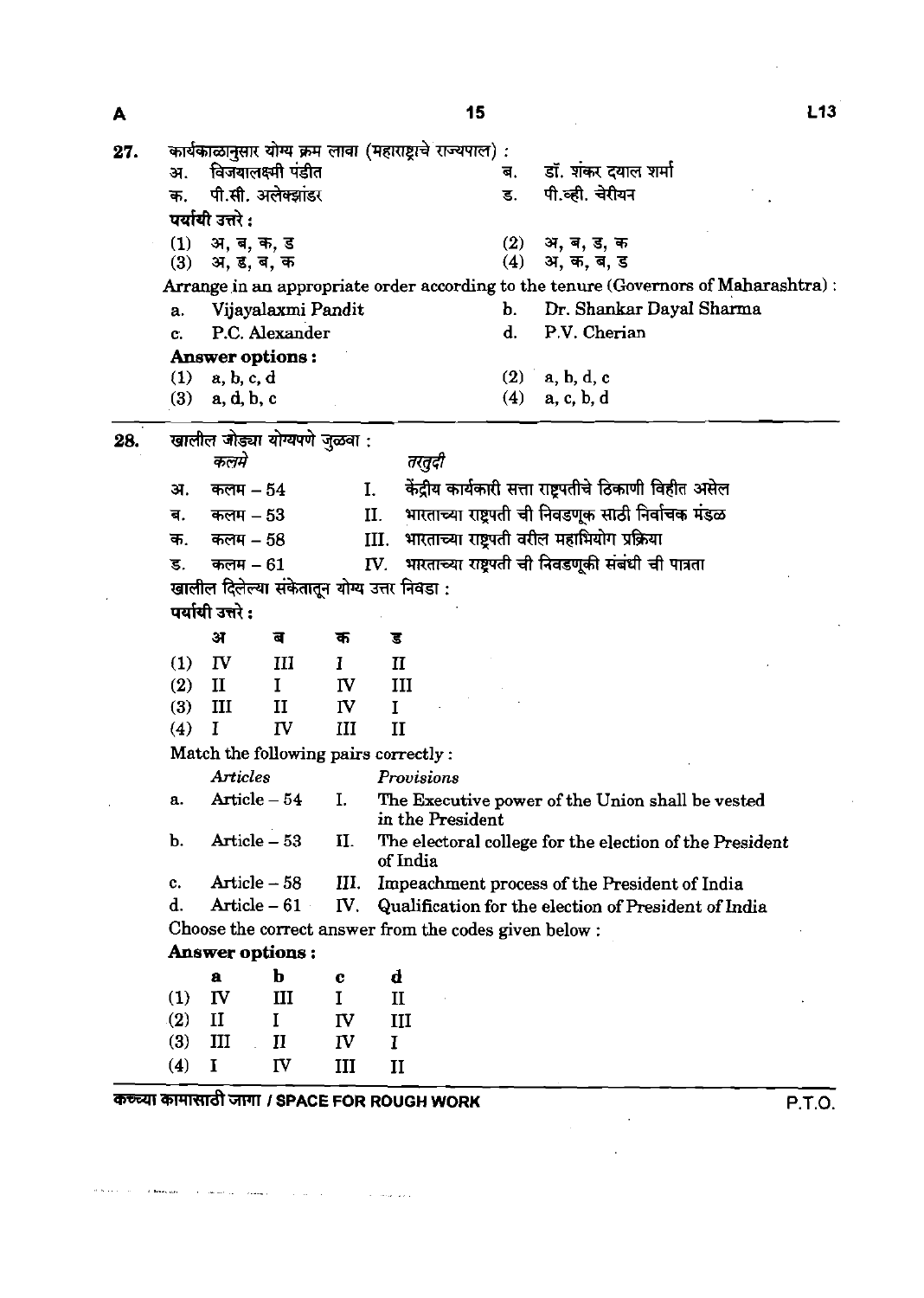योग्य कथन/ने ओळखा. 29.

- रोजगार हमी योजना समितीची स्थापना महाराष्ट्र राज्य विधिमंडळाने 1972 मध्ये केली. 31.
- रोजगार हमी योजनेचा आरंभ महाराष्ट्रामध्ये 1975 मध्ये झाला. ब.
- रोजगार हमी योजना समितीमध्ये एकण सदस्य संख्या 25 आहेत. क.

पर्यायी उत्तरे :

 $(1)$ फक्त अ. ब  $(2)$  फक्त ब. क  $(3)$ फक्त क  $(4)$ फक्त ब

Select the correct statement/s.

- a. Employment Guarantee Scheme Committee was established by Maharashtra State Legislature on 1972.
- b. Employment Guarantee Scheme **was** initiated in Maharashtra on 1975.
- c. Total number of members in Employment Guarantee Scheme Committee are 25.

#### **Answer options** :

(1) Only a, b **(2)** Only b, c **(3)** Only c (4) Only b

30. राज्याच्या मुख्य सचिवा संबंधी खालील विधाने विचारात घ्या :

अ. ते राज्य सनदी सेवेचे प्रमुख म्हणून कार्यरत असतात.

ब. ते संकटकालीन प्रमुख प्रशासक म्हणून कार्यरत असतात.

- 
- राज्याच्या मुख्य साचवा सबधा खालाल विधान ावचारात घ्या :<br>अ. ते राज्य सनदी सेवेचे प्रमुख म्हणून कार्यरत असतात.<br>ब. ते संकटकालीन प्रमुख प्रशासक म्हणून कार्यरत असतात.<br>इ. ते राज्य आणि केन्द्र शासनातील संपर्क साधण्याच

ई. ते उर्वरीत कार्याचा वारस (Residua<br>**पर्यायी उत्तरे :**<br>(1) विधाने अ. ब. क. ड बरोबर आहेत

- ड. ते राज्य आणि केन्द्र शासनातील संपर्क साधण्याचे प्रमुख साधन म्हणून कार्यरत असतात.<br>ई. ते उर्वरीत कार्याचा वारस (Residual Legatee) म्हणून कार्यरत असतात.<br>पर्यायी उत्तरे :<br>(1) विधाने अ, ब, ब, ड, ई बरोबर आहेत
- (3) kd **57, T,** 3, **f** *+ram&* (4) f&Vd 57, **a, R, if** dm **m&i**

Consider the following statements about the Chief Secretary of State :

- **a.** He acts as the head of the State Civil Service.
- b. He acts as the crisis administrator in chief.
- c. He also acts as the Chief Secretary of the Zonal Council.
- **d.** He ads as the principal channel of communication between State and Central Government.
- e. He acts as the Residual Legatee.

#### **Answer options** :

- (1) Statements a, b, c, d are correct (2) Statements b, c, d, e are correct
- (3) Statements a, b, d, e are correct (4) Statements a, b, c, e are correct
- 
- 

#### **कच्च्या कामासाठी जागा / SPACE FOR ROUGH WORK**

Ė13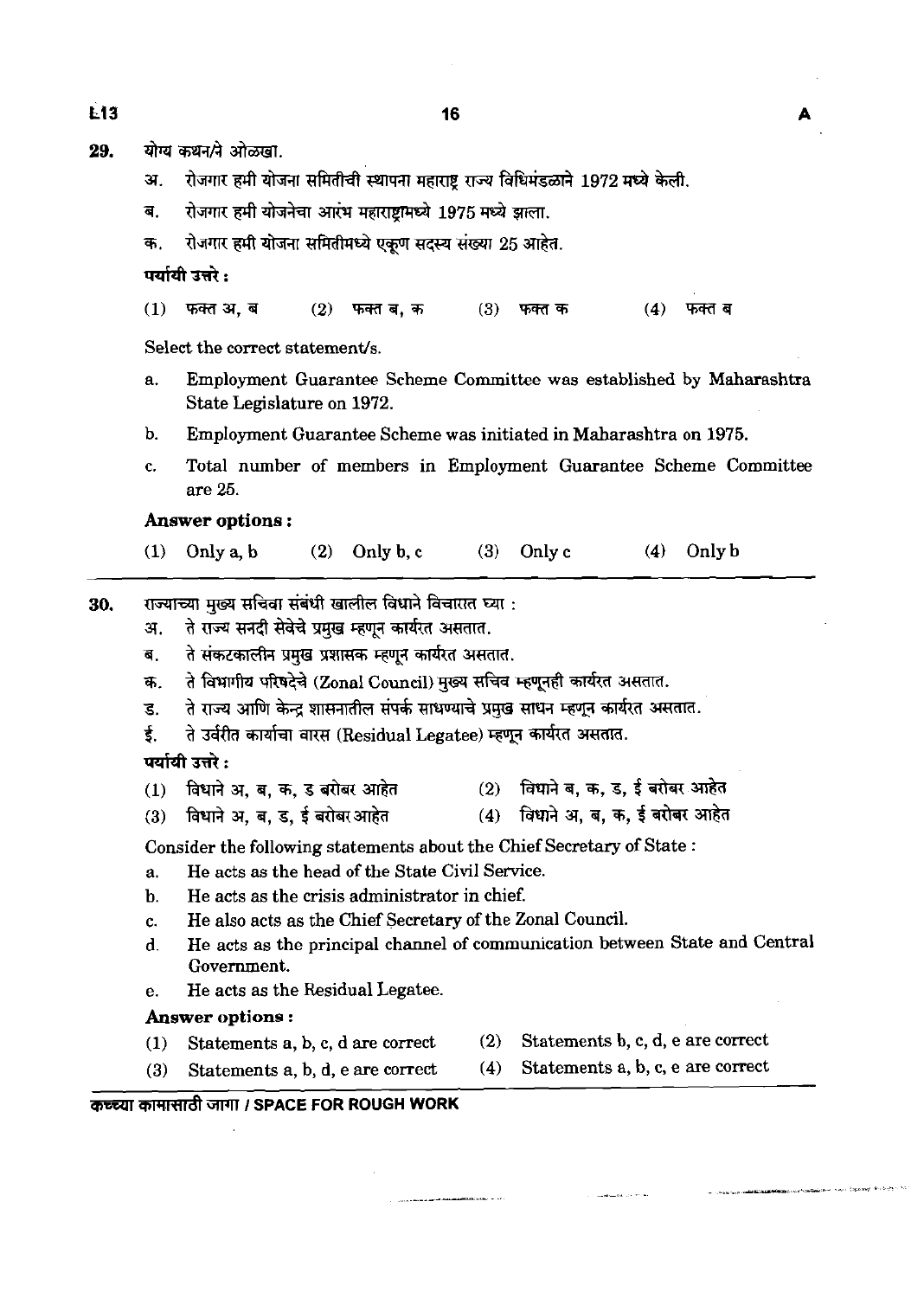**A**<br>31. योग्य कथने ओळखा :

अ. कोर्ट मार्शल बाबतचे सर्व अधिकार राष्ट्रपतीला आहे.

ब. कोर्ट मार्शल बाबतचे काही अधिकार राज्यपालाला आहे.

मृत्यू दंडाची शिक्षा राष्ट्रपती क्षमा करू शकतात. क.

मृत्यू दंडाची शिक्षा राज्यपाल सुद्धा क्षमा करू शकतात. ड.

पर्यायी उत्तरे :

फक्त क. ड फक्त ब. ड  $(3)$ फक्त अ, क  $(4)$  $(1)$  फक्त अ. ब  $(2)$ 

Select the correct statements :

a. President has all powers **of** court-martial.

b. Governor has some powers of court-martial.

c. Death sentence can be pardoned by the President.

d. Death sentence can also be pardoned by the Governor.

#### **Answer options** :

(1) Only a, b (2) Only b, d (3) Only a, c (4) Only c, d

**32.** खालील विधाने विचारात घ्या :

- अ. संसदेने केलेला कोणताही कायदा राज्यक्षेत्राबाहेर अंमलात येव शकेल या कारणावरून तो अवैध असल्याचे मानले जाणार नाही.
- संसदेला एखाद्या राज्यामध्ये समाविष्ट नसलेल्या अशा भारताच्या राज्यक्षेत्राच्या कोणत्याही भागाकरिता  $\overline{d}$ . कोणत्याही बाबीसंबंधी - मग अशी बाब राज्यसूचीत नमूद केलेली बाब असली तरी - कायदे करण्याचा अधिकार आहे.

#### पर्यायी उत्तरे :

- विधान अ बरोबर  $(2)$  विधान ब बरोबर  $(1)$
- दोन्हीही विधाने बरोबर दोन्हीही विधाने चुकीची  $(3)$  $(4)$

Consider the following statements :

- a. No law made by Parliament shall be deemed to be invalid on the ground that it would have extra-territorial operation.
- b. Parliament has the power to make laws with respect to any matter for any part of the temtory of India not included in a State notwithstanding that such matter is a matter enumerated in the State List.

#### **Answer options** :

- (1) Statement a is correct **(2)** Statement b is correct
- (3) Both the statements are false (4) Both the statements are correct

#### कच्च्या कामासाठी जागा / SPACE FOR ROUGH WORK **I MACK AND THE RESEARCH P.T.O.**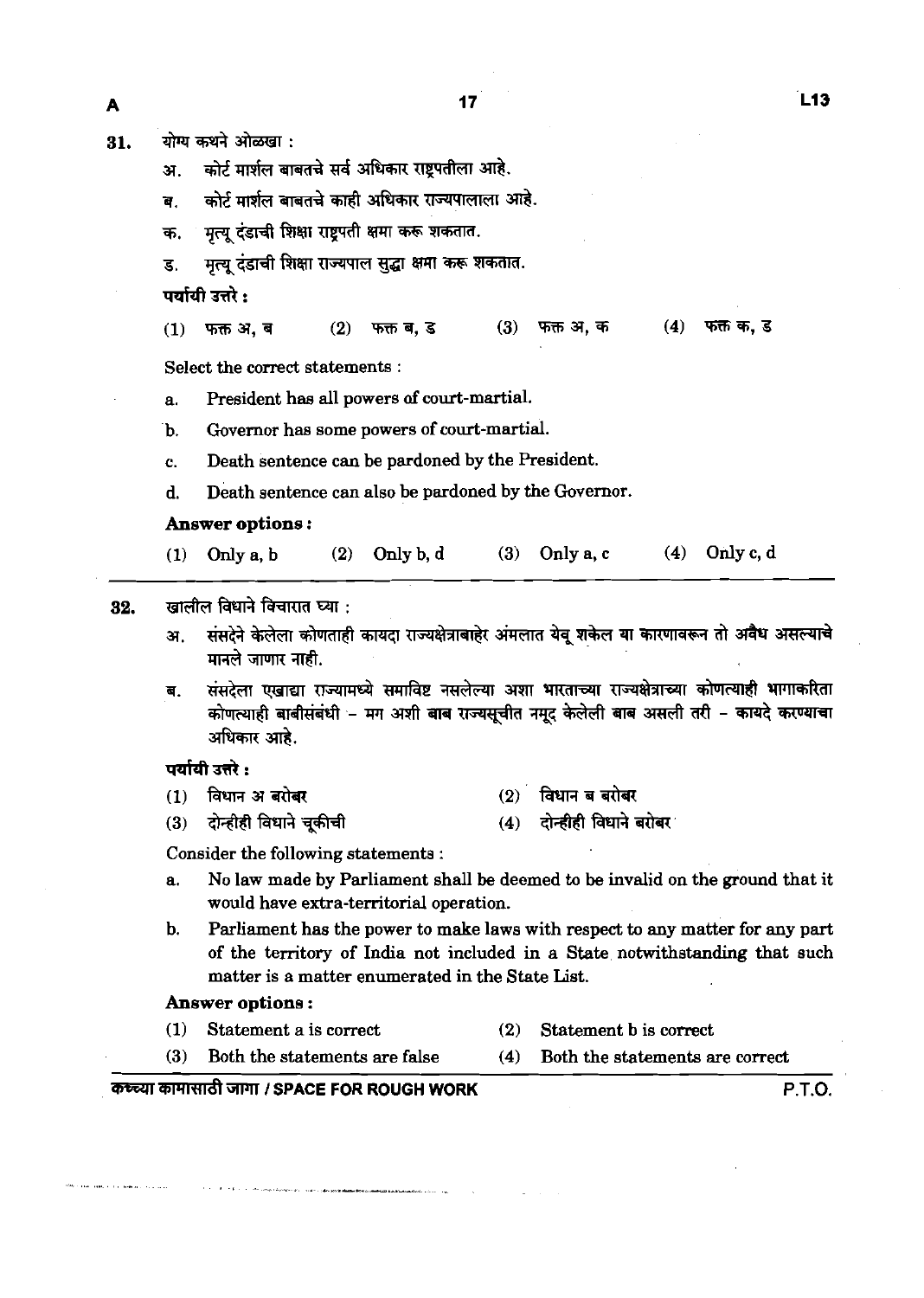$\sim$ 

| L13 |     |                         |                                         |              |                         | 18                                         |                                                                                     |           | Α |
|-----|-----|-------------------------|-----------------------------------------|--------------|-------------------------|--------------------------------------------|-------------------------------------------------------------------------------------|-----------|---|
| 33. |     |                         | जोड्या लावा (भारतातील उच्च न्यायालये) : |              |                         |                                            |                                                                                     |           |   |
|     |     |                         | 'अ' (उच्च न्यायालय)                     |              |                         | 'ब' (स्थापना वर्ष)                         |                                                                                     |           |   |
|     | अ.  | राजस्थान                |                                         |              | I.                      | 1975                                       |                                                                                     |           |   |
|     | ब.  | सिक्कीम                 |                                         |              | Н.                      | 1949                                       |                                                                                     |           |   |
|     | क.  | मध्य प्रदेश             |                                         |              | III.                    | 1936                                       |                                                                                     |           |   |
|     | ड.  | दिल्ली                  |                                         |              | IV.                     | 1966                                       |                                                                                     |           |   |
|     |     | पर्यायी उत्तरे :        |                                         |              |                         |                                            |                                                                                     |           |   |
|     |     | Я                       | ৰ                                       | क            | ड                       |                                            |                                                                                     |           |   |
|     | (1) | $\mathbf I$             | $\mathbf{I}$                            | III          | $\mathbf{I}$            |                                            |                                                                                     |           |   |
|     | (2) | $\mathbf{I}$            | $\mathbf I$                             | Ш            | $\mathbf{I}$            |                                            |                                                                                     |           |   |
|     | (3) | $\bf{I}$                | $\mathbf{I}$                            | $\mathbf{I}$ | III                     |                                            |                                                                                     |           |   |
|     | (4) | IV                      | III                                     | $\mathbf{I}$ | $\mathbf I$             |                                            |                                                                                     |           |   |
|     |     |                         |                                         |              |                         | Match the pairs (High Courts in India):    |                                                                                     |           |   |
|     |     |                         | 'A' (High Court)                        |              |                         |                                            | 'B' (Establishment Year)                                                            |           |   |
|     | a.  |                         | Rajasthan                               |              | I.                      | 1975                                       |                                                                                     |           |   |
|     | b.  | Sikkim                  |                                         |              | II.                     | 1949                                       |                                                                                     |           |   |
|     | c.  |                         | Madhya Pradesh                          |              | III.                    | 1936                                       |                                                                                     |           |   |
|     | d.  | Delhi                   |                                         |              | IV.                     | 1966                                       |                                                                                     |           |   |
|     |     |                         | Answer options:                         |              |                         |                                            |                                                                                     |           |   |
|     |     | $\mathbf{a}$            | $\mathbf b$                             | $\mathbf c$  | d                       |                                            |                                                                                     |           |   |
|     | (1) | I                       | $\mathbf{I}$                            | ш            | $\mathbf{I} \mathbf{V}$ |                                            |                                                                                     |           |   |
|     | (2) | $\rm II$                | $\bf{I}$                                | Ш            | IV                      |                                            |                                                                                     |           |   |
|     | (3) | $\bf{I}$                | $\mathbf{I}$                            | IV           | III                     |                                            |                                                                                     |           |   |
|     | (4) | $\mathbf{I} \mathbf{V}$ | Ш                                       | $\mathbf{I}$ | $\mathbf I$             |                                            |                                                                                     |           |   |
| 34. |     |                         |                                         |              |                         | मतदारसंघ हे अनुसूचित जमातीसाठी राखीव आहेत. | सध्या महाराष्ट्र विधानसभेसाठी ________ मतदारसंघ हे अनुसूचित जातीसाठी राखीव आहेत आणि |           |   |
|     |     | $(1)$ 33 – 14           |                                         |              |                         | (2) $15-16$                                | (3) $29-25$ (4) $26-27$                                                             |           |   |
|     |     |                         |                                         |              |                         |                                            | At present __________ constituencies are reserved for Scheduled Caste and _______   |           |   |
|     |     |                         |                                         |              |                         |                                            | are reserved for Scheduled Tribes of the Legislative Assembly of Maharashtra.       |           |   |
|     |     |                         | (1) $33-14$ (2)                         |              |                         |                                            | $15-16$ (3) $29-25$ (4)                                                             | $26 - 27$ |   |
|     |     |                         |                                         |              |                         |                                            |                                                                                     |           |   |

an<br>Alamah kadadooyin Saraadka

 $\bar{\nu}$  are considered in the  $\bar{\nu}$ 

**A**<sub>c</sub> *a*<sub>c</sub> *a*<sub>1</sub> *a*<sub>1</sub> *i*<sub>1</sub> *s A*<sub>2</sub> *k s P<sub>4</sub> <i>x i*<sub>1</sub> *s PACE FOR ROUGH WORK* 

 $\hat{\mathcal{L}}_{\text{c}}$  is a single set of  $\hat{\mathcal{L}}$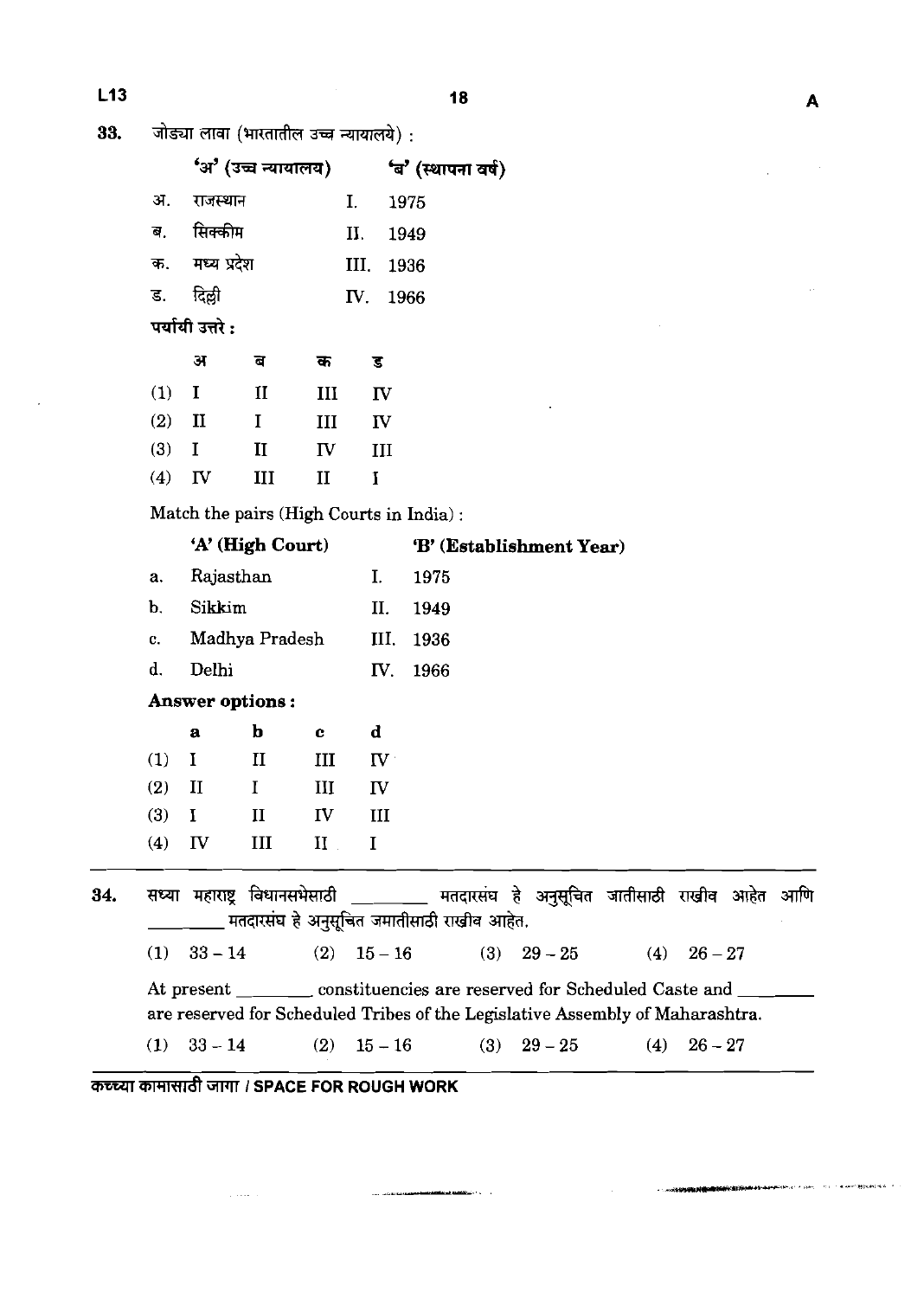19

35. योग्य कथने ओळखा:

- अ. धन विधेयक सर्वप्रथम फक्त लोकसभेत मांडला जावू शकतो.
- ब. सामान्य विधेयक सर्वप्रथम लोकसभा किंवा राज्यसभा यापैकी कोणत्याही सभागृहात मांडला जावू शकतो.
- क. राष्ट्रपतीच्या शिफारसीने धन विधेयक संसदेमध्ये मांडता येव शकतो.
- s. सामान्य विधेयक हे राष्ट्रपतीच्या शिफारसीने संसदेमध्ये मांडता येवू शकतो.

**wafdt उत्तरे :** 

| .               |                 |
|-----------------|-----------------|
| $(1)$ फक्त अ, ब | $(2)$ फक्त क, ड |

(3) = ~r, **a,a,** (4) viifr **a,% <sup>J</sup>**

Select the correct statements :

- a. A Money Bill can be introduced only in the Lok Sabha.
- b. An Ordinary Bill can be introduced either in the Lok Sabha or Rajya Sabha.
- c. A Money Bill can be introduced in Parliament on the recommendation of the President.
- d. An Ordinary Bill can be introduced in Parliament on the recommendation of the President.

**Answer options** :

- (1) Only a, b (2) Only c, d
- (3) Only a, b, c (4) Only a, b, d
- 36. **खालीलपैकी कोणते विधान/ने चूकीची** आहे/त ?
	- 31. अनुच्छेद-365 देखील राष्ट्रपतीस राज्यात राष्ट्रपती राजवट लागू करण्याचा अधिकार प्रदान करते.
	- ब. राष्टपती राजवटीची घोषणा केल्यापासून एक महिन्याच्या कालावधीत त्या घोषणेला संसदेच्या दोन्ही सभागृहांनी मान्यता देणे अत्यावश्यक असते.
	- जर संसदेच्या दोन्ही सभागृहांनी मान्यता दिली तर पुढील एक वर्षापर्यंत राष्ट्रपती राजवट लागू राहते. क.
	- राष्ट्रपती राजवट लागू करण्याचा निर्णय न्यायालय रद्द करू शकतो.  $\overline{\mathbf{g}}$

पर्यायी उत्तरे :

 $(2)$  फक्त ब आणि क $(3)$ फक्त क आणि ड  $(4)$ फक्त अ आणि ड फक्त ब  $(1)$ Which of the following statement's is/are not correct?

- a. Article-365 also empowers the President to issue a proclamation of Resident's Rule in a State.
- b. A proclamation of President's Rule must be approved by both the Houses of Parliament within one month.
- c. If approved by both the Houses of Parliament, the President's Rule continues for one year.
- d. The decision of imposing President's Rule can be struck down by the court.
- **Answer options** :

(1) Only b (2) Only b and c (3) Only c and d (4) Only a and d  $\frac{1}{2}$ 

# 3~ll~81rn **I SPACE FOR ROUGH WORK** P.TO.

A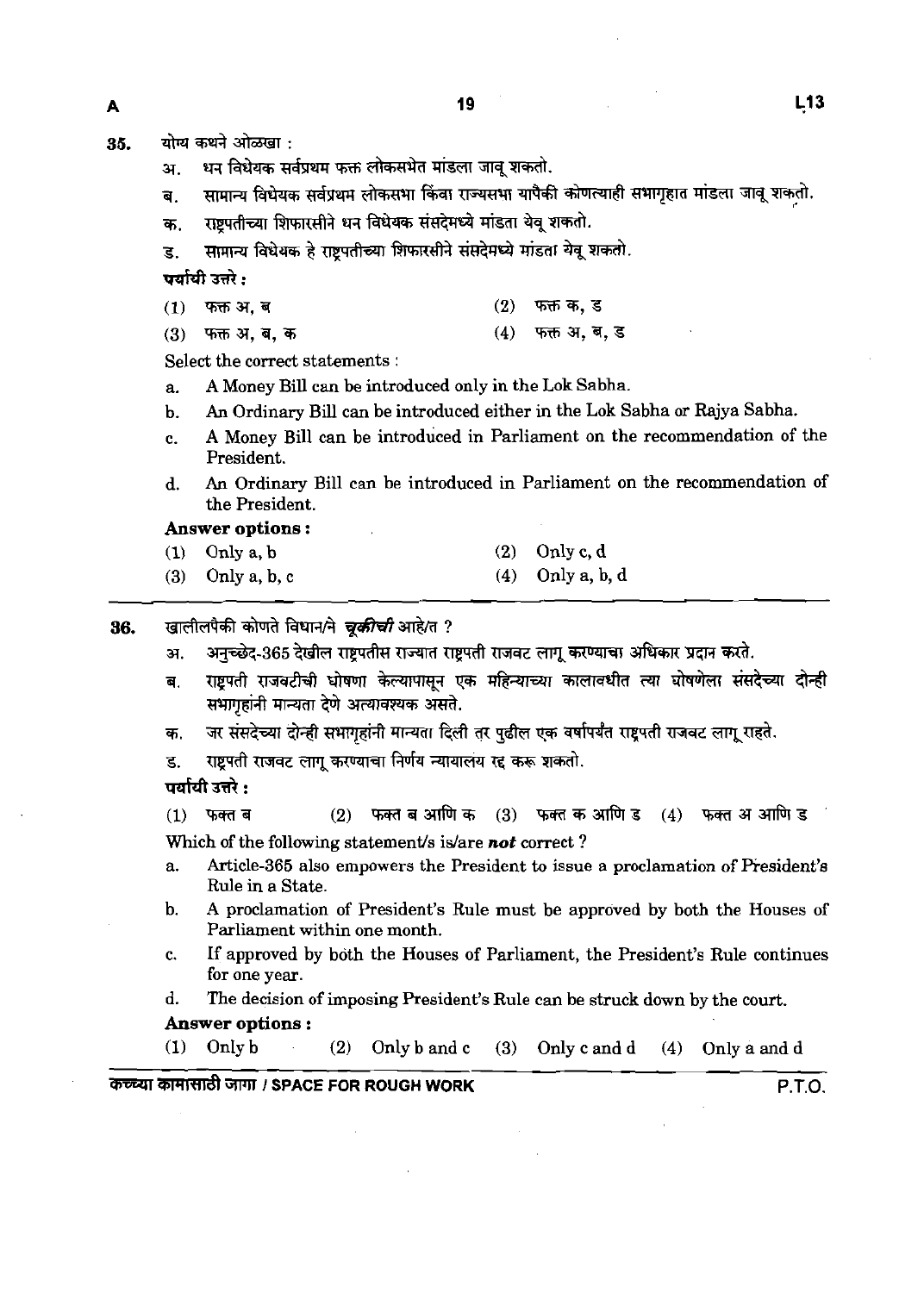- खालीलपैकी कोणते विधान *बरोबर* आहे ? 37.
	- राज्याच्या मंत्रिमंडळातील सदस्यांची संख्या मुख्यमंत्र्या व्यतिरिक्त विधानसभेच्या एकूण सदस्य संख्येच्या  $(1)$ 15 टक्क्यांपेक्षा जास्त असता कामा नये.
	- राज्याच्या मंत्रिमंडळातील सदस्यांची संख्या मुख्यमंत्र्यासहित 12 पेक्षा कमी असता कामा नये.  $(2)$
	- दिल्लीच्या मंत्रिमंडळाची सदस्य संख्या विधानसभेच्या एकूण सदस्य संख्येच्या 15 टक्के निश्चित करण्यांत  $(3)$ आली आहे.
	- वरीलपैकी एकही नाही  $(4)$

Which one of the following statements is **correct** ?

- (1) The total number of ministers, excluding the Chief Minister in a State shall not exceed **15** percent of the total strength of the Legislative Assembly.
- **(2)** The total number of ministers including the Chief Minister shall not be less than **12** in a State.
- **(3)** The strength of the Council of Ministers of Delhi is fixed at **1.5** percent of the total strength of the Legislative Assembly.
- **(4)** None of the above

| 38. |                | खालीलपैकी कोणत्या घटक राज्यांचे राज्यसभेत केवळ एक सदस्य आहेत ?    |     |              |  |
|-----|----------------|-------------------------------------------------------------------|-----|--------------|--|
|     | अ.             | अरुणाचल प्रदेश                                                    |     |              |  |
|     | ब.             | गोवा                                                              |     |              |  |
|     | क.             | हिमाचल प्रदेश                                                     |     |              |  |
|     | ड.             | मिझोरम                                                            |     |              |  |
|     | इ.             | उत्तरांचल                                                         |     |              |  |
|     |                | पर्यायी उत्तरे :                                                  |     |              |  |
|     |                | (1) फक्त अ, ब, क                                                  | (2) | फक्त ब, क, ड |  |
|     | (3)            | फक्त क, ड, इ                                                      | (4) | फक्त अ, ब, ड |  |
|     |                | Which of the following States has only one member in Rajya Sabha? |     |              |  |
|     | a.             | Arunachal Pradesh                                                 |     |              |  |
|     | $\mathbf{b}$ . | Goa                                                               |     |              |  |
|     | $\mathbf{c}$ . | Himachal Pradesh                                                  |     |              |  |
|     | d.             | Mizoram                                                           |     |              |  |
|     | e.             | Uttaranchal                                                       |     |              |  |
|     |                | Answer options:                                                   |     |              |  |
|     |                | $(1)$ Only a, b, c                                                | (2) | Only b, c, d |  |
|     |                | $(3)$ Only c, d, e                                                | (4) | Only a, b, d |  |
|     |                |                                                                   |     |              |  |

**The company's construction of the company of the contract of the company of the company of the company** 

**A**<sup>E</sup> कामासाठी जागा / SPACE FOR ROUGH WORK

.<br>Tanzania alikuwa mwaka wa 1990 hadi wa 1990 hadi wa 1990 hadi wa 1991 hadi wa 1991 hadi wa 1992 hadi wa 1992 h

 $L13$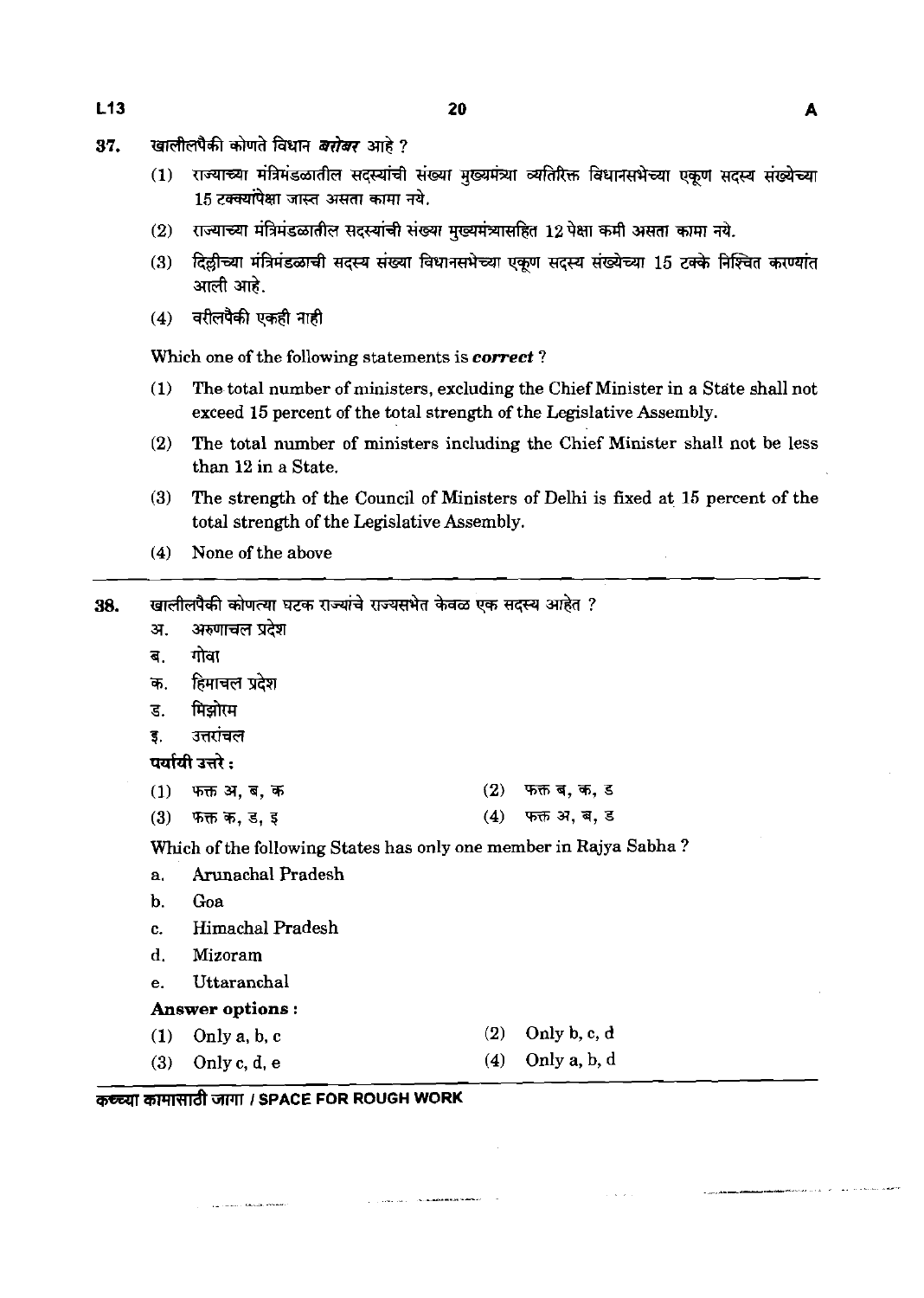- (1) शारतात राहणाऱ्या प्रत्येकाकडून<br>(2) कोणत्याही भारतीय नागरिकाकडून
- 
- (3) ज्या मतदार संघातून निवडणूक लढवायची आहे त्या मतदार संघातील र<mark>हिवासी कडून</mark><br>(4) कोणताही भारतीय नागरिक ज्याचे कोणत्याही संसदीय मतदार संघाच्या मतदारयादी
- (4) कोणताही भारतीय नागरिक ज्याचे कोणत्याही संसदीय मतदार संघाच्या मतदारयादी मध्ये नाव नोदविलेले -ना नतदार समापू<br>कोणताही भारतीय<br>आहे त्याकडून

For election to the **Lok** Sabha, a nomination paper can be filed by

**(1)** anyone residing in India.

**Confidencial contracts** and the contracts of the contracts of

- (2) any citizen of India.
- (3) a resident of the constituency from which the election is to be contested.
- (4) a citizen of India whose name is enrolled in the electoral roll of any parliamentary constituency.

| 40. |     |                  | जोड्या लावा (राष्ट्रपतीचे अधिकार) :          |              |             |                                                   |      |              |               |        |
|-----|-----|------------------|----------------------------------------------|--------------|-------------|---------------------------------------------------|------|--------------|---------------|--------|
|     |     | $\mathbf{G}$     |                                              |              |             |                                                   |      | یے           |               |        |
|     | अ.  |                  |                                              |              |             | भारताच्या संपूर्ण किंवा एखाद्या भागात आणीबाणी     | I.   | अनुच्छेद 360 |               |        |
|     | ब.  |                  | महसुलाच्या वितरणावर बंधने किंवा प्रतिबंध     |              |             |                                                   | II.  | अनुच्छेद 354 |               |        |
|     | क.  |                  |                                              |              |             | मुलभूत अधिकाराच्या अंमलबजावणीस स्थगिती            | III. | अनुच्छेद 352 |               |        |
|     | ड.  |                  | वित्तीय आणीबाणीची घोषणा                      |              |             |                                                   | IV.  | अनुच्छेद 359 |               |        |
|     |     | पर्यायी उत्तरे : |                                              |              |             |                                                   |      |              |               |        |
|     |     | अ                | র                                            | क            | ड           |                                                   |      |              |               |        |
|     | (1) | III              | $\mathbf{I}$                                 | I            | IV          |                                                   |      |              |               |        |
|     | (2) | $\mathbf I$      | $\mathbf{I}$                                 | Ш            | IV          |                                                   |      |              |               |        |
|     | (3) | III              | $\mathbf{I}$                                 | $\mathbf{I}$ | $\mathbf I$ |                                                   |      |              |               |        |
|     | (4) | III              | IV                                           | II           | T           |                                                   |      |              |               |        |
|     |     |                  | Match the pairs (Powers of President):       |              |             |                                                   |      |              |               |        |
|     |     | A'               |                                              |              |             |                                                   |      |              | $\mathbf{B}'$ |        |
|     | a.  |                  |                                              |              |             | Emergency in the whole or part of India           |      | I.           | Article 360   |        |
|     | b.  |                  |                                              |              |             | Restrict or prohibit the distribution of revenues |      | II.          | Article 354   |        |
|     | c.  |                  |                                              |              |             | Suspend the enforcement of fundamental rights     |      | III.         | Article 352   |        |
|     | d.  |                  | To declare a financial emergency             |              |             |                                                   |      | IV.          | Article 359   |        |
|     |     |                  | Answer options:                              |              |             |                                                   |      |              |               |        |
|     |     | a                | ь                                            | c            | d           |                                                   |      |              |               |        |
|     | (1) | III              | $\mathbf{I}$                                 | $\mathbf{I}$ | IV          |                                                   |      |              |               |        |
|     | (2) | I                | $\mathbf I$                                  | III          | IV          |                                                   |      |              |               |        |
|     | (3) | III              | $\mathbf{I}$                                 | $\mathbf{I}$ | $\mathbf I$ |                                                   |      |              |               |        |
|     | (4) | III              | IV                                           | $\mathbf{I}$ | I           |                                                   |      |              |               |        |
|     |     |                  | कच्च्या कामासाठी जागा / SPACE FOR ROUGH WORK |              |             |                                                   |      |              |               | P.T.O. |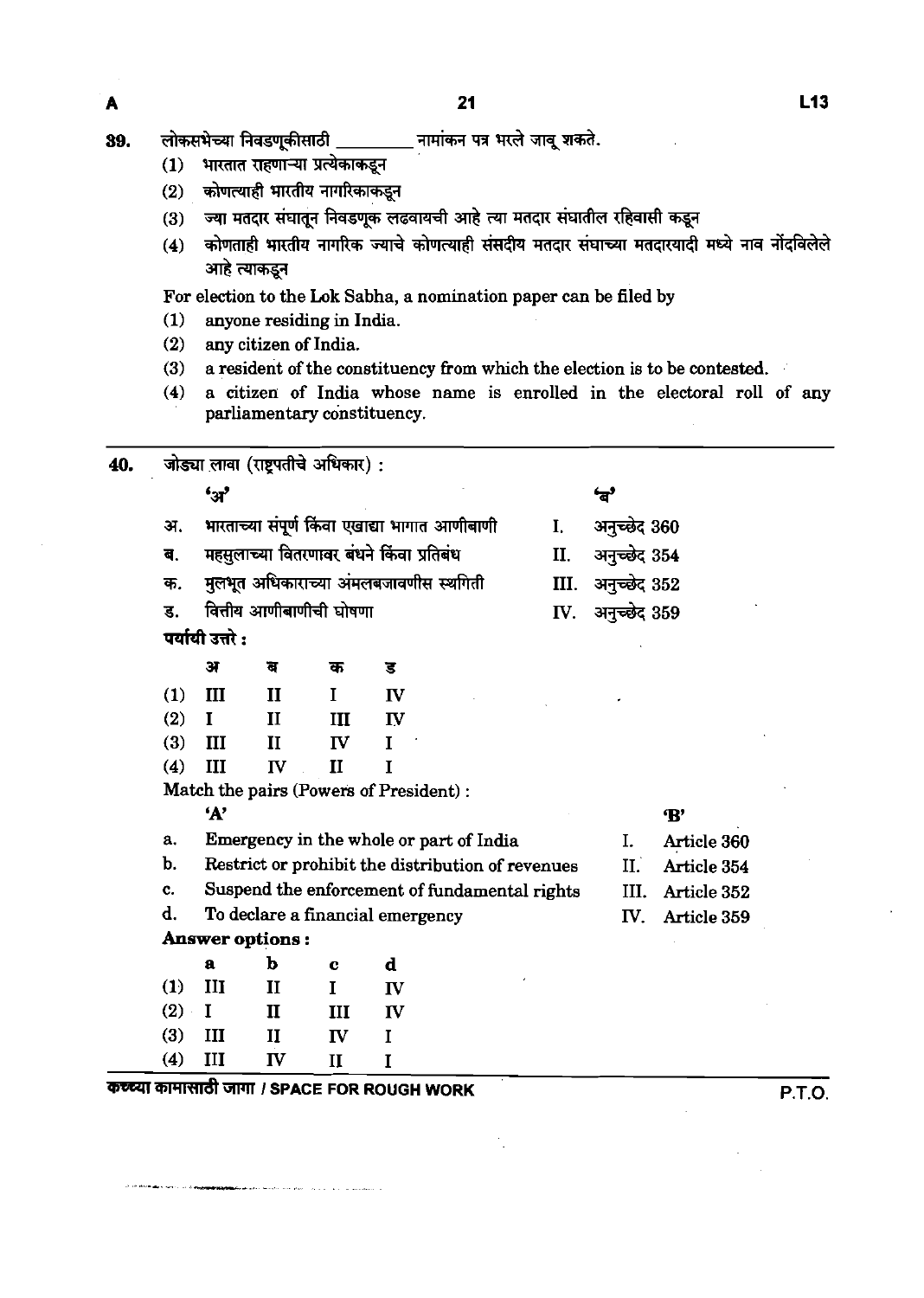- 41. संसद राज्य सूचीतील विषयाबाबत कायदा करू शकते जेंव्हा
	- आर्थिक आणीबाणी लागू करण्यांत आलेली असेल. अ.
	- एक किंवा अधिक राज्यांनी राज्य सूचीतील विषयासंबंधी कायदा करावा अशी संसदेला विनंती केल्यास. ब.
	- राष्ट्रीयदृष्ट्या महत्त्वाच्या असणाऱ्या विषयाबाबत राज्यसभेने तसा ठराव साध्या बहमताने मंजूर केल्यास. क. वरीलपैकी कोणती विधान/ने *बरोबर* आहेत ?

पर्यायी उत्तरे:

- $(1)$ ्अ, **ब,** क  $(2)$  फक्त अ
- फक्त ब आणि क (4) वरीलपैकी एकही नाही  $(3)$

The Parliament can make a law on a subject in the State List when

- a. a proclamation of Financial Emergency is in force.
- b. one or more States make a request to the Parliament to make a law on a State subject.
- c. Rajya Sabha passes a resolution by simple majority that such subjects have acquired national importance.

Which of the above statement/s is/are correct?

#### **Answer options** :

- (1) a, b, c (2) Only a
- **(3)** Only b and c (4) None of the above
- संसदेचे अधिकार व कार्ये आहेत 42.
	- सरकार स्थापन किंवा शेवट करणे. अ.
	- माहिती मार्गविणे. ब.
	- सार्वजनिक निधिच्या खर्चावर देखरेख ठेवणे. क.
	- संविधानाचे संरक्षण करणे. ड.

पर्यायी उत्तरे:

- फक्त अ, ब, क  $(2)$ फक्त ब, क, ड  $(1)$
- $(4)$  फक्त अ, ब, ड फक्त अ, क, ड  $(3)$

The role and functions of the Parliament are

- a. to form or end the Government.
- b. to call for information.
- c. to monitor the expenditure of public funds.
- d. to safeguard the Constitution.

#### **Answer options** :

- (1) Only a, b, c (2) Only b, c, d (3) Only a, c, d (4) Only a, b, d Answer options :<br>
(1) Only a, b, c (2) Only b, c, d<br>
(3) Only a, c, d (4) Only a, b, d<br> **THE ROUGH WORK COUGH WORK COUGH WORK**
-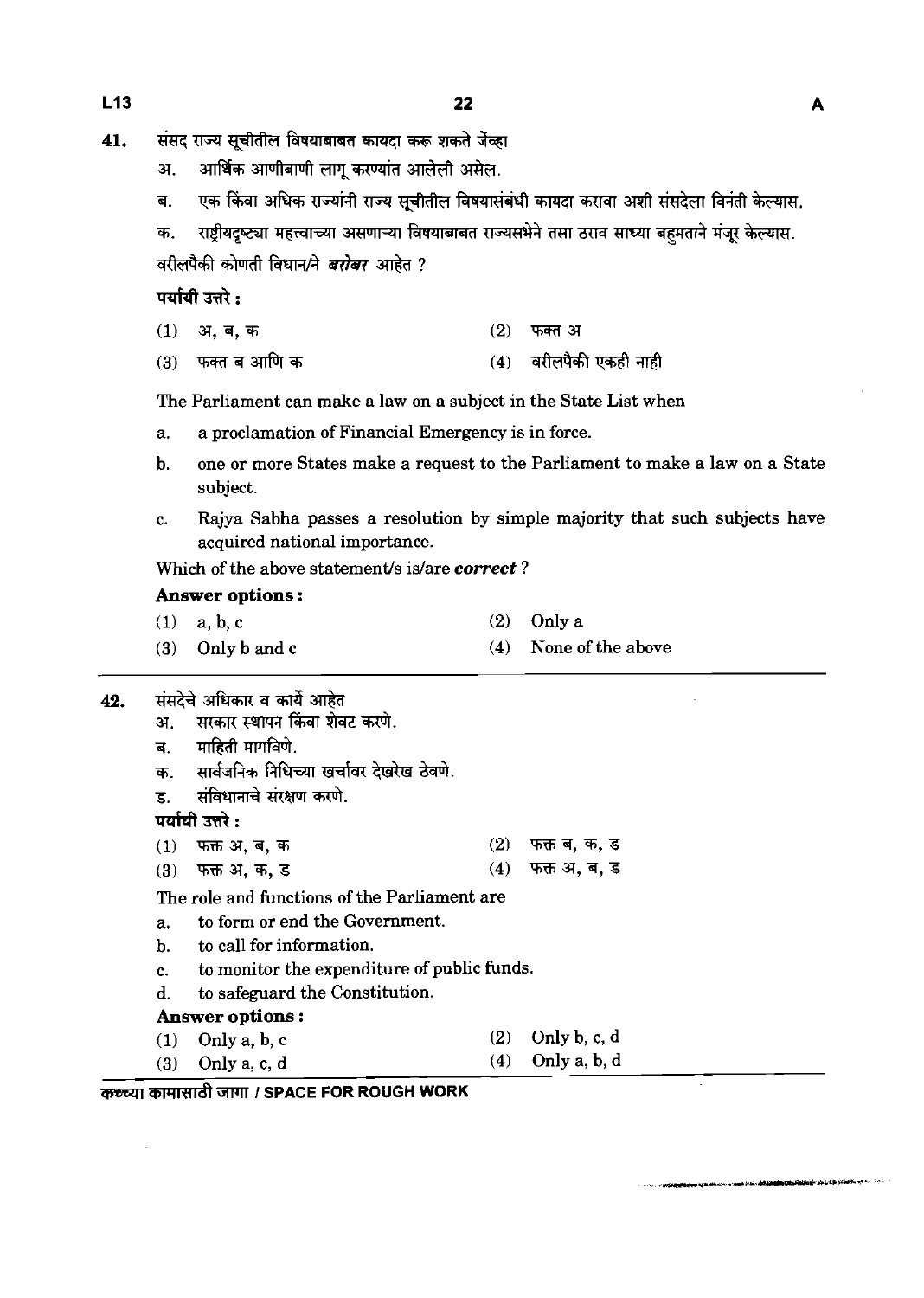$\overline{\mathbf{A}}$ 

- राष्ट्रपतीचे मानधन व भत्ते. 31.
- पंतप्रधानाचे मानधन व भत्ते. ਰ
- राज्यसभा सभापती चे वेतन व भत्ते. क्र
- भारताचे नियंत्रक व महालेखा परीक्षकाचे वेतन व भत्ते.  $\mathbf{g}$

पर्यायी उत्तरे :

- फक्त क, ड, ब  $(1)$ फक्त अ, ब, क  $(2)$
- $(4)$  atlल सर्व  $(3)$ फक्त अ, क, ड

The expenditure charged on the Consolidated Fund of India shall include

- a. the emoluments and allowances of the Resident.
- b. the emoluments and allowances of the Prime Minister.
- c. the salary and allowances of the Chairman of the Council of State.
- d. the salary and allowances of the Comptroller and Auditor General of India.

#### **Answer options** :

- **(1)** Only a, b, c **(2)** Only c, d, b
- **(3)** Only a, c, d **(4)** All of the above
- नियंत्रक व महालेखा परीक्षक यांचे वेतन आणि भत्ते 44.
	- भारताच्या सरन्यायधीशांशी सल्लामसलत करून राष्टपतीकडून निश्चित केले जाते.  $(1)$
	- संसदेकडन निश्चित केले जाते.  $(2)$
	- केन्द्रीय मंत्रीमंडळाशी सल्लामसलत करुन राष्ट्रपतीद्वारे निश्चित केले जाते.  $(3)$
	- केन्द्रीय मंत्रीमंडळाकडून निश्चित केले जाते.  $(4)$

The salary and allowances of the Comptroller and Auditor General

- **(1)** are determined by the Resident in consultation with the Chief Justice of India.
- **(2)** are determined by the Parliament.
- **(3)** are determined by the President in consultation with the Union Council of Ministers.
- **(4)** are determined by the Union Council of Ministers.

Wi'4Rd **I SPACE FOR ROUGH WORK P.T.O.**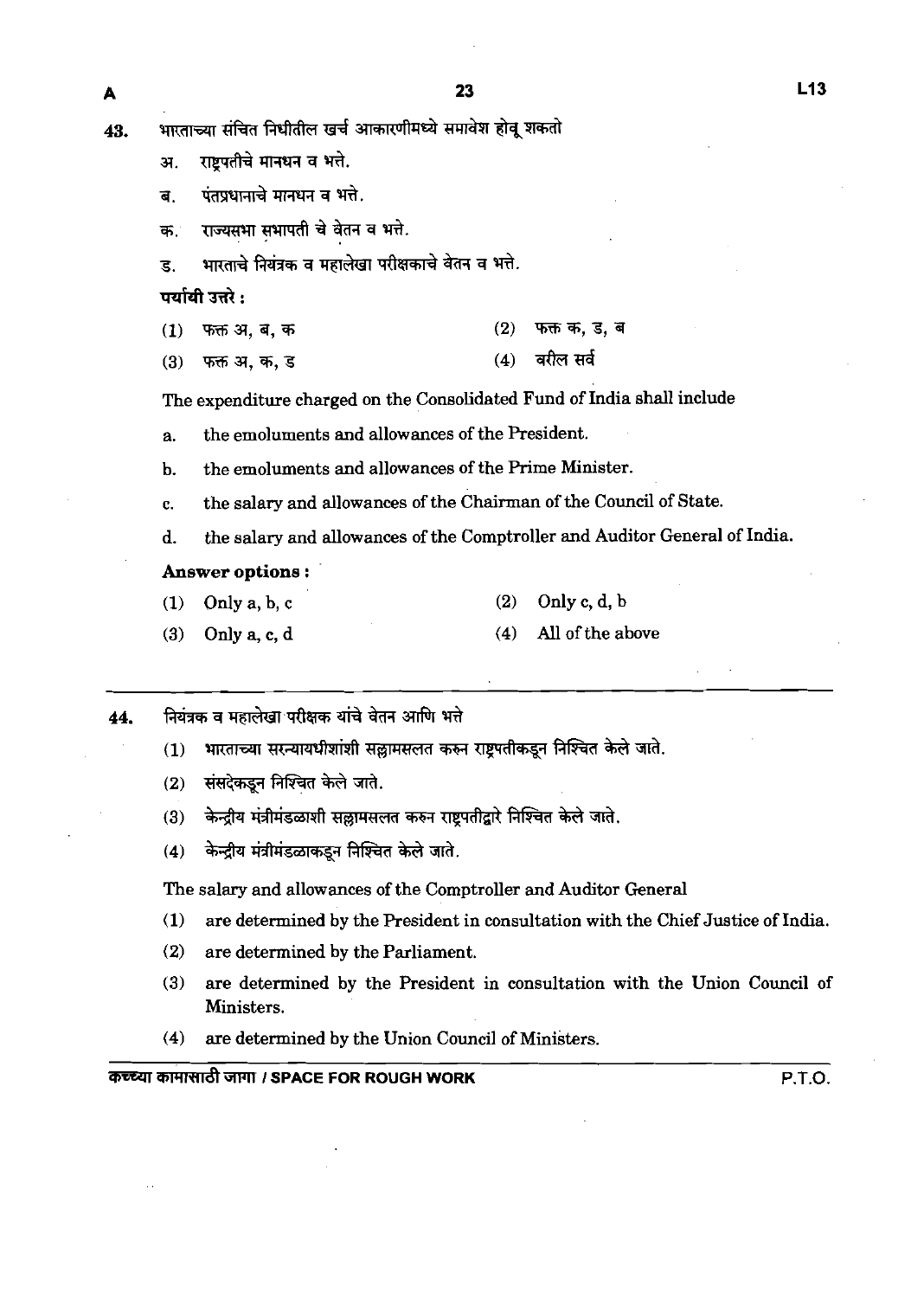$\ddot{\phantom{a}}$ 

 $\bar{z}$ 

 $\omega_{\rm{max}} = \omega$ 

 $\hat{L}_{\rm{max}}$  and the state condition of the state  $\hat{L}_{\rm{max}}$  ,  $\hat{L}_{\rm{max}}$  ,  $\hat{L}_{\rm{max}}$  ,  $\hat{L}_{\rm{max}}$ 

जोड्या लावा (लोकसभा सदस्य) : 45.

|    | 'अ' (घटक राज्य)   |        | 'ब' (सदस्य संख्या) |
|----|-------------------|--------|--------------------|
|    | अ. हिमाचल प्रदेश  | Ι.     | $\mathbf{2}$       |
|    | ब. जम्मू व कश्मीर | II. 4  |                    |
|    | क. उत्तराखंड      | III. 5 |                    |
| ड. | गोवा              | IV. 6  |                    |
|    |                   |        |                    |

पर्यायी उत्तरे:

|          | अ | ਕ   | क            | ड              |
|----------|---|-----|--------------|----------------|
| $(1)$ IV |   | III | $\mathbf{I}$ | I              |
| $(2)$ II |   | IV  | III          | I              |
| $(3)$ II |   | I   | Ш            | $\mathbf{I}$ V |
| (4)      | I | ΓV  | $\mathbf{I}$ | Ш              |

Match the pairs (Member of Lok Sabha):

|                  | 'A' (State)       |                  | 'B' (No. of members) |
|------------------|-------------------|------------------|----------------------|
| $a_{\cdot}$      | Himachal Pradesh  | 1.               | -2                   |
| h.               | Jammu and Kashmir | II. 4            |                      |
| c.               | Uttarakhand       | III. 5           | ٠                    |
| $\mathbf{d}_{-}$ | Goa               | $\mathbf{IV.}$ 6 |                      |
|                  | Answer options:   |                  |                      |

|          | a        | b            | c            | d        |
|----------|----------|--------------|--------------|----------|
|          | $(1)$ IV | III          | $\mathbf{I}$ | T        |
| $(2)$ II |          | $\mathbf{I}$ | III          | $\bf{I}$ |
| $(3)$ II | ×,       | I            | Ш            | ΓV       |
| (4)      | <b>I</b> | IV           | ТT           | Ш        |

कच्च्या कामासाठी जागा / SPACE FOR ROUGH WORK

 $\hat{\mathcal{A}}$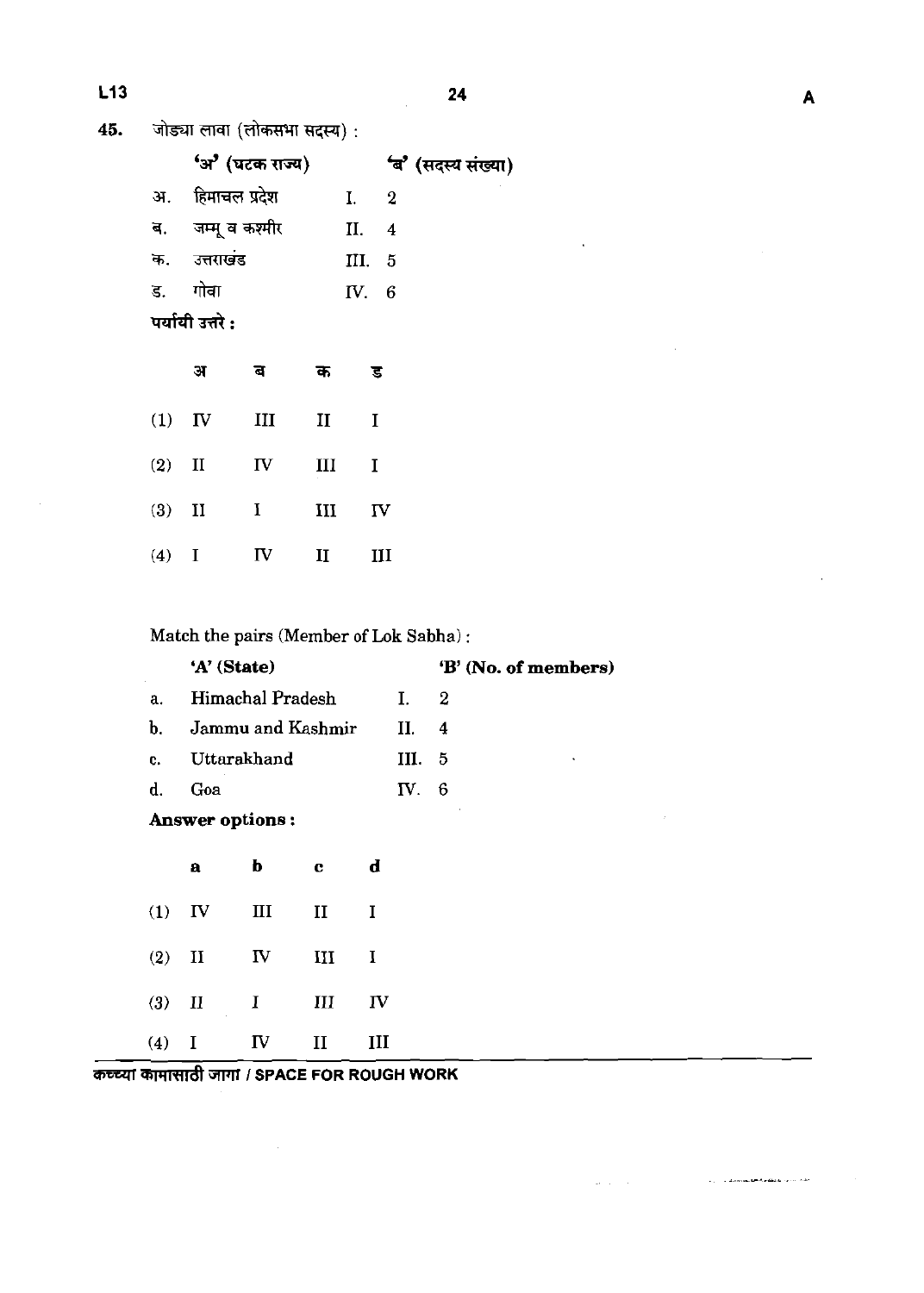| 46. |                                                                                         |     | स्थानिक शासन' ह्या विषयाचा समावेश भारतीय संविधानाच्या 7 व्या सूचीतील ________ यादीमधे करण्यात |
|-----|-----------------------------------------------------------------------------------------|-----|-----------------------------------------------------------------------------------------------|
|     | आला आहे ?                                                                               | (2) | राज्य                                                                                         |
|     | संघ<br>(1)                                                                              |     | (4) उर्वरीत अधिकार                                                                            |
|     | समवर्ती<br>(3)                                                                          |     | 'Local government' is included in the _______ list in the 7 <sup>th</sup> Schedule of the     |
|     | Indian Constitution.                                                                    |     |                                                                                               |
|     | Union<br>$\left(1\right)$                                                               | (2) | <b>State</b>                                                                                  |
|     | (3)<br>Concurrent                                                                       | (4) | <b>Residual Powers</b>                                                                        |
|     | महानगरपालिका आयुक्तांसंबंधी विधानांपैकी <i>अचूक</i> विधाने निवडा.                       |     |                                                                                               |
| 47. |                                                                                         |     |                                                                                               |
|     | महानगरपालिकेच्या बैठकांमध्ये आयुक्त चर्चेत सहभागी होऊ शकतात.<br>अ.                      |     |                                                                                               |
|     | या बैठकांमध्ये आयुक्तांना मत देण्याचा अधिकार नाही.<br>ब.                                |     |                                                                                               |
|     | आयुक्त या बैठकांमध्ये कोणताही प्रस्ताव मांडू शकत नाहीत.<br>क.<br>पर्यायी उत्तरे :       |     |                                                                                               |
|     |                                                                                         |     | $(2)$ फक्त अ आणि ब                                                                            |
|     | (1) अ, ब आणि क                                                                          |     | $(4)$ फक्त ब आणि क                                                                            |
|     | (3) फक्त अ आणि क                                                                        |     |                                                                                               |
|     |                                                                                         |     | Find the correct statements from below about Commissioner of Municipal                        |
|     | Corporation.                                                                            |     |                                                                                               |
|     |                                                                                         |     | a. The Commissioner can participate in discussions in the meetings of the                     |
|     |                                                                                         |     |                                                                                               |
|     | Corporation.                                                                            |     |                                                                                               |
|     | b. The Commissioner cannot vote in these meetings.                                      |     |                                                                                               |
|     | c. The Commissioner cannot make any proposition in the meetings.                        |     |                                                                                               |
|     | <b>Answer options:</b><br>(1)<br>a, b and c                                             | (2) | Only a and b                                                                                  |
|     | (3)<br>Only a and c                                                                     | (4) | Only b and c                                                                                  |
|     |                                                                                         |     |                                                                                               |
|     | राष्ट्रीय ग्राम स्वराज अभियान या योजने संबंधी <i>चुकीचे</i> विधान/ने निवडा.             |     |                                                                                               |
|     | या योजनेचे केंद्र निहाय आणि राज्य निहाय असे दोन भाग आहेत.<br>अ.                         |     |                                                                                               |
|     | राज्य निहाय भागात केंद्र-राज्य वाटणीचे गुणोत्तर 60 : 40 आहे.<br>ब.                      |     |                                                                                               |
| 48. | ईशान्य भारत आणि डोंगराळ राज्यासाठी केंद्र-राज्य वाटणीचे गुणोत्तर 90 : 10 असे आहे.<br>क. |     |                                                                                               |
|     | सर्व केंद्रशासीत प्रदेशासाठी वाटणीचे गुणोत्तर 80 : 10 आहे.<br>ड.                        |     |                                                                                               |
|     | पर्यायी उत्तरे :                                                                        |     |                                                                                               |
|     | अ, ब, क आणि ड<br>(1)                                                                    | (2) | फक्त ब आणि क                                                                                  |
|     | फक्त क आणि ड<br>(3)                                                                     | (4) | फक्त ड                                                                                        |
|     | Find the <i>incorrect</i> statement's about Rashtriya Gram Swaraj Abhiyan.              |     |                                                                                               |
|     | The scheme consists of Central and State components.<br>а.<br>b.                        |     |                                                                                               |
|     | 60:40.                                                                                  |     | The Centre-State sharing pattern for the State component is in the ratio of                   |
|     | $c_{\star}$ .                                                                           |     |                                                                                               |
|     | 90:10.                                                                                  |     | In North-East and Hilly States, Centre-State sharing pattern is in the ratio of               |
|     | d.                                                                                      |     |                                                                                               |
|     | For all UTs the sharing pattern is in the ratio of 80:10.<br>Answer options:            |     |                                                                                               |
|     | (1)<br>a, b, c and d                                                                    | (2) | Only b and c                                                                                  |

 $\label{eq:2} \frac{1}{\sqrt{2}}\left(\frac{1}{\sqrt{2}}\right)^{2} \left(\frac{1}{\sqrt{2}}\right)^{2} \left(\frac{1}{\sqrt{2}}\right)^{2} \left(\frac{1}{\sqrt{2}}\right)^{2} \left(\frac{1}{\sqrt{2}}\right)^{2} \left(\frac{1}{\sqrt{2}}\right)^{2} \left(\frac{1}{\sqrt{2}}\right)^{2} \left(\frac{1}{\sqrt{2}}\right)^{2} \left(\frac{1}{\sqrt{2}}\right)^{2} \left(\frac{1}{\sqrt{2}}\right)^{2} \left(\frac{1}{\sqrt{2}}\right)^{2} \left(\frac{$ 

.<br>Hanser, karter

 $\mathcal{L}^{\text{max}}_{\text{max}}$ 

 $\frac{1}{2}$ 

 $\sim 10^{-1}$ 

 $\label{eq:2.1} \mathcal{L}(\mathcal{L}^{\text{max}}_{\mathcal{L}}(\mathcal{L}^{\text{max}}_{\mathcal{L}}),\mathcal{L}^{\text{max}}_{\mathcal{L}}(\mathcal{L}^{\text{max}}_{\mathcal{L}}))$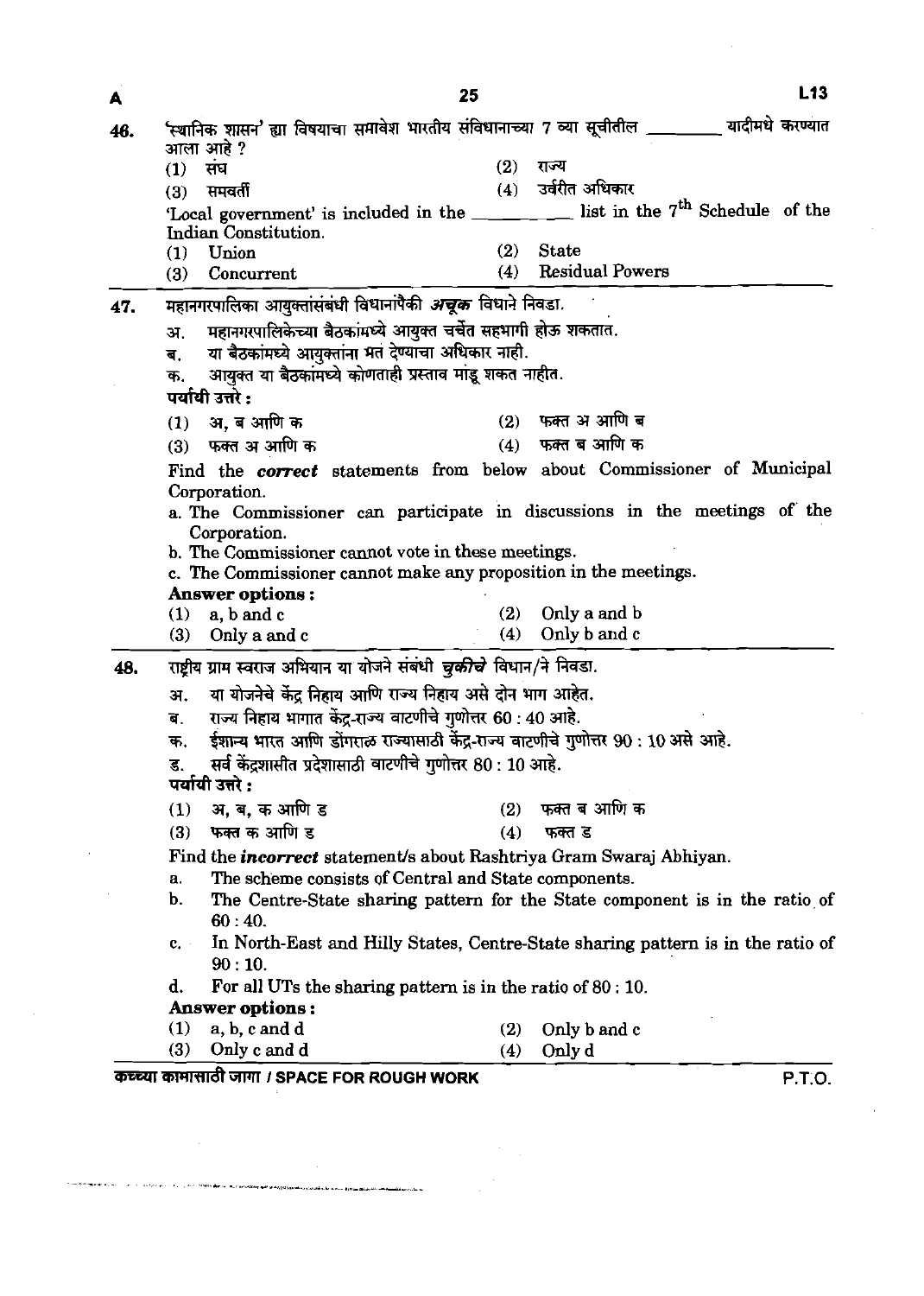| 49. | कटक मंडळविषयक <i>चुकीचे   चुकीची</i> विधान/विधाने निवडा.                        |                                                                                                     |  |
|-----|---------------------------------------------------------------------------------|-----------------------------------------------------------------------------------------------------|--|
|     | अ.                                                                              | 'कटक क्षेत्रांचे स्थानिक स्वशासन' भारतीय संविधानाच्या समवर्ती सूची मध्ये समाविष्ट आहे.              |  |
|     |                                                                                 | कटक मंडळे ही लोकशाही स्वरूपाची यंत्रणा असून ती निर्देशीत क्षेत्राच्या नागरी प्रशासनाशी संबंधित आहे. |  |
|     | लोकसंख्येनुसार कटक मंडळाचे तीन प्रकार आहेत.<br>क.                               |                                                                                                     |  |
|     | पर्यायी उत्तरे:                                                                 |                                                                                                     |  |
|     | अ. ब आणि क                                                                      | $(2)$ फक्त अ आणि क $(3)$ फक्त ब आणि क $(4)$ फक्त अ                                                  |  |
|     | Find the <i>incorrect</i> statement/s about Cantonment Boards.                  |                                                                                                     |  |
|     | the Indian Constitution.                                                        | 'Local Self Government in Cantonments' is included in the concurrent list in                        |  |
|     | D.<br>administration of notified areas.                                         | Cantonment Boards are democratic bodies which look after the municipal                              |  |
|     | There are three population-wise categories of Cantonment.                       |                                                                                                     |  |
|     | Answer options :                                                                |                                                                                                     |  |
|     | a, b and c<br>(1)<br>(2)                                                        | Only a and c $(3)$ Only b and c $(4)$ Only a                                                        |  |
|     |                                                                                 |                                                                                                     |  |
| 50. | पंचायत प्रक्रांति सूचीच्या संदर्भात पुढील विधानांतून <i>चुकीचे</i> विधान निवडा. |                                                                                                     |  |
|     | (1)<br>आढावा घेता येतो.                                                         | या सूचीच्या आधारे राज्यांनी पंचायती राज संस्थांच्या सक्षमीकरणात किती प्रगती केली आहे याचा           |  |
|     |                                                                                 | पंचायती राज खाते आणि राष्ट्रीय उपयोजित अर्थशास्त्र संशोधन परिषद यांनी ही सूची तयार केली आहे.        |  |
|     | (3)                                                                             | या सूचीद्वारे पंचायती राज संस्थांची कार्ये, वित्त आणि कर्मचारी यांचे मोजमाप केले जाते.              |  |
|     | ही सूची नीति आयोग व ग्रामीण विकास खाते यांनी तयार केली आहे.<br>(4)              |                                                                                                     |  |
|     |                                                                                 | With reference to Panchayat Devolution Index, find the <i>incorrect</i> statement.                  |  |
|     | (1)                                                                             | The Index assesses how far the States have progressed in empowering                                 |  |
|     | Panchayati Raj.                                                                 |                                                                                                     |  |
|     |                                                                                 | The Ministry of Panchayati Raj and the National Council of Applied Economics                        |  |
|     | Research have prepared the Index.                                               |                                                                                                     |  |
|     |                                                                                 | The Index measures the functions, finance and functionaries of the Panchayati                       |  |
|     | Raj Institutions.                                                               |                                                                                                     |  |
|     | (4)<br>Development.                                                             | The Index was prepared by the NITI Aayog and the Ministry of Rural                                  |  |
| 51. | भारतीय राज्यघटनेच्या बाराव्या अनुसूचीमध्ये कोणत्या विषयांचा समावेश होतो ?       |                                                                                                     |  |
|     | रस्ते आणि पूल<br>अ.                                                             | अग्नीशमन सेवा<br>ब                                                                                  |  |
|     | झोपडपट्टी पुनर्विकास<br>क.                                                      | टपाल सेवा<br>ड.                                                                                     |  |
|     | पर्यायी उत्तरे :                                                                |                                                                                                     |  |
|     | फक्त अ, ब आणि ड<br>(1)                                                          | फक्त ब, क आणि ड<br>(2)                                                                              |  |
|     | फक्त अ, क आणि ड<br>(3)                                                          | फक्त अ, ब आणि क<br>(4)                                                                              |  |
|     |                                                                                 |                                                                                                     |  |
|     |                                                                                 | Which subjects are included in 12 <sup>th</sup> Schedule of the Indian Constitution?                |  |
|     | Roads and bridges<br>a.                                                         | Fire services<br>b.                                                                                 |  |
|     | Slum improvements                                                               | Postal services                                                                                     |  |
|     | <b>Answer options:</b>                                                          | Only b, c and d<br>(2)                                                                              |  |
|     | Only a, b and d<br>(1)<br>(3)<br>Only a, c and d                                | Only a, b and c<br>(4)                                                                              |  |
|     |                                                                                 |                                                                                                     |  |

 $\label{eq:1} \mathcal{L} = \mathcal{L} = \mathcal{L} \mathcal{L} \mathcal{L} \mathcal{L} \mathcal{L} \mathcal{L} \mathcal{L} \mathcal{L} \mathcal{L} \mathcal{L} \mathcal{L} \mathcal{L} \mathcal{L} \mathcal{L} \mathcal{L} \mathcal{L} \mathcal{L} \mathcal{L} \mathcal{L} \mathcal{L} \mathcal{L} \mathcal{L} \mathcal{L} \mathcal{L} \mathcal{L} \mathcal{L} \mathcal{L} \mathcal{L} \mathcal{L} \mathcal{L} \mathcal{L} \mathcal{L} \mathcal{L} \$ 

35RRTd **1 SPACE FOR ROUGH WORK** 

e a la composició de la composició de la composició de la composició de la composició de la composició de la c<br>La composició de la composició de la composició de la composició de la composició de la composició de la compo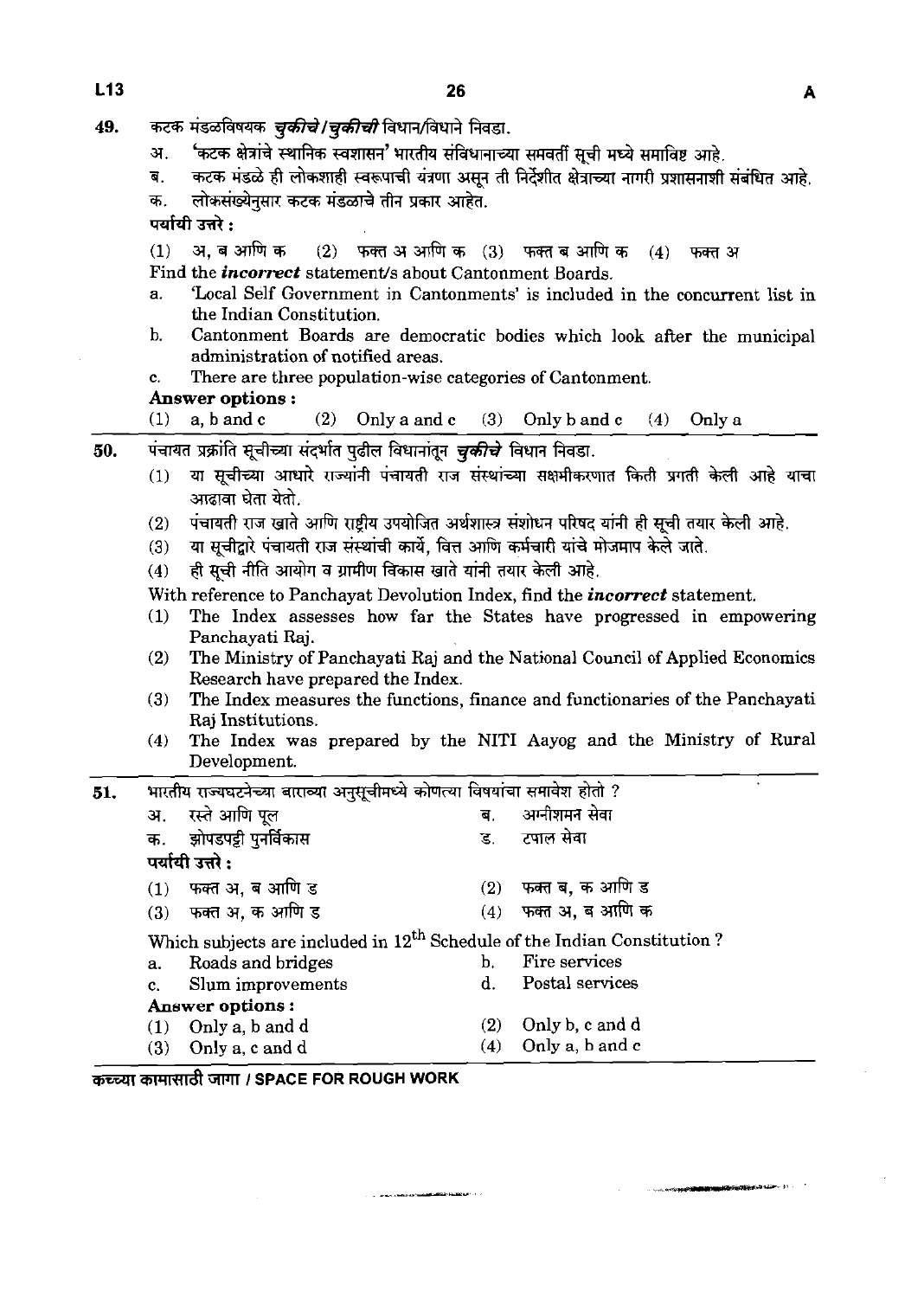| 52. | नगरपालिकेसंदर्भात खालील विधाने विचारात घ्या : |  |  |  |
|-----|-----------------------------------------------|--|--|--|
|     |                                               |  |  |  |

- "अ" वर्ग नगरपालिकेमध्ये 38 ते 65 सदस्य असतात. अ.
- "ब" वर्ग नगरपालिकेमध्ये 23 ते 37 सदस्य असतात. ब.
- "क" वर्ग नगरपालिकेमध्ये 17 ते 23 सदस्य असतात. क
- ड. "ड" वर्ग नगरपालिकेमध्ये 11 ते 17 सदस्य असतात.

ड. ड वग नगरपालिकमच्य 11 त 17<br>वरीलपैकी कोणते विधाने *बरोबर* आहेत ? वरीलपैकी कोणते <br><mark>पर्यायी उत्तरे :</mark>

- (1) mn,-&Tw (2) wma,%\*s
- (3) फक्त अ. क आणि ड (4) फक्त अ. ब आणि ड

Consider the following statements regarding the Municipal Councils :

a. There are 38 to **65** members in **"A"** Class Municipal Councils.

- b. There are 23 to 37 members in **"B"** Class Municipal Councils.
- c. There are 17 to 23 members in "C" Class Municipal Councils.

d. There are 11 to 17 members in "D" Class Municipal Councils.

Which of the following statements given above are *correct* ?

#### **Answer options** :

| $(1)$ Only a, b and c |  | $(2)$ Only b, c and d |
|-----------------------|--|-----------------------|

(3) Only a, c and d  $(4)$  Only a, b and d

अशोक मेहता समितीच्या शिफारसी संदर्भात खालीलपैकी कोणते/ती विधान/ने *असत्य* आहे/त ? 53.

अशोक मेहता समितीने त्रिस्तरीय पंचायती राज व्यवस्था निर्मितीची शिफारस केली. अ.

- न्याय पंचायतीची वेगळी व्यवस्था ठेवण्यात यावी.  $\overline{\mathbf{d}}$ .
- जिल्हा परिषदेला जिल्हा स्तरीय आर्थिक नियोजनासाठी जबाबदार ठरविण्यात यावे. क. पर्यायी उत्तरे :

- फक्त अ आणि ब  $(1)$ फक्त अ  $(2)$
- $(3)$ फक्त ब  $(4)$  फक्त ब आणि क

Which of the following statement(s) regarding the Ashok Mehta Committee **islare**  *incorrect* ?

- a. The Ashok Mehta Committee recommended the creation of a three-tier system of Panchayati Raj.
- b. Nyay Panchayat should be kept as separate bodies.
- c. Zila Parishad should be made responsible for economic planning at the district level.

#### **Answer options** :

(1) Only a  $(2)$  Only a and b (3) Only b  $(4)$  Only b and c

# **we** GTFll **I SPACE FOR ROUGH WORK P.T.O.**

A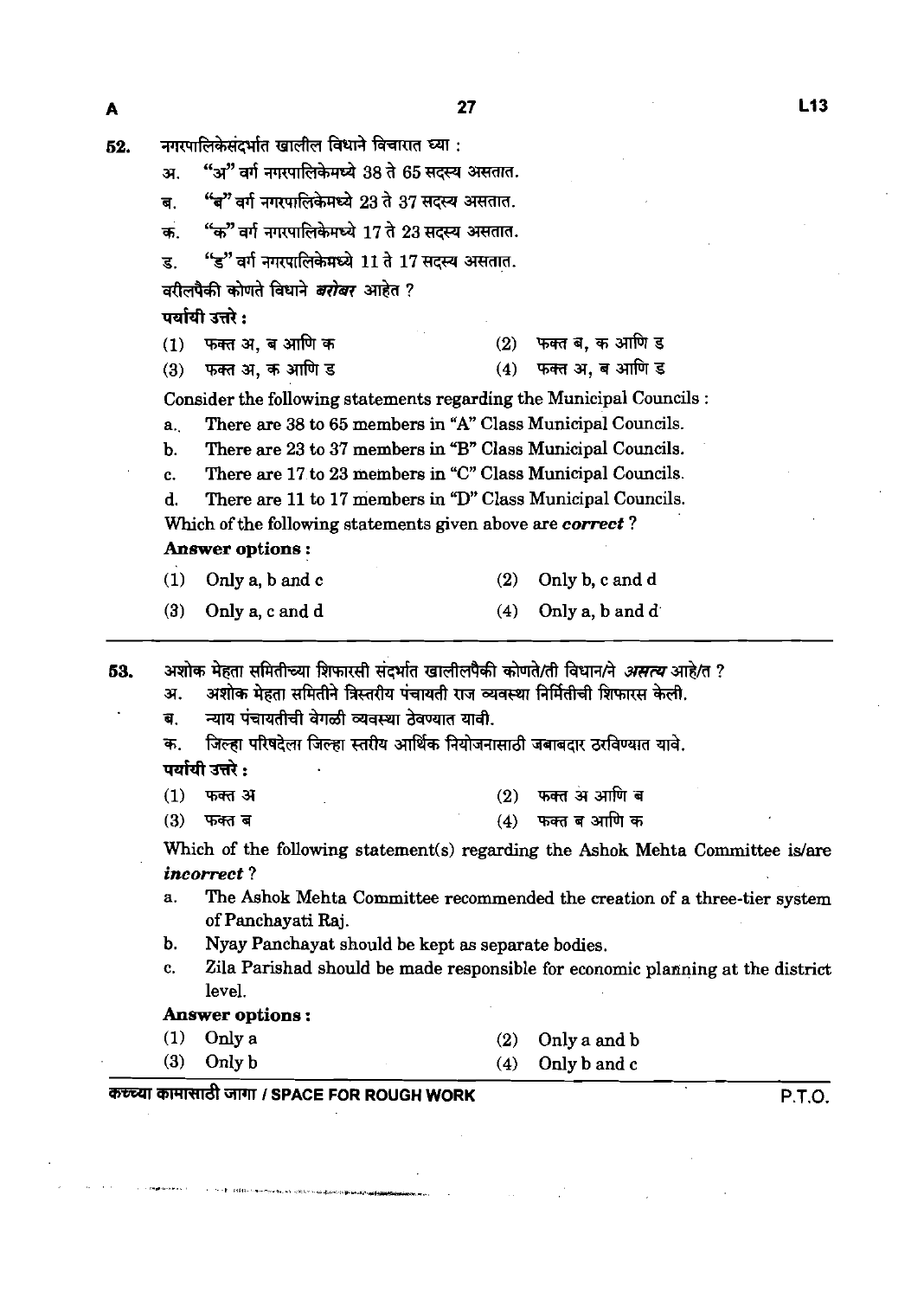| L13 | 28                                                                                                                                        |                                                          |     |                 |  |  |  |  |  |  |  |
|-----|-------------------------------------------------------------------------------------------------------------------------------------------|----------------------------------------------------------|-----|-----------------|--|--|--|--|--|--|--|
| 54. | उपविभागीय अधिकाऱ्याची कार्ये<br>आहेत.                                                                                                     |                                                          |     |                 |  |  |  |  |  |  |  |
|     | अ.                                                                                                                                        | महसूली बार्बीचे पर्यवेक्षण व तपासणी करणे                 |     |                 |  |  |  |  |  |  |  |
|     | ब.                                                                                                                                        | जमीनी हक्कासंबंधीच्या वादांबाबत निर्णय देणे              |     |                 |  |  |  |  |  |  |  |
|     | क.                                                                                                                                        | जिल्हाधिकाऱ्यांना शस्त्र परवाना मिळण्याबाबत शिफारसी करणे |     |                 |  |  |  |  |  |  |  |
|     | ड.                                                                                                                                        | शाळा प्रशासनाची तपासणी करणे                              |     |                 |  |  |  |  |  |  |  |
|     |                                                                                                                                           | पर्यायी उत्तरे :                                         |     |                 |  |  |  |  |  |  |  |
|     | (1)                                                                                                                                       | फक्त अ, ब आणि क                                          | (2) | फक्त अ, ब आणि ड |  |  |  |  |  |  |  |
|     | (3)                                                                                                                                       | फक्त अ, क आणि ड                                          | (4) | फक्त ब, क आणि ड |  |  |  |  |  |  |  |
|     |                                                                                                                                           | Duties of the Sub-Divisional Officer are                 |     |                 |  |  |  |  |  |  |  |
|     | a.                                                                                                                                        | To supervise and inspect all revenue matters             |     |                 |  |  |  |  |  |  |  |
|     | b.                                                                                                                                        | To give decision in cases pertaining to land rights      |     |                 |  |  |  |  |  |  |  |
|     | c.                                                                                                                                        | To recommend to the Collector for grant of arms license  |     |                 |  |  |  |  |  |  |  |
|     | d.                                                                                                                                        | To inspect school administration                         |     |                 |  |  |  |  |  |  |  |
|     |                                                                                                                                           | <b>Answer options:</b>                                   |     |                 |  |  |  |  |  |  |  |
|     | (1)                                                                                                                                       | Only a, b and c                                          | (2) | Only a, b and d |  |  |  |  |  |  |  |
|     | (3)                                                                                                                                       | Only a, c and d                                          | (4) | Only b, c and d |  |  |  |  |  |  |  |
| 55. | सरपंच निवडी संदर्भात निर्माण झालेल्या वादावर जिल्हाधिकारी यांनी दिलेल्या निर्णयाविरुद्ध कोणाकडे आणि किती<br>दिवसाच्या आत अपील करता येते ? |                                                          |     |                 |  |  |  |  |  |  |  |
|     | (1)                                                                                                                                       | जिल्हा न्यायालयाकडे 15 दिवसांच्या आत                     |     |                 |  |  |  |  |  |  |  |
|     | (2)                                                                                                                                       | उच्च न्यायालयाकडे 30 दिवसांच्या आत                       |     |                 |  |  |  |  |  |  |  |
|     | (3)                                                                                                                                       | विभागीय आयुक्ताकडे 15 दिवसांच्या आत                      |     |                 |  |  |  |  |  |  |  |
|     | (4)                                                                                                                                       | जिल्हा निवडणक आयुक्ताकडे 7 दिवसांच्या आत                 |     |                 |  |  |  |  |  |  |  |

To whom and when can the appeal be made against the judgment of a Collector on the disputed election of a Sarpanch ?

.<br>Martin Martin Barbadi (1970-1971)

- (1) To District Court within 15 days
- (2) To High Court within 30 days

 $1.45$ 

- (3) To Divisional commissioner within 15 days
- (4) To District Election Commissioner within 7 days

# @lW8'&m **I SPACE FOR ROUGH WORK**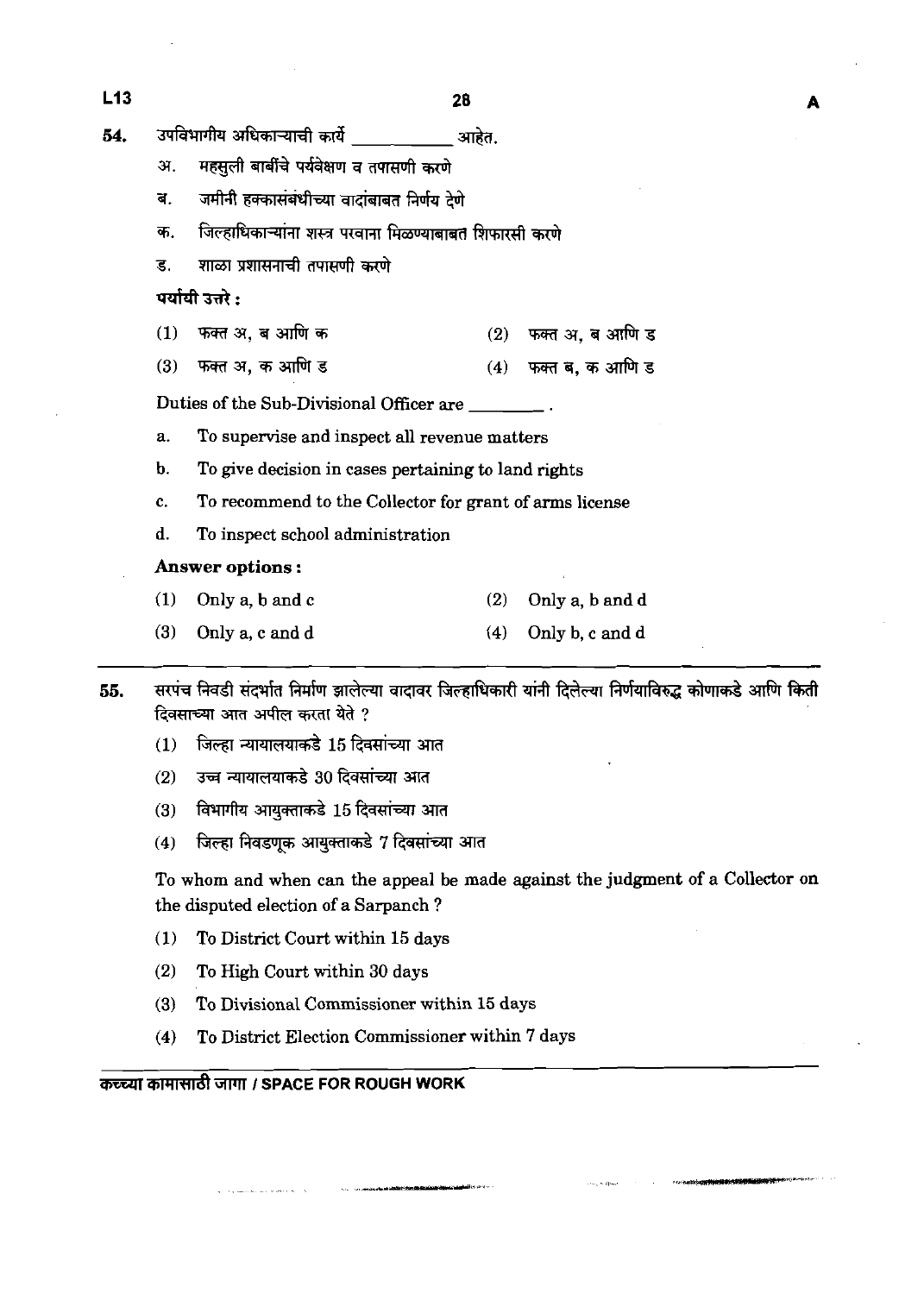स्वर्ण जयंती ग्राम स्वराज योजनेसंदर्भात खालील विधाने विचारात घ्या : 56. ही योजना दारिद्र्य रेषेखालील कुटुंबाना सहाय्य करण्यासाठी राबविण्यात येते. अ. या योजने अंतर्गत कुटुंबांना अर्थसहाय्य व शासनाचे अनुदान याद्वारे कायमस्वरूपी उत्पन्न निर्माण करणाऱ्या ब. साधनांचा परवठा केला जातो.

या योजनेत स्वसहाय्य गटांना कोणतीही भूमिका देण्यात आली नाही. क.

वरीलपैकी कोणते/ती विधाने *बरोबर* आहे/त ?

पर्यायी उत्तरे :

- फक्त ब आणि क फक्त अ आणि ब  $(2)$  $(1)$
- फक्त अ आणि क फक्त क  $(3)$  $(4)$

Consider the following statements regarding the Swarna Jayanti Gram Self-employment Scheme :

- a. This scheme is implemented to assist families living below the poverty line.
- b. Under this scheme financial assistance and government subsidies are provided to furnish the families with permanent income generating tools.

c. Self-help groups are not assigned any role in this scheme.

Which of the statement(s) given above is/are *correct* ?

#### *Answer options* :

| $(1)$ Only a and b | $(2)$ Only b and c |
|--------------------|--------------------|
| $(3)$ Only a and c | $(4)$ Only c       |

#### खालील विधाने विचारात घ्या : 57.

पंचायत समिती आणि जिल्हा परिषदे यांचे सदस्य थेट निवडून आलेले असतात. अ.

पंचायत पातळीवरील निवडणक लढण्यासाठी कमीत कमी वय 18 वर्षे पूर्ण असले पाहिजे. ब.

- पंचायत राज्य संस्थांच्या निवडणूका राज्य निवडणूक आयोगाच्या मार्गदर्शनाखाली घेतल्या जातात. क.
- पंचायतींचा वित्तीय आढ़ावा घेण्यासाठी राज्य शासन वित्त आयोगाची स्थापना करते. ड

वरीलपैकी कोणते/ती विधाने *बरोबर* आहे/त ?

पर्यायी उत्तरे :

| (1)   फक्त अ आणि ब | (2)   फक्त अ, क आणि ड |
|--------------------|-----------------------|
| (3) फक्त अ         | (4) फक्त अ आणि ड      |

Consider the following statements :

- a. The Panchayat Samiti and Zila Parishad members are directly elected.
- b. The minimum age should be 18 years **to** contest election at the Panchayat level.
- c Elections to the Panchayat **Raj** Institutions are conducted under the guidance of the State Election Commission.
- d. For the financial review of Panchayats, a Finance Commission is established by the State Government.

Which of the statement(s) given above islare **correct** ?

#### *Answer options* :

| $(1)$ Only a and b | $(2)$ Only a, c and d |
|--------------------|-----------------------|
| $(3)$ Only a       | $(4)$ Only a and d    |

### -3YWRd **I SPACE FOR ROUGH WORK P.T.O.**

A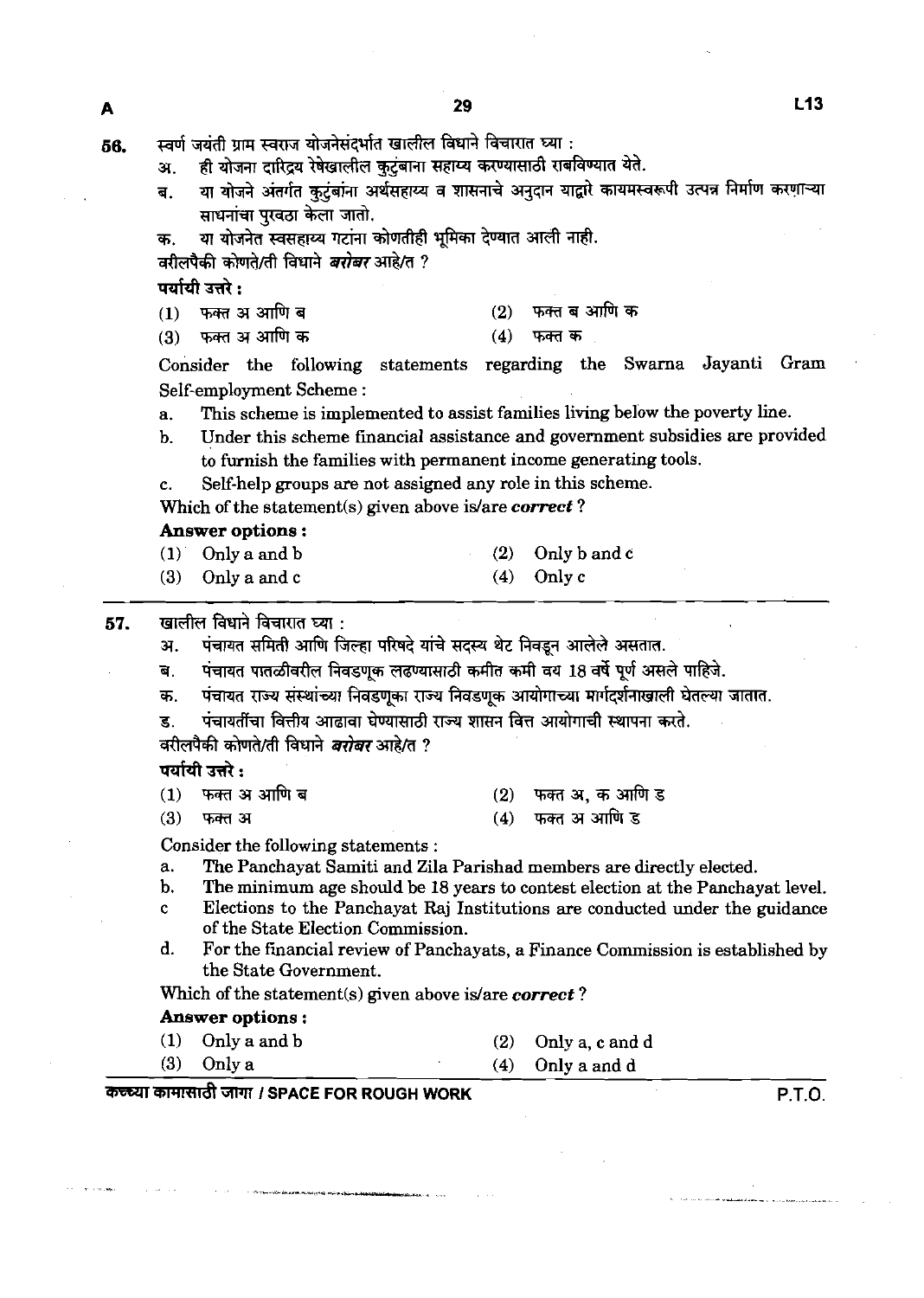A

- $58.$  **G** खालील विधाने विचारात ध्या
	- अ. बलवंतराय मेहता समितीची स्थापना 1957 मध्ये करण्यात आली होती.
	-
	- ब. बलवंतराय मेहता मध्य प्रदेशचे माजी मुख्यमंत्री होते.<br>क. ठाकुर फुलसिंग, बी.जी. राव, डी.पी. सिंग हे या समितीचे इतर सदस्य होते.
	- ड. भारतात सर्वप्रथम त्रिस्तरीय पंचायत राज व्यवस्थेची अंमलबजावणी राजस्थान ने केली.

उः स्वरस्थान सम्बन्धाः प्रस्तरसम्बद्धाः ।<br>वरीलपैकी कोणती विधाने *<mark>बरोबर</mark>* आहेत ? वरालपका काणता विधान<br>पर्यायी उत्तरे :<br>.

- <mark>पर्यायी उत्तरे :</mark><br>(1) फक्त अ, ब आणि क (2) फक्त अ, ब आणि ड<br>(3) फक्त अ, क आणि ड (4) फक्त ब, क आणि ड
- **फक्त अ, क आणि ड**

Consider the following statements :

- a. The Balwantrai Mehta Committee was established in 1957.
- b. Balwantrai Mehta was the ex-Chief Minister of Madhya Pradesh.
- c. Thakur Phoolsingh, B.G. Rao, D.P. Singh were the other members of the Committee.
- d. Rajasthan was the first State to implement the three-tier Panchayati Raj System.

Which of the statements given above are **correct** ?

#### **Answer options** :

| $(1)$ Only a, b and c | $(2)$ Only a, b and d |
|-----------------------|-----------------------|
| $(3)$ Only a, c and d | $(4)$ Only b, c and d |

खालील विधाने विचारात घ्या : 59.

> 73 व्या घटनादरूस्तीची अंमलबजावणी करणारे महाराष्ट्र हे भारतातील प्रथम राज्य ठरले. 31.

```
73 व्या घटनादरूस्ती मधून मिझोरम, मेघालय आणि नागालॅण्डला सूट देण्यात आली.
ਰ.
```
वरीलपैकी कोणते/ती विधाने *बरोबर* आहे/त ?

### पर्यायी उत्तरे :

- $(1)$  फक्त अ  $(2)$ फक्त ब
- $(4)$  अ आणि ब दोन्हीही नाही अ आणि ब  $(3)$

Consider the following statements :

- a. Maharashtra became the first Indian State to implement the 73<sup>rd</sup> Constitutional Amendment.
- b. Mizoram, Meghalaya and Nagaland were exempted from the 73<sup>rd</sup> Constitutional Amendment.

للأمانا لانكاريها فأرزان

Which of the statement(s) given above is/are *correct*?

### **Answer options** :

.<br>The constitution of the different distinction of the

**(1)** Only a (2) Only b (3) a and b  $(4)$  Neither a nor b

**Contractive Constitution of the Constitution** 

**WRZil I SPACE FOR ROUGH WORK**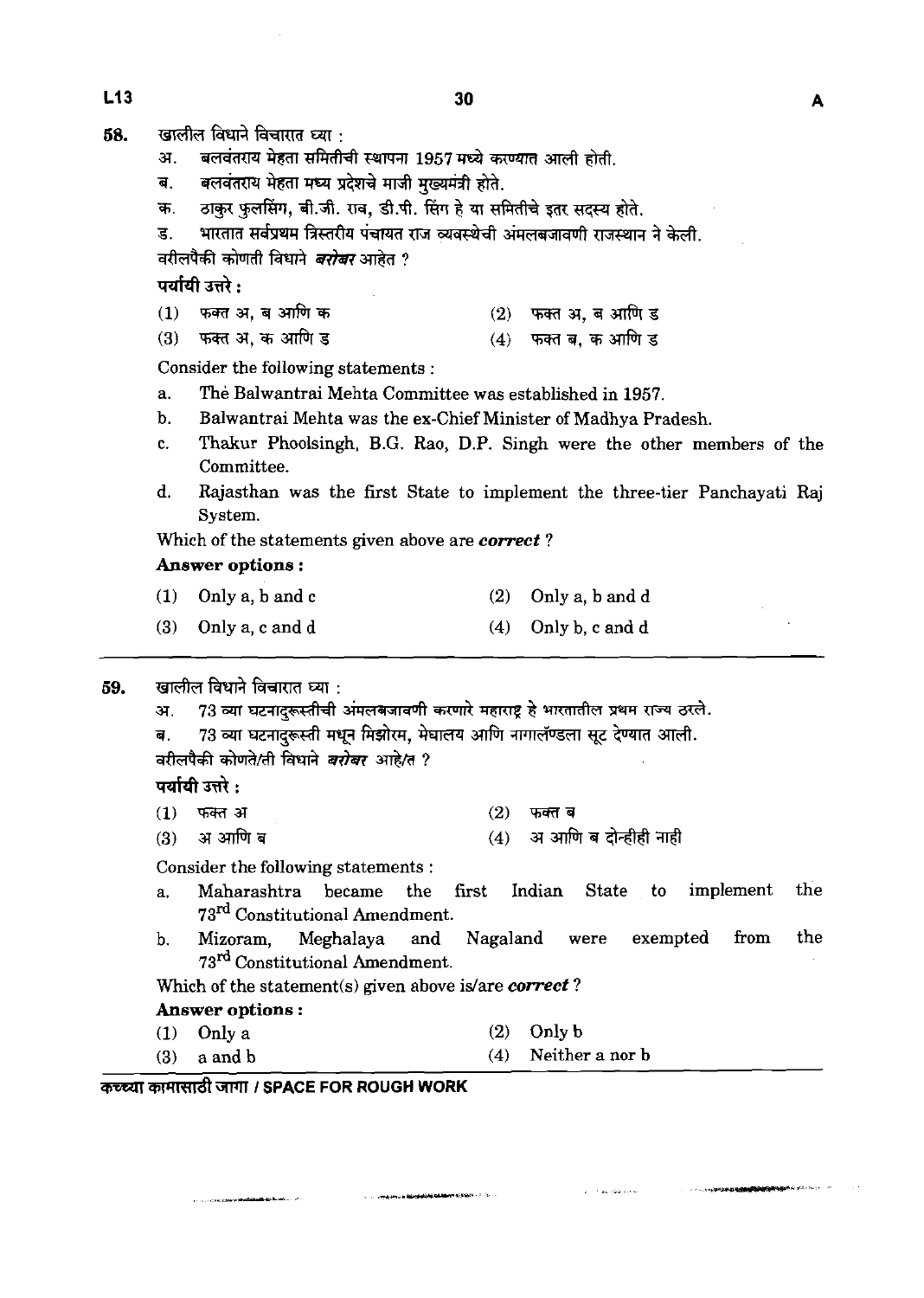|     |            | णाञ्जा राग्ना (प्रान्तु<br>$\mathbf{a}$                    |                           |                              | 'ਰੂੰ                                                            |     |                                                                   |                                                                                                   |  |  |  |
|-----|------------|------------------------------------------------------------|---------------------------|------------------------------|-----------------------------------------------------------------|-----|-------------------------------------------------------------------|---------------------------------------------------------------------------------------------------|--|--|--|
|     |            |                                                            |                           |                              | शिकदार                                                          |     |                                                                   |                                                                                                   |  |  |  |
|     | अ.         | मोगा                                                       |                           | i.                           | सरपंच                                                           |     |                                                                   |                                                                                                   |  |  |  |
|     | ब.         | परगणा                                                      |                           | ii.<br>iii.                  |                                                                 |     |                                                                   |                                                                                                   |  |  |  |
|     | क.         | प्रांत                                                     |                           |                              | अमलगुजार<br>अमीर                                                |     |                                                                   |                                                                                                   |  |  |  |
|     | ड.         | शिक<br>पर्यायी उत्तरे :                                    |                           | iv.                          |                                                                 |     |                                                                   |                                                                                                   |  |  |  |
|     |            |                                                            |                           |                              |                                                                 |     |                                                                   |                                                                                                   |  |  |  |
|     |            | अ                                                          | ब                         | क                            | ड                                                               |     |                                                                   |                                                                                                   |  |  |  |
|     | (1)        | iv                                                         | iii                       | $\ddot{\mathbf{u}}$          | ı                                                               |     |                                                                   |                                                                                                   |  |  |  |
|     | (2)        | iii                                                        | iv                        | $\ddot{\mathbf{i}}$          | <sup>1</sup>                                                    |     |                                                                   |                                                                                                   |  |  |  |
|     | (3)        | ii                                                         | iii                       | iv                           |                                                                 |     |                                                                   |                                                                                                   |  |  |  |
|     | (4)        | iii                                                        | $\ddot{\mathbf{i}}$       | iv                           |                                                                 |     |                                                                   |                                                                                                   |  |  |  |
|     |            |                                                            |                           |                              | Match the pairs (Panchayat in Medieval Age):                    |     |                                                                   |                                                                                                   |  |  |  |
|     |            | 'А'                                                        |                           |                              | 'B'                                                             |     |                                                                   |                                                                                                   |  |  |  |
|     | а.         | Moga                                                       |                           | i.                           | Shikdar                                                         |     |                                                                   |                                                                                                   |  |  |  |
|     | b.         | Pargana                                                    |                           | ii.                          | Sarpanch                                                        |     |                                                                   |                                                                                                   |  |  |  |
|     | c.         | Prant<br>Shik                                              |                           | iii.                         | Amalgujar                                                       |     |                                                                   |                                                                                                   |  |  |  |
|     | d.         |                                                            |                           | iv.                          | Amir                                                            |     |                                                                   |                                                                                                   |  |  |  |
|     |            | Answer options:                                            |                           |                              |                                                                 |     |                                                                   |                                                                                                   |  |  |  |
|     |            | $\mathbf a$                                                | b<br>iii                  | $\mathbf c$<br>$\mathbf{ii}$ | d<br>$\mathbf{i}$                                               |     |                                                                   |                                                                                                   |  |  |  |
|     | (1)        | iv<br>iii                                                  | iv                        | $\ddot{\mathbf{u}}$          |                                                                 |     |                                                                   |                                                                                                   |  |  |  |
|     | (2)<br>(3) | $\ddot{\mathbf{u}}$                                        | iii                       | iv                           | 1<br>$\mathbf{i}$                                               |     |                                                                   |                                                                                                   |  |  |  |
|     | (4)        | iii                                                        | ii                        | iv                           | i                                                               |     |                                                                   |                                                                                                   |  |  |  |
|     |            |                                                            |                           |                              |                                                                 |     |                                                                   |                                                                                                   |  |  |  |
| 61. |            |                                                            |                           |                              |                                                                 |     |                                                                   | राष्ट्रीय न्यायिक नियुक्ती आयोग या नावाने ओळखला जाणारा आयोगा मध्ये खालील व्यक्तींचा समावेश असेल : |  |  |  |
|     | अ.         |                                                            | भारताचे मुख्य न्यायमूर्ती |                              |                                                                 |     |                                                                   |                                                                                                   |  |  |  |
|     | ब.         |                                                            |                           |                              | इतर भारताचे 2 ज्येष्ठ न्यायाधीश मुख्य न्यायमूर्तीच्या खालोखालचे |     |                                                                   |                                                                                                   |  |  |  |
|     | क.         |                                                            |                           |                              | संघराज्याचे, विधी आणि न्यायमंत्री                               |     |                                                                   |                                                                                                   |  |  |  |
|     | ड.         |                                                            |                           |                              |                                                                 |     |                                                                   | दोन विख्यात व्यक्ति, जे नामनिर्देशीत केले जातील एका कमेटी द्वारे ज्यात, पंतप्रधान, भारताचे मुख्य  |  |  |  |
|     |            | न्यायमूर्ती आणि विरोधीपक्षाचा नेता असेल<br>पर्यायी उत्तरे: |                           |                              |                                                                 |     |                                                                   |                                                                                                   |  |  |  |
|     |            |                                                            |                           |                              | (1) पर्याय अ, ब आणि क योग्य आहेत                                |     | (2) पर्याय ब, क आणि ड योग्य आहेत                                  |                                                                                                   |  |  |  |
|     |            | (3) फक्त पर्याय ड योग्य आहे                                |                           |                              |                                                                 |     | (4) सर्व पर्याय योग्य आहेत                                        |                                                                                                   |  |  |  |
|     |            |                                                            |                           |                              |                                                                 |     |                                                                   | There shall be a commission to be known as National Judicial Appointments                         |  |  |  |
|     |            |                                                            |                           |                              | commission, consisting of the following, namely :               |     |                                                                   |                                                                                                   |  |  |  |
|     |            | a. The Chief Justice of India                              |                           |                              |                                                                 |     |                                                                   |                                                                                                   |  |  |  |
|     |            |                                                            |                           |                              |                                                                 |     |                                                                   | b. Two other Senior Judges of the Supreme Court next to the Chief Justice of India                |  |  |  |
|     |            |                                                            |                           |                              | c. The Union Minister Incharge of Law and Justice               |     |                                                                   |                                                                                                   |  |  |  |
|     |            |                                                            |                           |                              |                                                                 |     | Minister, The Chief Justice of India and the Leader of Opposition | d. Two eminent persons to be nominated by the Committee consisting of Prime                       |  |  |  |
|     |            | <b>Answer options:</b>                                     |                           |                              |                                                                 |     |                                                                   |                                                                                                   |  |  |  |
|     | (1)        |                                                            |                           |                              | Option a, b and c are correct                                   | (2) |                                                                   | Option b, c and d are correct                                                                     |  |  |  |
|     | (3)        |                                                            | Only option d is correct  |                              |                                                                 | (4) | All options are correct                                           |                                                                                                   |  |  |  |

# ~~ **I SPACE FOR ROUGH WORK P.T.O.**

 $\label{eq:3} \text{d} \theta \left( \mathcal{C} \text{d} \theta \text{d} \theta \text{d} \theta \text{d} \phi \right) \neq \left( \theta \right) \left( \theta \right) \text{d} \theta \text{d} \phi \text{d} \phi \text{d} \phi \text{d} \phi \text{d} \phi \text{d} \phi \text{d} \phi \text{d} \phi \text{d} \phi \text{d} \phi \text{d} \phi \text{d} \phi \text{d} \phi \text{d} \phi \text{d} \phi \text{d} \phi \text{d} \phi \text{d} \phi \text{d} \phi \text{d} \phi$ 

 $\sim$ 

 $\sim$  0.000  $\pm$ 

 $\tau_{\rm eff}$  ,  $\tau_{\rm eq}$ 

 $\epsilon = -\omega$  , which<br>also  $\omega$  .

 $\blacktriangle$ 

**60.** जोड्या लावा (मध्ययुगीन काळात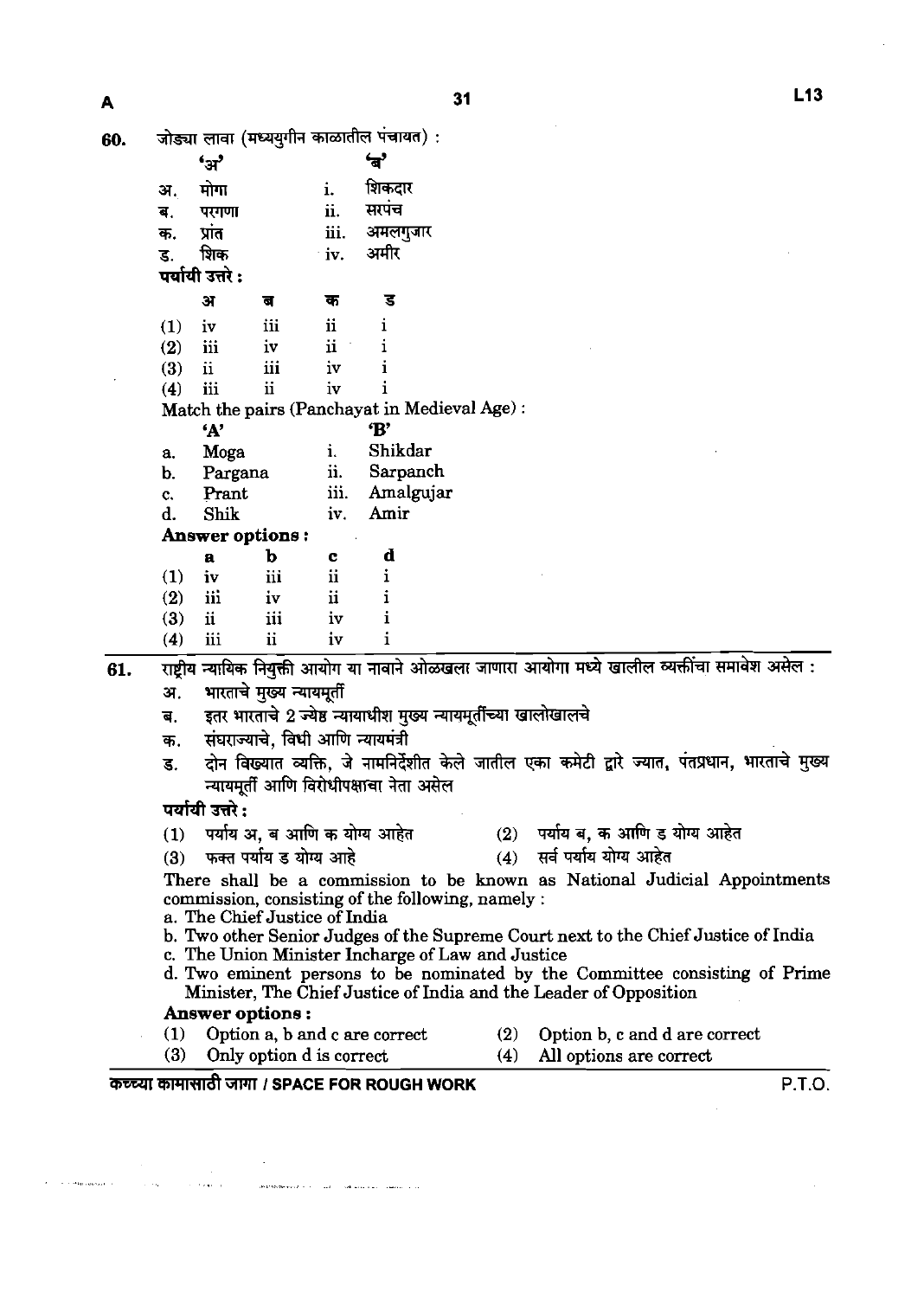- $113$
- 62. लोकपालामधील अध्यक्ष व सदस्यांबाबत तक्रारी असल्यास राष्टपती, आदेशाद्वारे अध्यक्ष अथवा एखाद्या सदस्याला त्याच्या पदावरुन काढून टाकील, जर अध्यक्ष अथवा सदस्य, यांच्या विरुद्ध खालील प्रकरण असेल तसे
	- दिवाळखोरीचा कायदेशीर निकाल दिला असेल. .<br>अ
	- त्याच्या कार्यालयाच्या/पदाच्या कर्तव्याबाहेर एखादी पगारी नोकरी त्याचा पदावधी दरम्यान कामाला ब. असल्यास.
	- क. राष्ट्रपतींच्या निष्कर्षात तो शारीरिक किंवा मानसिक दर्बलतेमुळे पद चालु ठेवण्यास अयोग्य असल्यास.
	- गैरवर्तणकीसाठी दोषी ठरला असेल. ड.

### पर्यायी उत्तरे :

- पर्याय अ. ब आणि क योग्य आहेत  $(1)$
- सर्व पर्याय योग्य आहेत  $(2)$
- पर्याय ब. क आणि ड योग्य आहेत  $(3)$
- पर्याय अ. ब आणि ड योग्य आहेत  $(4)$

In case of a complaint against the Chairperson or member of Lokpal, the President may, by order remove from the office, the Chairperson or any member, if the Chairperson or such member as the case may be

- a. is adjudged insolvent.
- b. engages during his term of office, in any paid employment outside the duties of his office.
- c. in the opinion of the President, unfit to continue in office by reason of infirmity of body or mind.

 $_{\rm{out}}$  .

d. deemed to be guilty of misbehaviour.

#### Answer options :

- **(1)** Options a, b and c are correct
- **(2) All** options are correct
- **(3)** Options b, c and d are correct
- **(4)** Options a, b and d are correct

सर्वोच्च न्यायालयाचा सल्लादायी कार्यक्षेत्राचा उपयोग कोण करतात ? 63.

- पंतप्रधान राष्ट्रपती  $(2)$  $(1)$
- भारताचे सस्यायाधिश संसद  $(4)$  $(3)$

By whom is Advisory Jurisdiction of the Supreme Court used ?

**(1)** President **(2)** Prime Minister

 $\hat{A}$  is a simple procedure of  $\hat{A}$ 

(3) Chief Justice of India **(4)** Parliament

#### **mrmtndt** TIT **1 SPACE FOR ROUGH WORK**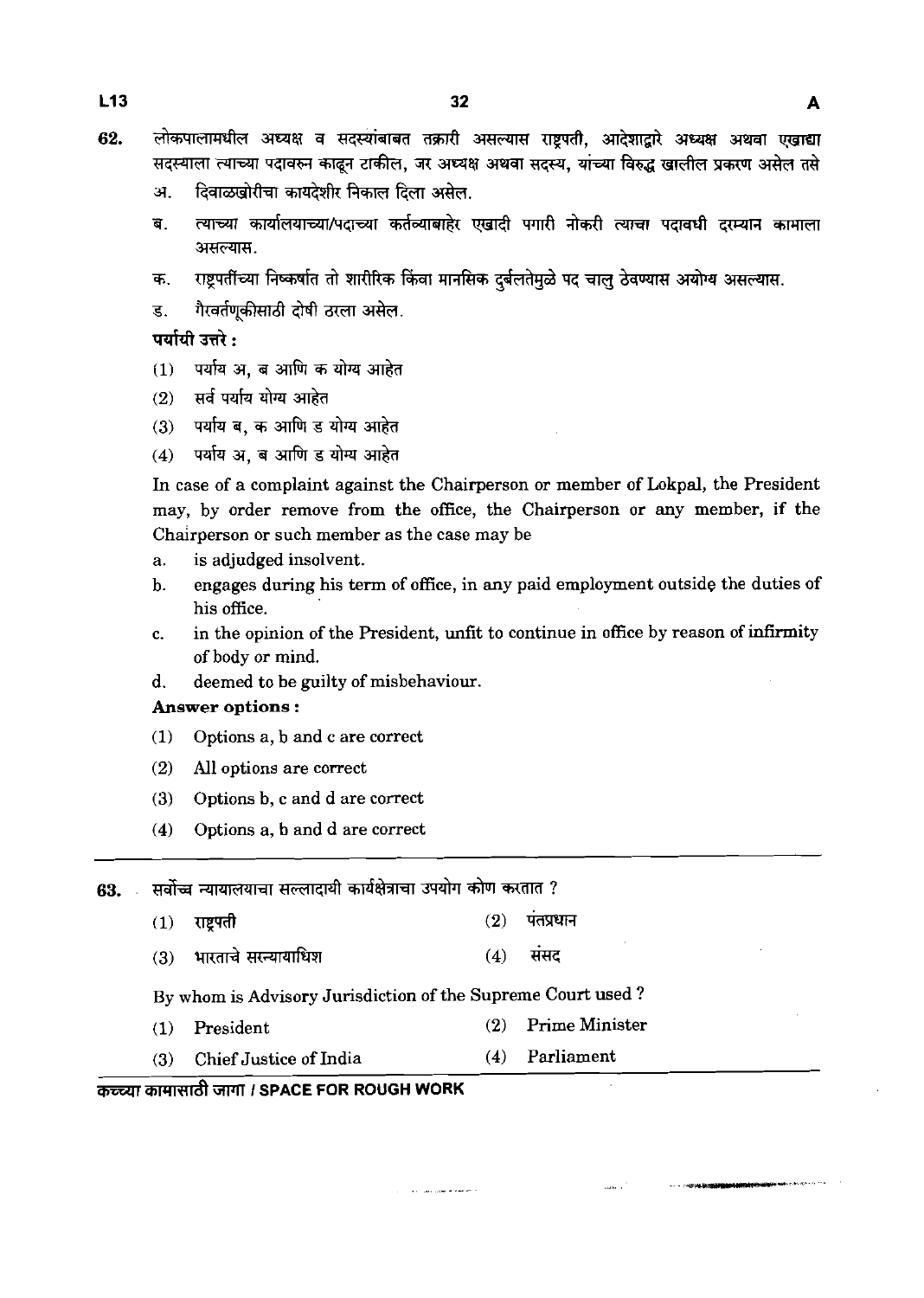एखादी व्यक्ती. भारतीय राज्यघटनेच्या अनच्छेद 217(2) अन्वये खालीलपैकी कोणत्या परिस्थितीत उच्च 64. न्यायालयाचा न्यायाधीश म्हणून नियुक्ती होण्यास पात्र असणार *नाही* ?

- व्यक्ती भारताची नागरिक असेल तर  $(1)$
- ्त्या व्यक्तीने भारताच्या राज्यक्षेत्रात किमान 10 वर्ष न्यायिक पद धारण केलेले आहे  $(2)$
- ती व्यक्ती उच्च न्यायालयात अथवा दोन किंवा अधिक न्यायालयात लागोपाठ कमीतकमी 10 वर्ष  $(3)$ अधिवक्ता आहे
- त्या व्यक्तीची केंदीय मंत्रिमंडळाने शिफारस केली आहे  $(4)$

Under which of the following conditions as per Article  $217(2)$  shall a person not be qualified for appointment of a High Court Judge ?

- (1) He is a citizen of India
- (2) He has held a judicial office for at least 10 years in the territory of India or of two or more such courts in succession
- **(3)** He has worked for not less than 10 years as an Advocate of a High Court
- (4) His name is not recommended by the Council of Ministers
- **65. ~~%lTIhWd&7\*WtTW?il\*: 7.** m
	- **a. Jam\***
	-
	- ब. वेठबिगारी<br>क. महिला अत्याचार, नवविवाहिता जळीत प्रकरण, बलात्कार, व खुन इत्यादी साठी याचिका
	- ड. पोलीसांकडून तक्रार दाखल करून घेण्यास नकार तथा पोलीस कस्टडी मध्ये अत्याचार व मृत्यू <del>द्रा</del>ल्यास पर्यायी उत्तरे :
	- (1) पर्याय अ. ब आणि क योग्य आहेत
	- (2) पर्याय ब. क आणि ड योग्य आहेत
	- (3) सर्व पर्याय योग्य आहेत<br>(4) फ<del>क्</del>त पर्याय अ आणि <sup>त</sup>
	- **फक्त पर्याय अ आणि ब योग्य आहेत**

Ordinarily the letter or petition falling under the following categories should be entertained as Public Interest Litigation :

- a. Neglected children
- b. Bonded labour matters
- c. Petition against atrocities on women, bride burning, rape and murder, etc
- d. Petition against the police for refusing to register a case and also for harassment by police in police custody

#### **Answer options** :

- (1) Options a, b and c are correct
- (2) Options b, c and d are correct
- (3)- **All** options are correct
- (4) Only options a and b are correct

#### कच्च्या कामासाठी जागा / SPACE FOR ROUGH WORK **International P.T.O.** P.T.O.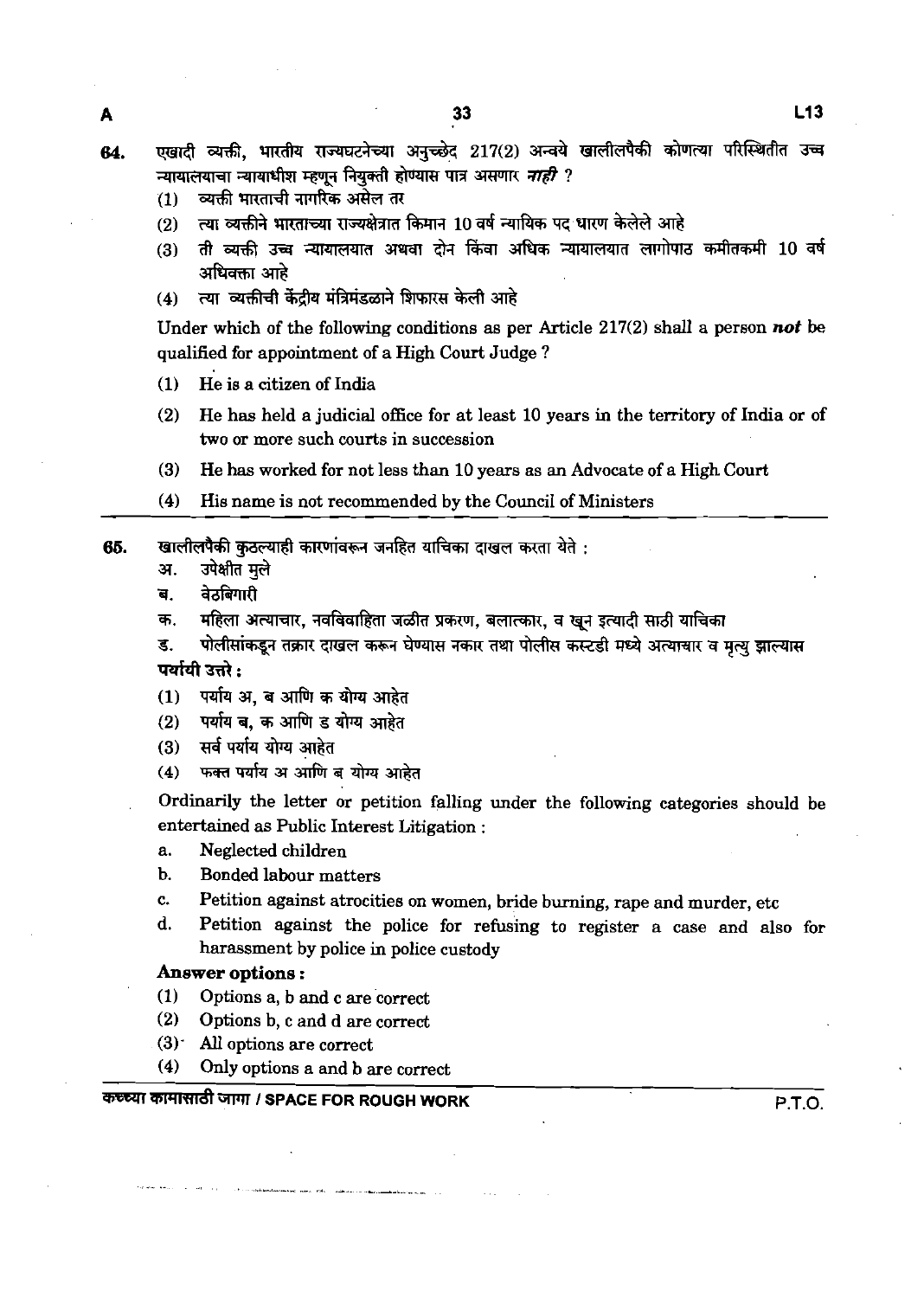| 66. | दहाव्या योजनेसाठी खालीलपैकी कोणते/ती विधान/ने लागू होते ?               |                                                                          |               |                                         |  |  |  |  |  |  |  |  |  |
|-----|-------------------------------------------------------------------------|--------------------------------------------------------------------------|---------------|-----------------------------------------|--|--|--|--|--|--|--|--|--|
|     | अ.                                                                      | दहाव्या योजनेचा कालावधी 1 एप्रिल, 2002 ते 31 मार्च, 2007 होता            |               |                                         |  |  |  |  |  |  |  |  |  |
|     | ब.                                                                      | जी.डी.पी. वृद्धी इष्टांक $8\%$                                           |               |                                         |  |  |  |  |  |  |  |  |  |
|     | क.                                                                      | औद्योगिक वृद्धी इष्टांक $10\%$                                           |               |                                         |  |  |  |  |  |  |  |  |  |
|     | ड.                                                                      | $2007$ पर्यंत साक्षरता वाढ $7\%$                                         |               |                                         |  |  |  |  |  |  |  |  |  |
|     | पर्यायी उत्तरे :                                                        |                                                                          |               |                                         |  |  |  |  |  |  |  |  |  |
|     | (1)                                                                     | फक्त अ                                                                   | (2)           | फक्त अ आणि ड                            |  |  |  |  |  |  |  |  |  |
|     | (3)                                                                     | फक्त अ. ब आणि क                                                          |               | $(4)$ यापैकी सर्व                       |  |  |  |  |  |  |  |  |  |
|     |                                                                         | Which of the following statement/s is/are applicable for the Tenth Plan? |               |                                         |  |  |  |  |  |  |  |  |  |
|     | The Tenth Plan's duration was 1 April, 2002 - 31 March, 2007<br>a.      |                                                                          |               |                                         |  |  |  |  |  |  |  |  |  |
|     | b.<br>Target of GDP growth was 8%                                       |                                                                          |               |                                         |  |  |  |  |  |  |  |  |  |
|     | c.                                                                      | Target of industrial growth was 10%                                      |               |                                         |  |  |  |  |  |  |  |  |  |
|     | d.                                                                      | Increase of literarcy to 7% by 2007                                      |               |                                         |  |  |  |  |  |  |  |  |  |
|     |                                                                         | Answer options:                                                          |               |                                         |  |  |  |  |  |  |  |  |  |
|     | (1)                                                                     | Only a                                                                   | (2)           | Only a and d                            |  |  |  |  |  |  |  |  |  |
|     | (3)                                                                     | Only a, b and c                                                          | (4)           | All of the above                        |  |  |  |  |  |  |  |  |  |
| 67. |                                                                         | खालीलपैकी कोणी विकासाची वेतन-वस्तू व्युहरचना तयार केली ?                 |               |                                         |  |  |  |  |  |  |  |  |  |
|     | (1)                                                                     | महालनोबीस                                                                |               |                                         |  |  |  |  |  |  |  |  |  |
|     | (2)                                                                     | रैम्नर नक्सी                                                             |               |                                         |  |  |  |  |  |  |  |  |  |
|     | (3)                                                                     | सी.एन. वकील आणि पी.आर. ब्रम्हानंद                                        |               |                                         |  |  |  |  |  |  |  |  |  |
|     | (4)                                                                     | जगदीश भगवती                                                              |               |                                         |  |  |  |  |  |  |  |  |  |
|     | Who of the following formulated the wage-goods strategy of development? |                                                                          |               |                                         |  |  |  |  |  |  |  |  |  |
|     | (1)<br>Mahalnobis                                                       |                                                                          |               |                                         |  |  |  |  |  |  |  |  |  |
|     | (2)                                                                     | Ragnar Nurkse                                                            |               |                                         |  |  |  |  |  |  |  |  |  |
|     | (3)                                                                     | C.N. Vakil and P.R. Brahmananda                                          |               |                                         |  |  |  |  |  |  |  |  |  |
|     | (4)                                                                     | Jagdish Bhagwati                                                         |               |                                         |  |  |  |  |  |  |  |  |  |
| 68. |                                                                         | भारतातील बेरोजगारीची मुख्य कारणे कोणते/ती आहे/त ?                        |               |                                         |  |  |  |  |  |  |  |  |  |
|     | अ.                                                                      | शिक्षणाचा अभाव                                                           | ब.            | रोजगार धोरण                             |  |  |  |  |  |  |  |  |  |
|     | क.                                                                      | अयोग्य तंत्रज्ञान                                                        | ड.            | दारिद्रय                                |  |  |  |  |  |  |  |  |  |
|     |                                                                         | पर्यायी उत्तरे :                                                         |               |                                         |  |  |  |  |  |  |  |  |  |
|     | (1)                                                                     | फक्त अ आणि ब<br>(2)<br>फक्त क                                            | (3)           | यापैकी सर्व<br>फक्त अ आणि ड   (4)       |  |  |  |  |  |  |  |  |  |
|     | Which is/are the main cause/s of unemployment in India?                 |                                                                          |               |                                         |  |  |  |  |  |  |  |  |  |
|     | a.                                                                      | Lack of education                                                        | $\mathbf b$ . | Employment policy                       |  |  |  |  |  |  |  |  |  |
|     | C.                                                                      | Inappropriate technology                                                 | d.            | Poverty                                 |  |  |  |  |  |  |  |  |  |
|     | <b>Answer options:</b>                                                  |                                                                          |               |                                         |  |  |  |  |  |  |  |  |  |
|     | (1)                                                                     | Only c<br>Only a and b<br>(2)                                            | (3)           | All of the above<br>Only a and d<br>(4) |  |  |  |  |  |  |  |  |  |

**Second policy Control** 

والأستد

Z5ZWJl **mmnrrdt** *7lTl* **I SPACE FOR ROUGH WORK** 

J.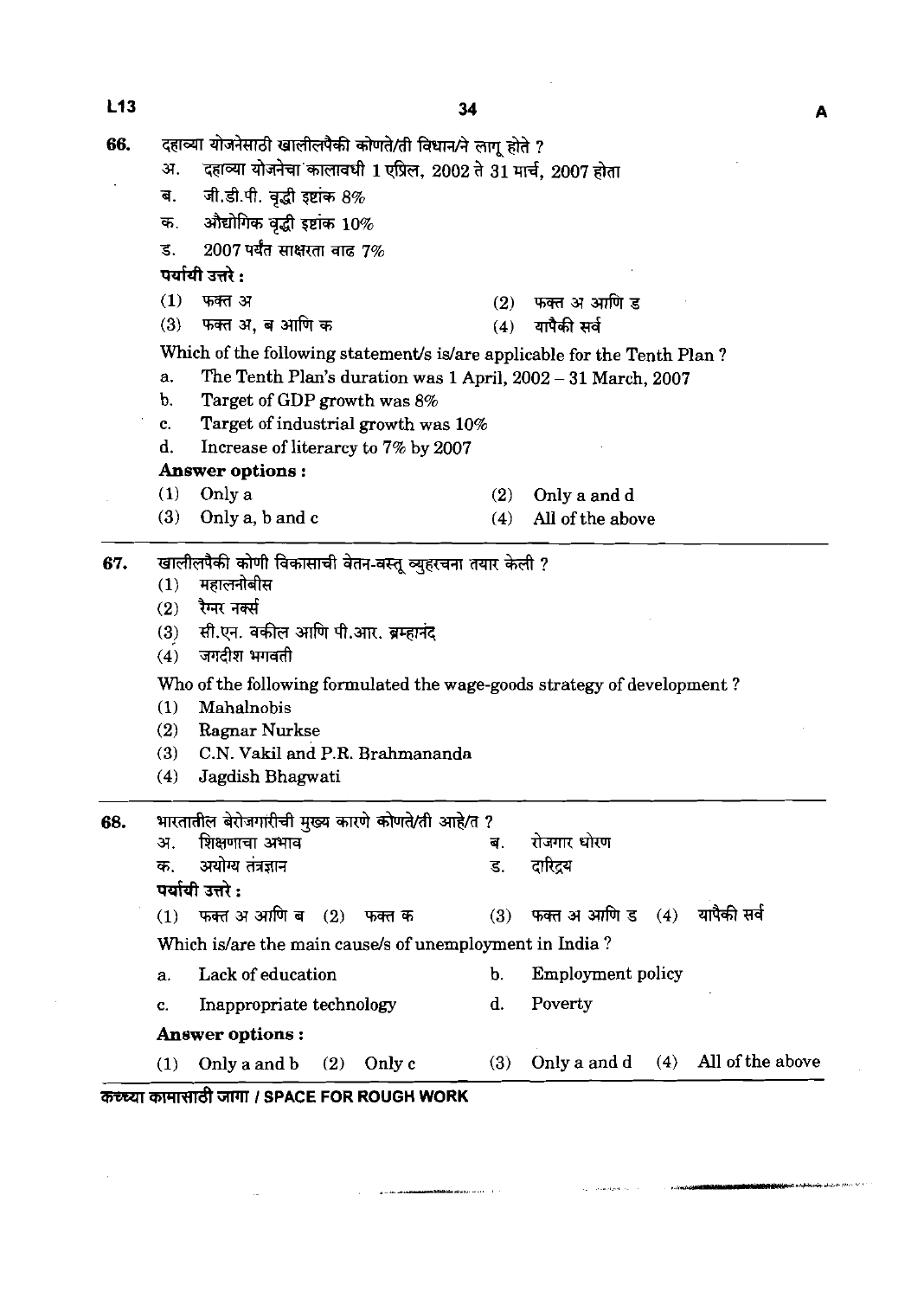69. राष्ट्रीय उत्पन्नामध्ये 2·1 टक्के दराने दरवर्षी वाढ घडवून – आणणे हे पहिल्या पंचवार्षिक योजनेचे लक्ष्य होते, राद्रान उत्पन्नानस्द 2 1 टनगर दत्ता द<br>प्रत्यक्षात ते \_\_\_\_\_\_\_\_\_ पूर्ण झाले.<br>(1) प्रतिवर्षी 3 3 टक्के दराने <mark>(ाष्ट्रीय उत्पन्नामध्ये 2<sup>.</sup>1 टक्के दरा<br>प्रत्यक्षात ते \_\_\_\_\_\_\_\_\_\_ पूर्ण झार्त<br>(1) प्रतिवर्षी 3<sup>.</sup>3 टक्के दराने<br>(2) प्रतिवर्षी 4<sup>.</sup>2 टक्के दराने<br>(3) प्रतिवर्षी 4.5 टके दराने</mark>

- 
- 
- (2) प्रतिवर्षी 4·2 टक्के दराने<br>(3) प्रतिवर्षी 4·5 टक्के दराने<br>(4) प्रतिवर्षी 5·6 टक्के दराने
- **X** प्रतिवर्षी 5.6 टके दराने

The First Five Year Plan's target was **2.1** percent per annum increase in national income, actually it was fulfilled by

- **(1) 3.3** percent per mum
- **(2) 4.2** percent per annum
- **(3) 4.5** percent per annum
- **(4) 5.6** percent per annum

70. खालीलपैकी भारताचे कोणते राज्य उच्च मानव विकास आणि तुलनात्मक कमी उत्पन्न अशी जास्त तफावत  $\vec{z}$ र्शविते ? <sub>दशायत</sub> :<br>(1) महाराष्ट्र (2) पंजाब (3) गुजरात (4) केरळ

Which of the following States in India shows a wide variation in higher human development and relatively lower income ?

**(1)** Maharashtra **(2)** Punjab **(3)** Gujarat **(4)** Kerala

भारतीय अर्थव्यवस्थे समोरील मुख्य आव्हाने कोणती ? 71. अल्पदरडोई उत्पन्न अ. ब. उत्पन्नातील विषमता दारिदय क. बेरोजगारीची समस्या ड. पर्यायी उत्तरे : फक्त अ  $(1)$  $(2)$ फक्त क फक्त अ आणि क  $(4)$  यापैकी सर्व  $(3)$ Which are the main challenges in the Indian Economy ? a. Low per capita income b. Income inequality c. Poverty d. Problem of unemployment **Answer options** : **(1)** Only a **(2)** Only b **(3)** Only a and c **(4)** All of the above **WWl mrmTndt** WT **I SPACE FOR ROUGH WORK P.T.O.**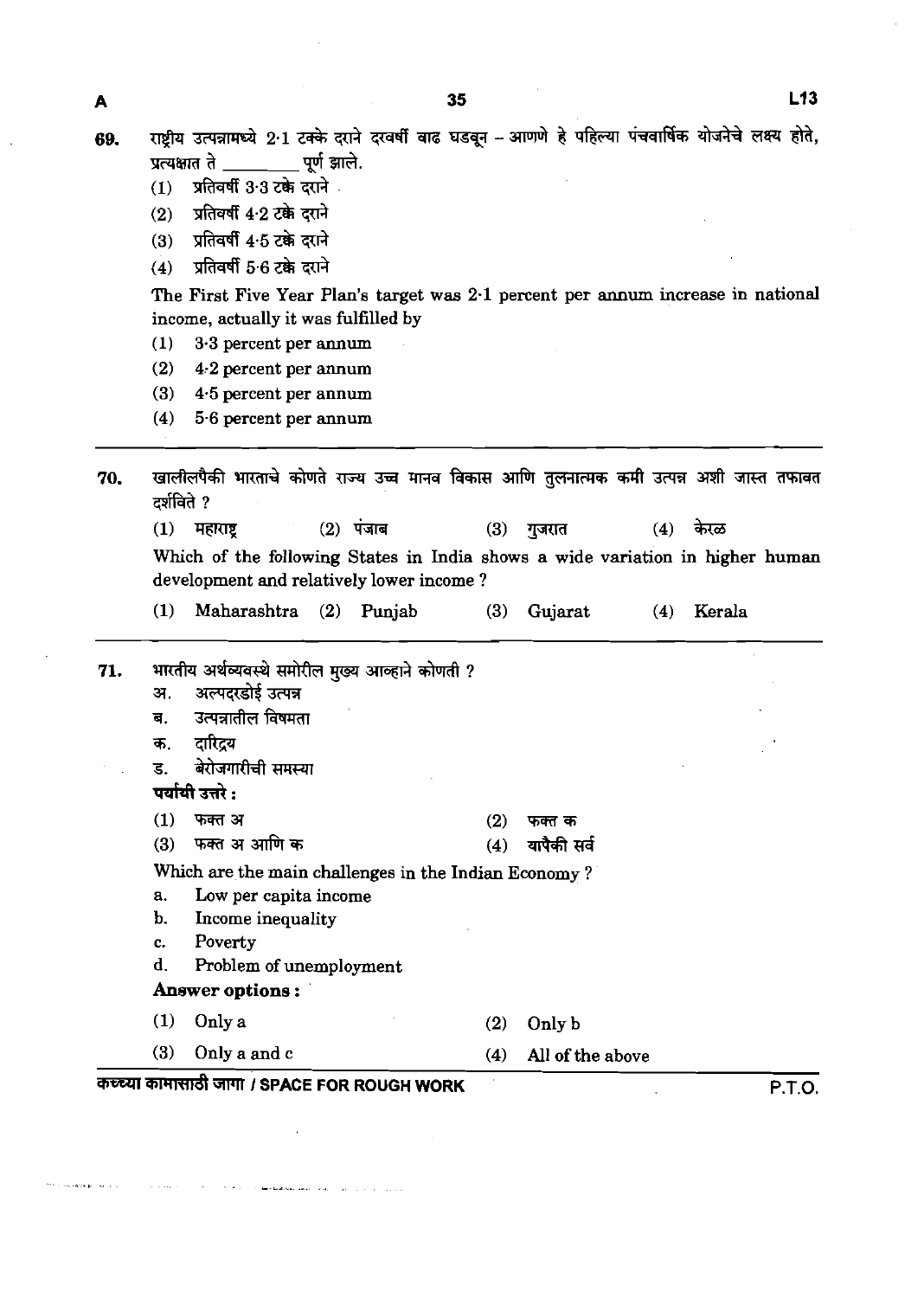| L <sub>13</sub> |                                                                                                                                                                                                                               | 36                            |     |               |     |                   | A                     |
|-----------------|-------------------------------------------------------------------------------------------------------------------------------------------------------------------------------------------------------------------------------|-------------------------------|-----|---------------|-----|-------------------|-----------------------|
| 72.             | खालील विधाने विचारात घ्या :<br>1984 मध्ये महाराष्ट्र शासनाने प्रादेशिक असमतोलवर सत्यशोधन समिती नियुक्ती केली.<br>अ.<br>डॉ. वि.म. दांडेकर त्या समितीचे अध्यक्ष होते.<br>ब.<br>वरीलपैकी कोणते/ती विधान/ने <i>बरोबर आहे/</i> त ? |                               |     |               |     |                   |                       |
|                 | (1)<br>फक्त अ                                                                                                                                                                                                                 | $(2)$ फक्त ब                  | (3) | अ आणि ब       |     | $(4)$ यापैकी नाही |                       |
|                 | Consider the following statements :                                                                                                                                                                                           |                               |     |               |     |                   |                       |
|                 | In 1984, the Government of Maharashtra appointed a fact finding committee<br>a.                                                                                                                                               |                               |     |               |     |                   |                       |
|                 | on regional imbalances.                                                                                                                                                                                                       |                               |     |               |     |                   |                       |
|                 | Dr. V.M. Dandekar was the Chairman of that committee.<br>b.                                                                                                                                                                   |                               |     |               |     |                   |                       |
|                 | Which of the statement/s given above is/are correct?                                                                                                                                                                          |                               |     |               |     |                   |                       |
|                 | Only a<br>(1)                                                                                                                                                                                                                 | $(2)$ Only b                  | (3) | a and b       | (4) |                   | None of these         |
|                 |                                                                                                                                                                                                                               |                               |     |               |     |                   |                       |
| 73.             | योजनेत कोणत्या क्षेत्राला 'गाभा क्षेत्र' मानण्यात आले ?<br>दहाव्या<br>औद्योगिक क्षेत्र                                                                                                                                        |                               |     |               |     |                   |                       |
|                 | अ.<br>कृषी क्षेत्र<br>ब.                                                                                                                                                                                                      |                               |     |               |     |                   |                       |
|                 | सहकारी क्षेत्र<br>क.                                                                                                                                                                                                          |                               |     |               |     |                   |                       |
|                 | शिक्षण क्षेत्र<br>ड.                                                                                                                                                                                                          |                               |     |               |     |                   |                       |
|                 | पर्यायी उत्तरे :                                                                                                                                                                                                              |                               |     |               |     |                   |                       |
|                 | (1)<br>फक्त अ                                                                                                                                                                                                                 | $(2)$ फक्त अ आणि ब            | (3) | फक्त ब        |     | (4) यापैकी नाही   |                       |
|                 | Which sector is assumed as 'Core sector' in the Tenth Plan?                                                                                                                                                                   |                               |     |               |     |                   |                       |
|                 | Industrial sector<br>a.                                                                                                                                                                                                       |                               |     |               |     |                   |                       |
|                 | Agricultural sector<br>b.                                                                                                                                                                                                     |                               |     |               |     |                   |                       |
|                 | Co-operative sector<br>c.                                                                                                                                                                                                     |                               |     |               |     |                   |                       |
|                 | <b>Educational sector</b><br>d.                                                                                                                                                                                               |                               |     |               |     |                   |                       |
|                 | Answer options :                                                                                                                                                                                                              |                               |     |               |     |                   |                       |
|                 | $(1)$ Only a                                                                                                                                                                                                                  | (2) Only a and b $(3)$ Only b |     |               |     |                   | (4) None of the above |
|                 |                                                                                                                                                                                                                               |                               |     |               |     |                   |                       |
| 74.             | $2011 - 12$ या वर्षी $2004 - 05$ च्या स्थिर किंमतीला तृतीय क्षेत्राचा शेकडा हिस्सा काय आहे ?                                                                                                                                  |                               |     |               |     |                   |                       |
|                 | $(1)$ 16.48                                                                                                                                                                                                                   | $(2)$ 26.11                   |     | $(3)$ $57.42$ |     | $(4)$ 29.64       |                       |
|                 | What was the percentage share of tertiary sector at constant price of $2004 - 05$ in                                                                                                                                          |                               |     |               |     |                   |                       |
|                 | the year $2011 - 12$ ?<br>$(1)$ 16.48                                                                                                                                                                                         | $(2)$ 26.11                   |     | $(3)$ 57.42   |     | $(4)$ 29.64       |                       |
|                 |                                                                                                                                                                                                                               |                               |     |               |     |                   |                       |
| 75.             | खालीलपैकी कोणता अंक 1999 – 2000 मधील भारतातील दारिद्रयाचे प्रमाण दर्शवितो ?                                                                                                                                                   |                               |     |               |     |                   |                       |
|                 | $(1)$ 36.0%                                                                                                                                                                                                                   | $(2)$ 27.10%                  |     | $(3)$ 26.1%   |     | (4) $37.3%$       |                       |
|                 | Which of the following figures indicates rural poverty ratio of India in 1999 - 2000?                                                                                                                                         |                               |     |               |     |                   |                       |
|                 | $(1)$ 36.0%                                                                                                                                                                                                                   | $(2)$ 27.10%                  |     | (3) $26.1\%$  |     | $(4)$ 37.3%       |                       |

 $\hat{\alpha}$  , and the continuous form  $\hat{\beta}$ 

 $\Delta \sim 10^4$ 

 $\label{eq:2.1} \frac{1}{\sqrt{2}}\left(\frac{1}{\sqrt{2}}\right)^{2} \left(\frac{1}{\sqrt{2}}\right)^{2} \left(\frac{1}{\sqrt{2}}\right)^{2} \left(\frac{1}{\sqrt{2}}\right)^{2} \left(\frac{1}{\sqrt{2}}\right)^{2} \left(\frac{1}{\sqrt{2}}\right)^{2} \left(\frac{1}{\sqrt{2}}\right)^{2} \left(\frac{1}{\sqrt{2}}\right)^{2} \left(\frac{1}{\sqrt{2}}\right)^{2} \left(\frac{1}{\sqrt{2}}\right)^{2} \left(\frac{1}{\sqrt{2}}\right)^{2} \left(\$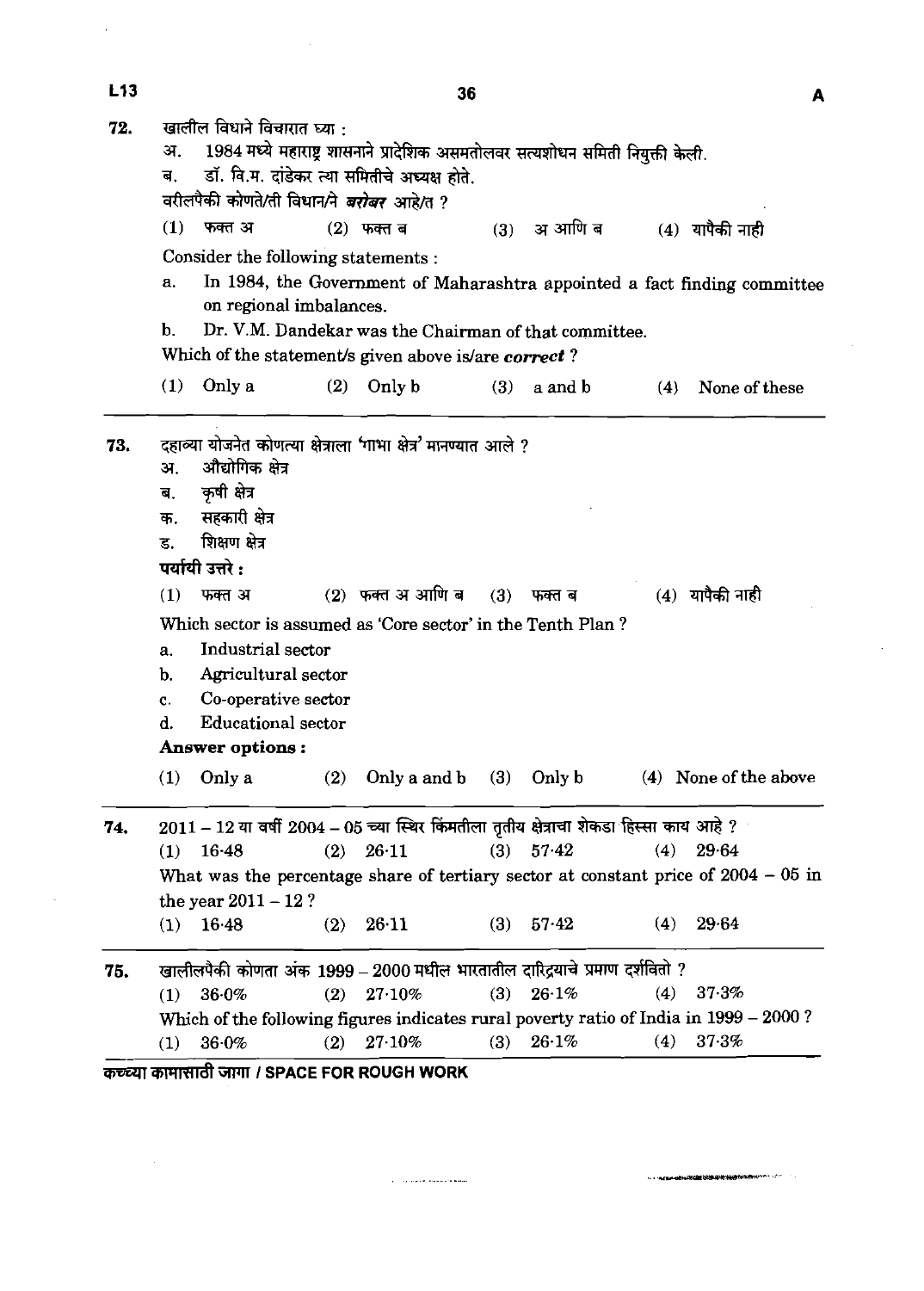A

 $L$ 13

खालील 1 ते 20 या नैसर्गिक संख्यांच्या यादीत लगतच्या जोडीची बेरीज मूळ संख्या आहे. यादी अभ्यासा आणि 76. त्यासंबंधीचे चकीचे विधान निवडा.

20, A, 16, 15, 4, B, 12, C, 10, 7, 6, D, 2, 17, 14, 9, 8, 5, 18, E

- D या वर्णाक्षराची किंमत B च्या किंमतीनसार बदलते.  $(1)$
- E या वर्णाक्षराची किंमत निश्चितपणे 13 आहे.  $(2)$
- A या वर्णाक्षराची किंमत निश्चितपणे 3 आहे.  $(3)$
- B ची किंमत एक तर 1 किंवा 19 असेल.  $(4)$

Given below is a list of natural numbers **1** to **20** in such a way that sum of each adjacent pair is a prime number. Study the list and select the false statement with respect to it.

**20,416,15,4,B,12,C,10,7,6,D,2,17,14,9,8,5,18,E** 

- **(1)** Value of alphabet D changes according to value of B.
- **(2)** Value of alphabet E is definitely **13.**
- **(3)** Value of alphabet A is definitely **3.**
- **(4)** Value of B may be either **1** or **19.**

सोबतच्या आयताकाराच्या रेषांकित भागाचे निर्देशन करणारा अपूर्णांक निवडा. 77.



Select the fraction that represents lined part of the accompanying rectangle.

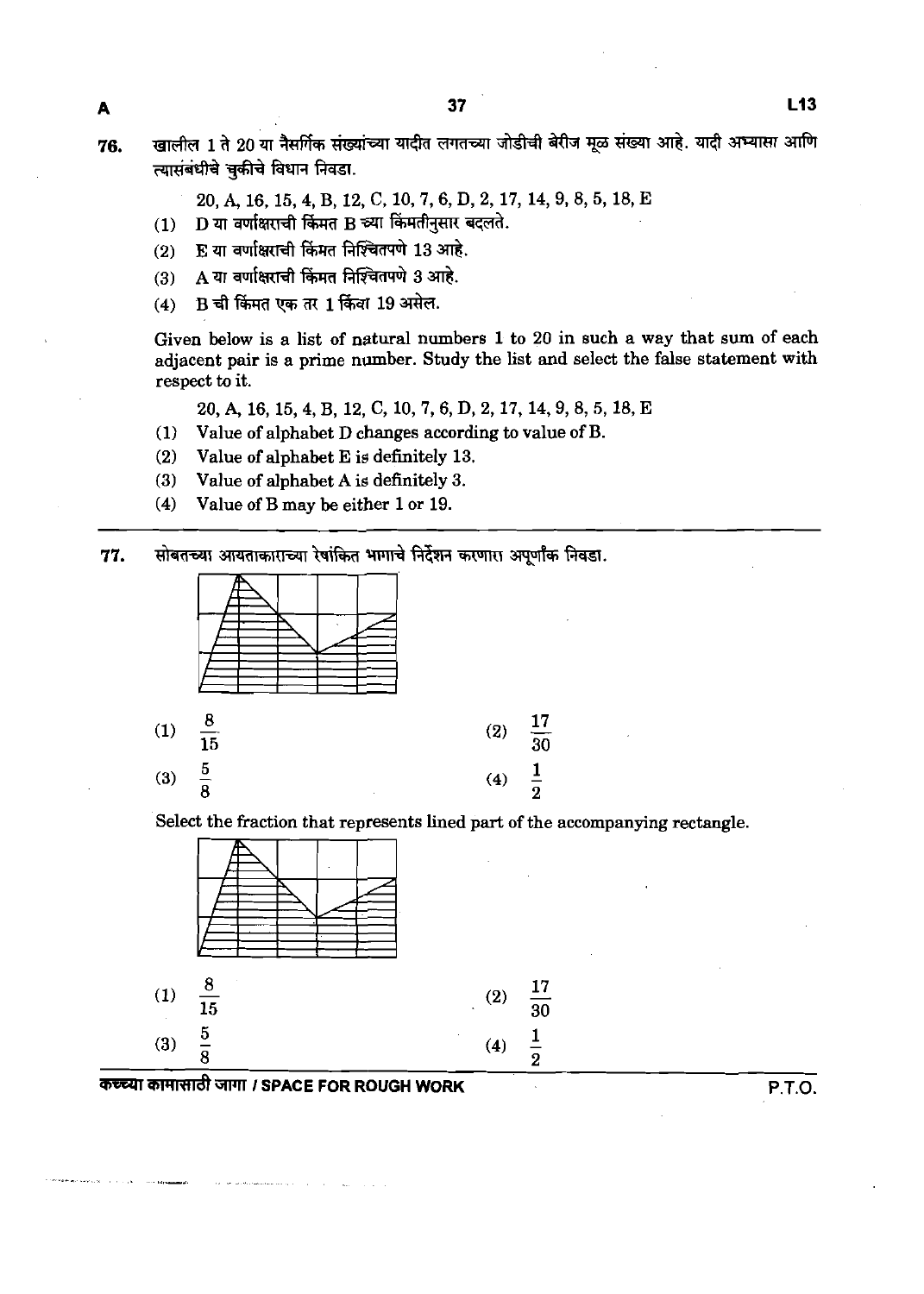.<br>डावीकडे दर्शविलेले पारदर्शक कागदाचे पान पर्यायांत दाखविल्यानुसार एकेरी चौरसाकृती आकार मिळवण्यासाठी 78. रेषांवरून दुमटले. सर्वात योग्य घडी निवडा.



Left-hand transparent paper sheet is folded to get single square shape as shown in the options by folding along lines. Select the most appropriate fold.

 $\hat{z}$  , and an association of  $\hat{z}$  ,  $\hat{z}$  ,  $\hat{z}$ 

 $\sim$   $\sim$  0.000  $\mu$ 



.<br>De antonio de la contexte de la contexte de la contexte de la contexte de la contexte de la contexte de la con

कच्च्या कामासाठी जागा । SPACE FOR ROUGH WORK

L<sub>13</sub>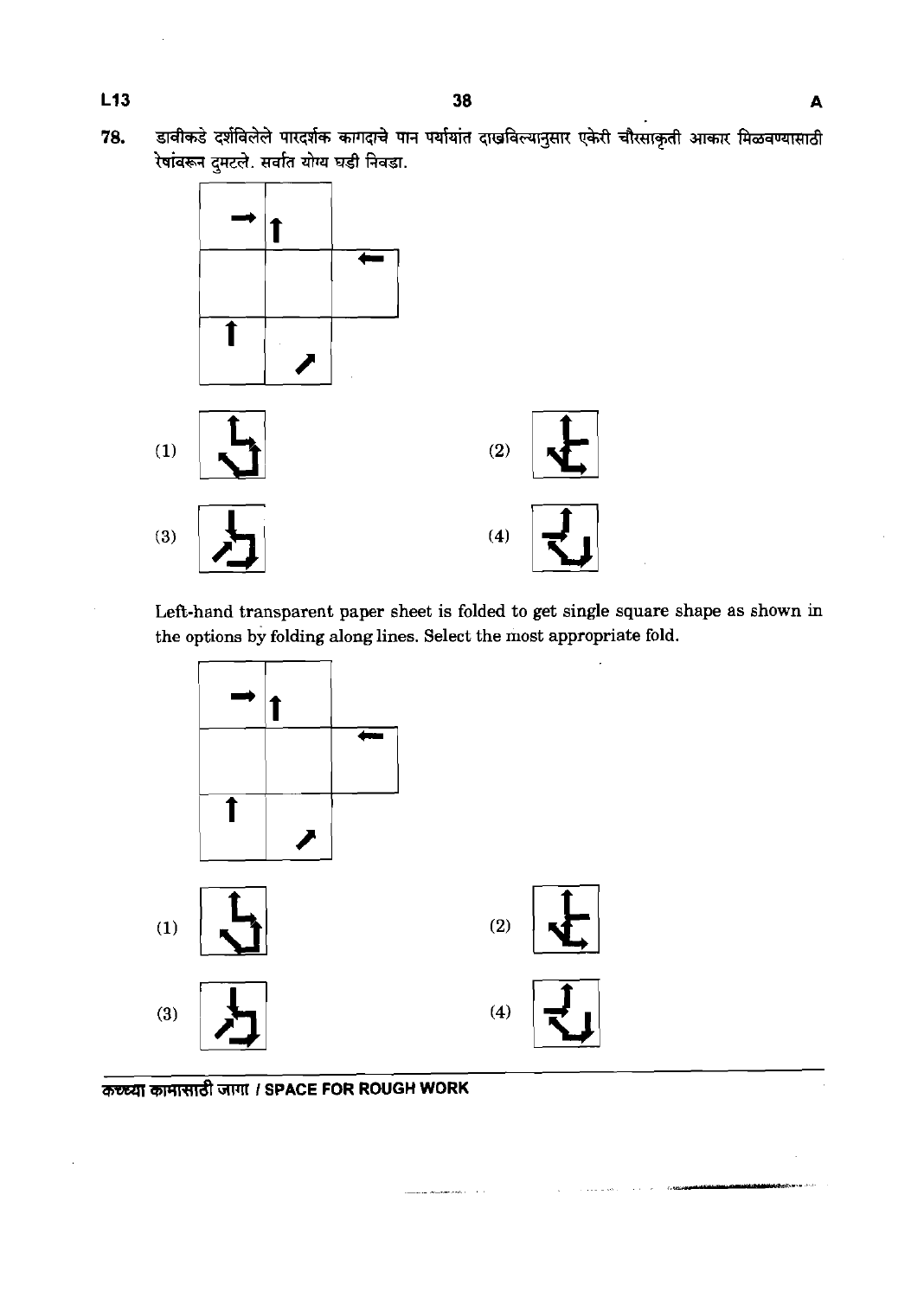79.

दोन मुंग्यानी A बिंदूपासून एकत्र सुरुवात केली. एक चौरसाकार सीमेवरून तर दुसरी आयताकार सीमेवरून याप्रमाणे समान गतीने चालू लागल्या. पुन्हा भेटण्यासाठी त्यांच्यापैकी प्रत्येकीला सेमी मध्ये चालावे लागणारे किमान अंतर निवडा





Two ants start from point A together and walk at the same speed, one along square boundary and other along rectangular boundary. Select the minimum distance in cm each one of them needs to cover for meeting again.



गुलाबी रंगाचे 19 आणि निळ्या रंगाचे सतरा एकसारखे फुगे, दोन निळे फुगे एकत्र येणार नाहीत अशा पद्धतीने 80. बांधायचे झाले तर ते जितक्या प्रकारे करता येईल ती संख्या निवडा.

| (1) ${}^{20}C_{17}$ | (2) ${}^{19}C_{17}$ | (3) ${}^{20}C_{16}$ | (4) ${}^{19}C_{16}$ |
|---------------------|---------------------|---------------------|---------------------|
|                     |                     |                     |                     |

Select the number of ways **19** pink balloons and **17** blue balloons be tied in a row so that no two blue balloons are together if all are otherwise identical.

| (1) $20C_{17}$ |  | (2) ${}^{19}C_{17}$ |  | (3) ${}^{20}C_{16}$ |  | (4) $^{19}C_{16}$ |
|----------------|--|---------------------|--|---------------------|--|-------------------|
|----------------|--|---------------------|--|---------------------|--|-------------------|

जयाने 8 तासात 50 किमी अंतराचा प्रवास केला. पैकी काही अंतर तिने ताशी 4 किमी याप्रमाणे पायी चालून 81. कापले आणि काही अंतर ताशी 10 किमी याप्रमाणे सायकलने कापले ती किती अंतर चालली ?  $40$  किमी  $(1)$  $30 \overline{a}$ मी  $20$  किमी  $10$  किमी  $(2)$  $(3)$  $(4)$ Jaya travelled a distance of **50 km** in **8** hours. She covered a part of distance on foot at the rate of **4 km** per hour and a part on a bicycle at the rate of **10 km** per hour. How much distance did she travel on foot ?  $(1)$ 40 km  $(2)$  $30 \mathrm{km}$  $(3)$ 20 km  $10 \text{ km}$  $(4)$ 

**mmnrrdt** *I* **SPACE FOR ROUGH WORK P.T.O.**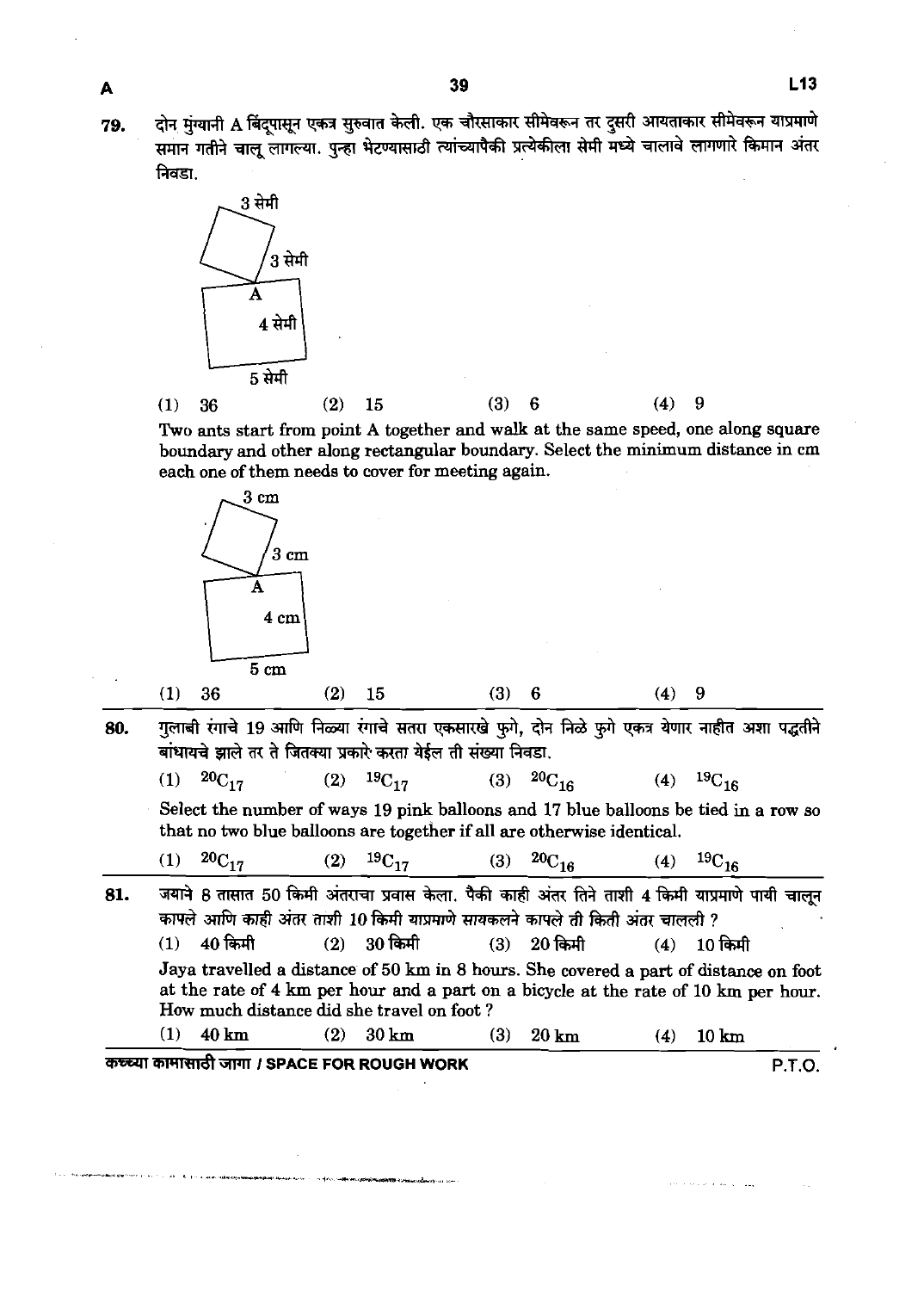सुखप्राप्तीच्या नावाखाली जे काही चालते तो बहुत करून फक्त स्वजाणीव नष्ट करण्याचा प्रयत्न असतो. जर 82. एखाद्याने प्रश्न विचारून सुरुवात केली; माणूस म्हणजे काय आहे. त्याच्या गरजा काय आहेत, तो स्वतःला उत्तमपणे कसा अभिव्यक्त करू शकेल, असे प्रश्न विचारायला सुरुवात केली तर त्याला उलगड़ा होईल की फक्त काम टाळण्याचे सामर्थ्य असणे आणि जन्मापासून ते मरणापर्यंत विद्युत प्रकाशात आणि डबाबंद संगीताच्या स्वरांत सूर जुळवून स्वतःचे जीवन व्यतीत करणे हे सुखासाठी नसते. माणसाला उब, समाज, रिकामपण, आराम आणि गरज असते. जर त्याने हे ओळखले तर तो विज्ञानाच्या व उद्योगप्रधान्यवादी उत्पादनांचा वापर नेहमी तीच चाचणी उपयोगात आणून तारतम्याने करेल; हे (उत्पादन) माझे माणुसपण वाढवेल की माणसपण कमी करेल ? यातन तो शिकेल की उच्चतम समाधान हे एकाच वेळी निवांत होणे. आराम करणे. पत्ते खेळणे. मद्यपान करणे व स्त्रीसंग करणे यातून मिळत नाही.

संहितेच्या सुरुवातीच्या भागातील प्रश्नातून उघड होते की लेखकाने अध्याहृत धरले आहे की

- माणसांना भौतिक गरजांबरोबरीने इतर गरजा आहेत.  $(1)$
- विज्ञानाच्या उत्पादनांमुळे माणसे स्वतःच्या सत्य स्वरूपापासून विभक्त झालेली आहेत.  $(2)$
- माणसे नेहमी जीवनाचा अर्थ शोधण्यात गंतलेली असतात.  $(3)$
- $(4)$ माणसे नेहमी जीवनाच्या ध्येयाचे मूल्यमापन करण्यात गंतलेली असतात.

Much of what goes by the name of pleasure is simply an effort to destroy consciousness. If one started by asking, what is man ? What are his needs ? How can he best express himself? One would discover that merely having the power to avoid work and live one's life from birth to death in electric light and to the tune of tinned music is not a reason for doing so. Man needs warmth, society, leisure, comfort and security : he also needs solitude, creative work and the sense of wonder. If he recognized this, he could use the products of science and industrialism eclectically, applying always the same test : does this make me more human or less human? He would then learn that the highest happiness does not lie in relaxing, resting, playing poker, drinking and making love simultaneously.

The questions asked in the first part of the text reveal that author implies that human beings

- **(1)** have other needs along with physical needs.
- are separated from their true nature as a result of products of science.
- **(3)** are always engaged in seeking the meaning of life.
- **(4)** are always engaged in finding the purpose of life.
- रवि आणि कृणाल हॉकी व व्हॉलीबॉलचे उत्तम खेळाडू आहेत. सचिन व रवि हॉकी व बेसबॉलचे उत्तम खेळाडू 83. आहत. गारव व कुणाल क्रिकट व व्हालाबालच उत्तम खळाडू आहत. सायन, गारव व मनदान कुटबाल व<br>बेसबॉलचे उत्तम खेळाडू आहेत.<br>हॉकी, क्रिकेट व व्हॉलीबॉलचा उत्तम खेळाडू कोण आहे ?<br>(1) सचिन (2) कुणाल (3) र

Hockey and Baseball. Gaurav and Kunal are good in Cricket and Volleyball. Sachin, Gaurav and Mandip are good in Football and Baseball.

**Andrews** 

Who is good in Hockey, Cricket and Volleyball ?

**(1)** Sachin **(2)** Kunal **(3)** Ravi **(4)** Gaurav

**mrm3ndt** GWll **I SPACE FOR ROUGH WORK** 

 $L13$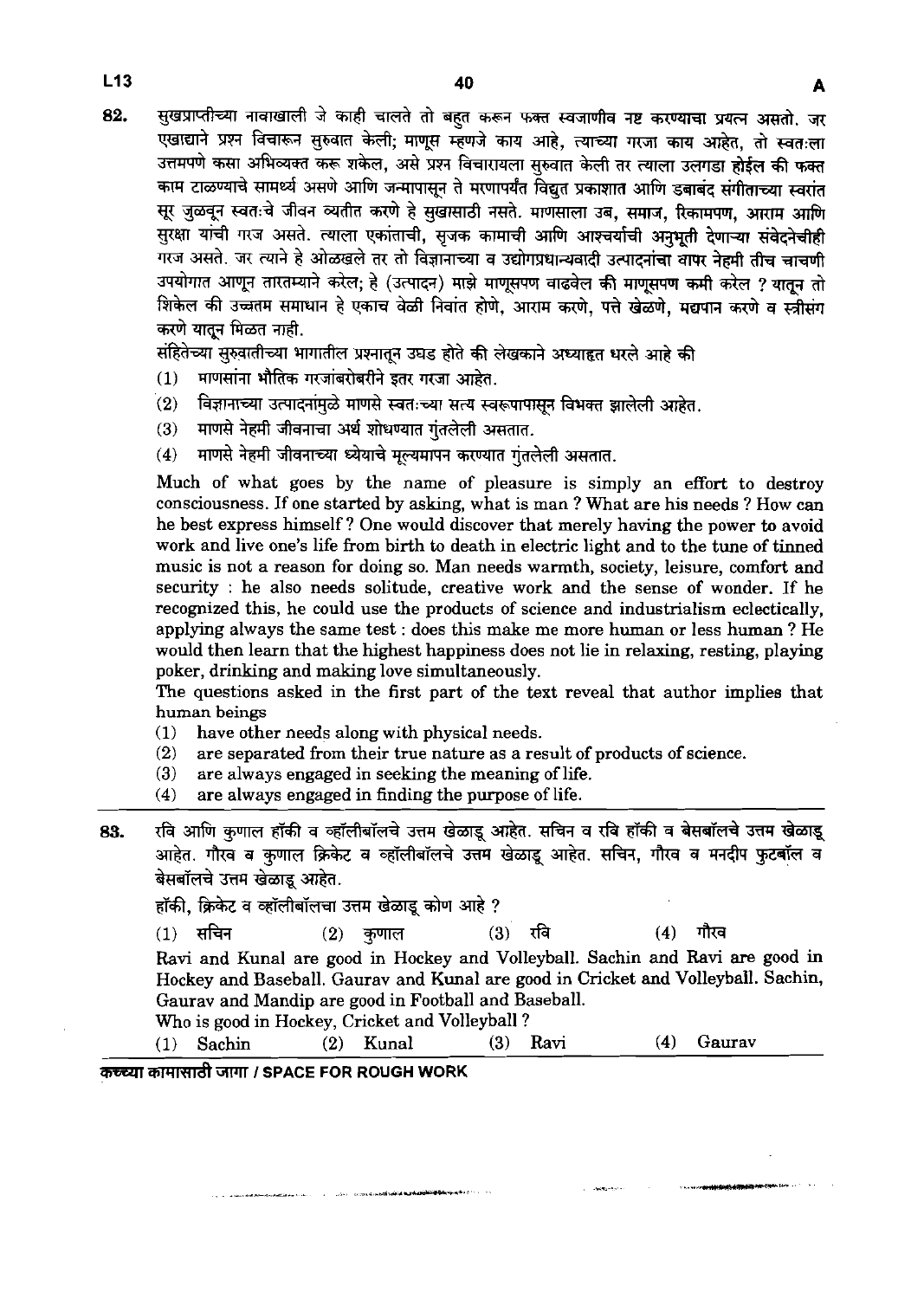84. **"भारतात बनवा"** या अभियानासंदर्भात लेखकाने नोंदवलेले निरीक्षण अभ्यासा :

जमीन, श्रमिक आणि भांडवल यांच्या एकत्रीकरणातून आर्थिक उत्पादन निर्माण होते. पण यासंदर्भांत अगणित अडथळे व्यवसायाच्या आड येतात. भारतातील भूसंपादन कायदे नकारात्मक आहेत. जमीन खरेदी बहुतेक उद्योजकांना परावत्त तरी करते वा त्यांना **भ्रष्टा**चाराचा मार्ग पत्करावा लागतो. सध्याचे भूसंपादन कायदे कुचकामी आहेत. भूमालकीच्या नोंदींची परिस्थिती भयानक असताना कोणालाही त्यातून काही भले करण्याच्या संधीच नाहीत. फुक्त खेड्यातील लोकांचे शहरी जीवनाकडे होणारे स्थलांतरच जमिनीचा प्रश्न सोडवू शकेल. दुर्दैवाने भारतातील शहरीकरण गती जगात सर्वात मंद आहे.

वरील माहितीसंबंधातील उचित अर्थनिर्वचन/ने निवडा.

A

अ. भारतातील शहरीकरण गती जगात सर्वात मंद असल्यामुळे "भारतात बनवा" हे अभियान मागे पडत आहे.

ब. खेड्यातील लोकांनी शहरात स्थलांतर करून उद्योग उभारणीसाठी खेड्यातील जमीन मोकळी केली पाहिजे.

क. शासनाने उद्योगांच्या उभारणीसाठी खेड्यातील भूसंपादन सूलभ करणारे कायदे बनवायला हवेत.

ड. राष्ट्रीय विकासासाठी शासनाने खेड्यातील लोकांना शहरी क्षेत्रांत स्थलांतरित होणे अनिवार्य केले पाहिजे. पर्यायी उत्तरे :

- **(1) ~~~-3 (2) sm-amd**
- **(3)** is~~;Ilft **(4) 8=miWId**

Study the following observation noted by author with respect to "Make in India" initiative :

Economic production arises from a combination of land, labour and capital. But with this respect, the hurdles for business are immense. India's land acquisition laws are impossible. Trying to buy land drives most entrepreneurs to distraction - or resort to corruption. The current land acquisition legislation is unworkable. And given the terrible state of land records, there is no chance anyone can do better. Only the movement of the rural population to urban life will solve the land problem. Unfortunately, India's urbanization is one of the slowest in the world.

Select the appropriate interpretation/s with respect to the above information.

- a. "Make in India" initiative is suffering as India's urbanization is one of the slowest in the world.
- b. Rural population should migrate to the urban areas and vacate rural land for setting up industries.
- C. Government should make laws favourable for procuring rural land for setting up industries.
- d. Government should make it compulsory for rural population to migrate to the urban area for national development.

#### **Answer options** :

- **(1)** None but a **(2)** All but d
- **(3)** None but b **(4)** All but b

# **TlWFd** WJlT **1 SPACE FOR ROUGH WORK P.T.O.**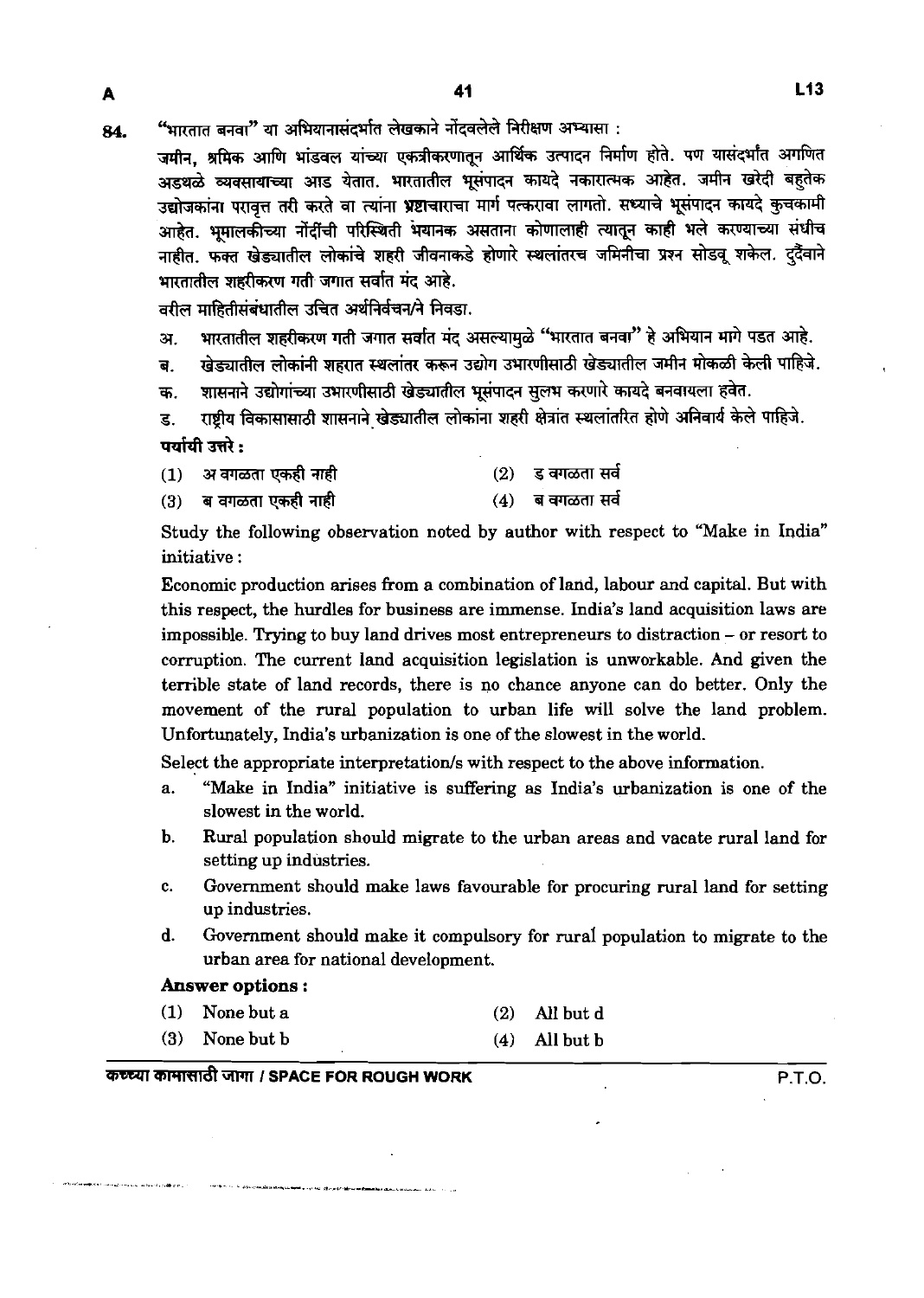- 85. स्वतःच्या The News : A User's Manual. (बातम्याः वापरणाऱ्यांसाठी मार्गदर्शिका) या पस्तकात डे बॉझ्न यांनी 'आदर्श बातम्या संघटनेची' कल्पना केली आहे. हे संघटन फक्त समाजाच्या सदस्यांचे जीवन संपन्न करण्यासाठी अस्तित्वात असावे अशी त्यांची अपेक्षा आहे. त्यांच्या 'आदर्श बातम्या' या कल्पनेला पाठबळ न देणारे/री विधान/ने निवडा.
	- . सजकीय बातम्या आपल्या देशाच्या सामाजिक वास्तवाचे सहानुभूतियुक्त चित्र रंगवतील आणि नियमितपणे घडणाऱ्या वाईट गोष्टी सुधारण्यासाठी कृती करायला प्रोत्साहन देतील.
	- जागतिक बातम्या अन्य संस्कृतींचे तपशीलात जाऊन संवेदनशील विहंगदृष्टी निर्माण करून आपल्याला ब. जागतिक प्रदेशवादाच्या बंधनातून मोकळे करतील.
	- युद्धाच्या बातम्या आपले युद्धवीर आपल्याला शत्रुंपासून सुरक्षित ठेवण्यासाठी कसे संघर्ष करतात ही माहिती क. मिळवायला मदत करतील व त्यामुळे आपल्याला त्यांचे बलिदान आणि शत्रुंचे मरण साजरे करता येईल.
	- गुन्ह्याच्या बातम्या माणसाचे चिवट असे अविवेकी वर्तन शिवाय स्वतःच्या भावनिक इच्छा समजून घेण्याची ड. आणि नियंत्रित करण्याची गरज या टोन्ही बाबी ठळकपणे मांडतील.

#### पर्यायी उत्तरे :

- $(1)$  क खेरीज सर्व
- $(2)$ क खेरीज एकही नाही
- सर्व कारण त्या राष्ट्रवादाला महत्त्व देत नाहीत  $(3)$
- एकही नाही कारण त्या कल्पना आपल्याला माणूस म्हणून आपले परिप्रेक्ष्य रुंदावण्याला मदत करतात  $(4)$

De Botton imagines 'ideal news organisation' in his new book *The News* : *A User's Manual.* He expects that this organization exists solely to enrich lives of the members of society. Select the statement/s that/those does/do not support/s his imagination about 'ideal news'.

- a. Political news would paint a sympathetic picture of the social realities of our nation and encourage action to correct its 'systematic ills'.
- b. World news would create a detailed, sensory overview of other cultures for helping us to break the shackles of our 'globalised provincialism'.
- c. War news would help us to know how our war heroes struggle to keep us safe from our enemies so that we can celebrate their sacrifice and killing of enemies.
- d. Crime reporting would highlight chronic human folly and the need to both understand and control our emotional impulses.

#### **Answer options** :

- **(1) All** but c
- **(2)** None but c
- **(3)** All as they don't give any importance to nationalism
- **(4)** None as all of them are helping us to widen our perspectives as human beings

#### marql *aVTIW8* **iirrm I SPACE FOR ROUGH WORK**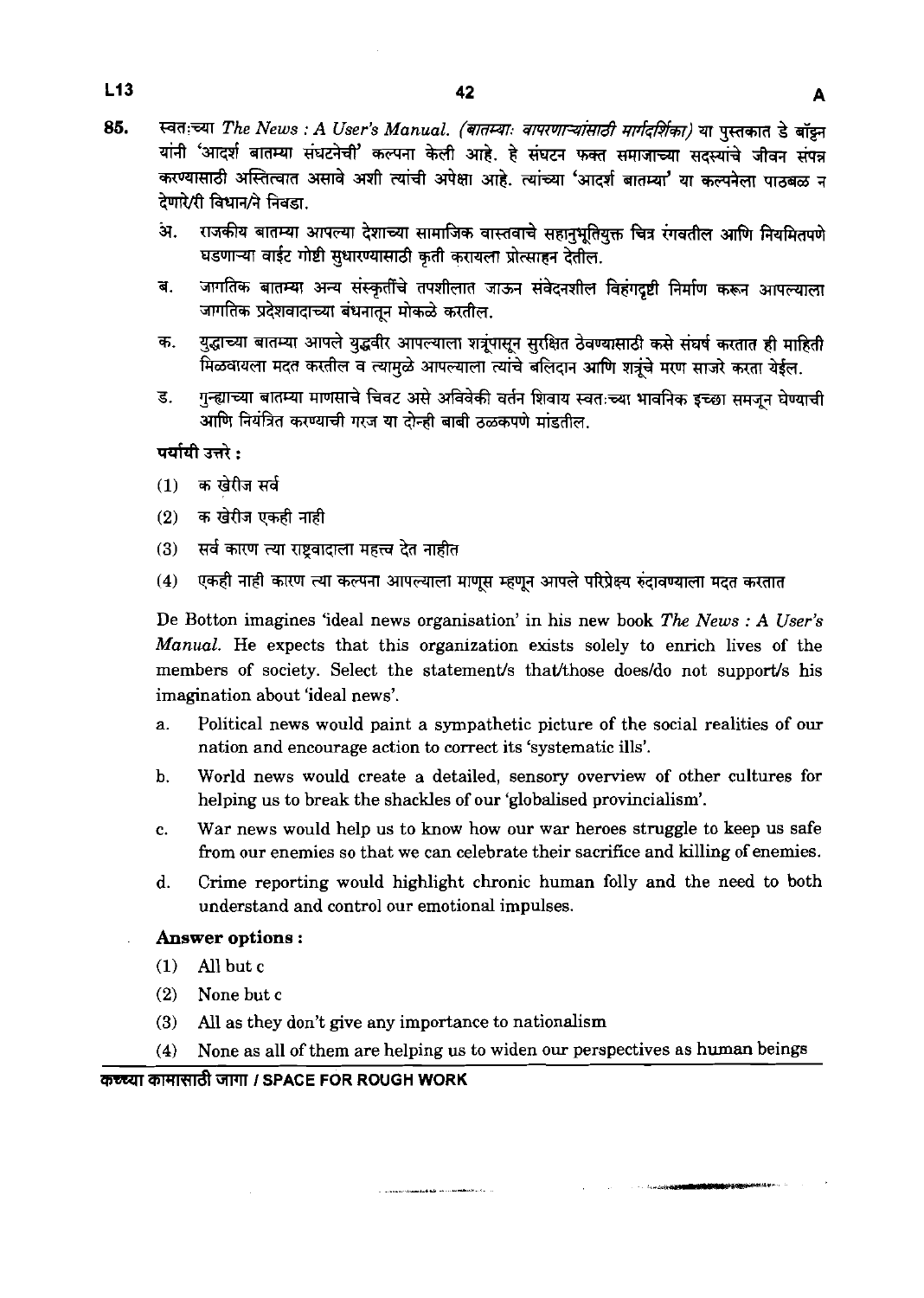सर्व स्वीच प्लग आहेत. विधाने :  $\overline{u}$ 86. काही प्लग बल्ब आहेत. **ਰ** 

सर्व बल्ब होल्डर्स आहेत. क.

सर्व होल्डर्स प्लग आहेत.

 $\mathbf{T}$ निष्कर्ष • काही प्लग स्वीच आहेत.  $\mathbf{H}$ 

*योग्य* पर्याय निवडा<sub>ं</sub>

- निष्कर्ष I सत्य आहे  $(1)$
- निष्कर्ष II सत्य आहे  $(2)$

निष्कर्ष I व II, दोन्ही सत्य आहेत  $(3)$ 

*Statements* : a. All switches are plugs.

- Some plugs are bulbs.
- c. All bulbs are holders.

*Conclusions* : I. All holders are plugs.<br>II. Some plugs are switch

Some plugs are switches.

Find the **correct** alternatives :

(1) Conclusion I is true

**(2)** Conclusion I1 is true

**(3)** Conclusions I and 11, both are true

**(4)** Conclusions I and 11, both are untrue

एका विमान चालक चमूमध्ये श्री आदित, श्री धनंजय व श्री अमोघ हे चालक, सह-चालक आणि उड्डाण अभियंता 87. आहेत. मात्र ते याच क्रमाने असतील असे नाही. खालीलपैकी विवरण या तिघांकरिता खरे आहे.

सह-चालक एकलता एक मूलगा असून तो सर्वांत कमी कमावतो.  $\mathbf{I}$ .

अमोघचे लग्न धनंजयच्या बहिणीशी झालेले आहे आणि तो चालक पेक्षा अधिक कमावतो.  $\Pi$ . सह–चालक कोण आहे ?

आदित धनजय  $(1)$  $(2)$ 

आदित किंवा अमोघ  $(3)$ अमोघ  $(4)$ 

In a certain flight crew, the positions of the pilot, copilot and flight engineer are held by Mr. Aadit, Mr. Dhananjay and Mr. Amogh, though not necessarily in that order given. The following statements are true for all the three :

I. The copilot is an only child and earns the least.

**11.** Amogh is married to Dhananjay's sister and earns more than the pilot.

Who is the copilot ?

**(1)** Aadit **(2)** Dhananjay **(3)** Amogh **(4)** Either Aadit or Amogh

**we jrmr I SPACE FOR ROUGH WORK P.T.O.**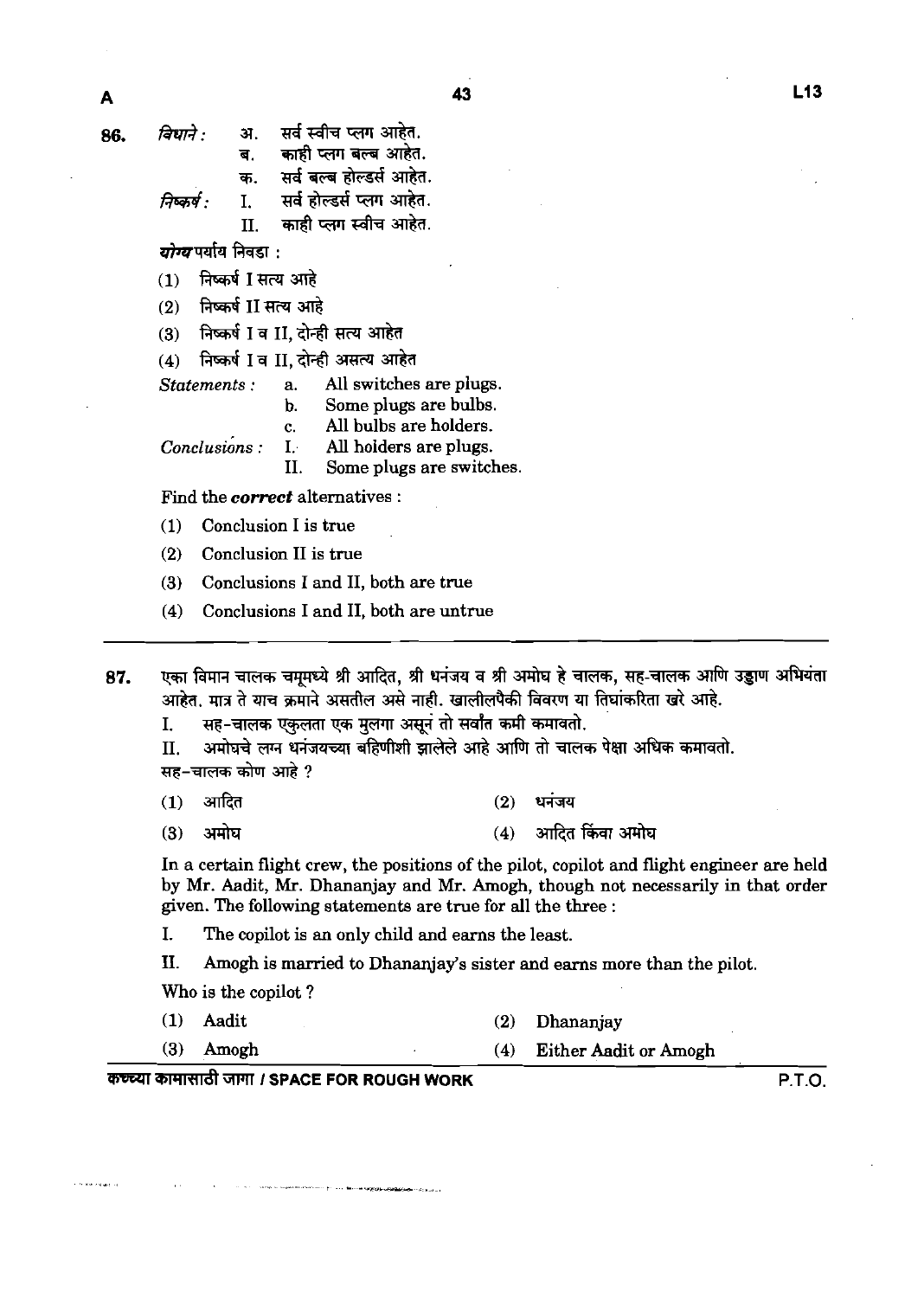एक व्यक्ती टॅक्सीने 10 किमी अंतर कापण्याकरिता ₹ 160 देते, ज्यामध्ये प्रारंभिक काही निश्चित दर समाविष्ट 88. आहेत. एक इतर व्यक्ती 16 किमी अंतर कापण्याकरिता ₹ 276 देते आणि त्यासाठी टॅक्सी चालक प्रारंभिक काही निश्चित दराच्या दप्पट दर आकारतो.

तर टॅक्सीचे प्रति किलोमीटर दर किती आहे ?

- $(1)$  $\overline{\tau}$  10
- $(2)$  $\overline{5}$  13
- $(3)$  $\overline{5}$  11
- $(4)$ ₹ 17

A man paid  $\overline{\tau}$  160 while travelling 10 km in a taxi which has some initial fixed charges. Another man paid  $\bar{\tau}$  276 for travelling 16 km and the taxi driver charged double of the initial fixed charges from him.

Then the charges of the taxi per **km** are

- $(1)$  ₹ 10
- $(2)$  $\overline{5}$  13
- $(3)$  $\overline{5}$  11
- $(4)$ ₹ 17

वडिलांचे सध्याचे वय मोठ्या मुलाच्या वयाच्या दुप्पट आहे. दहा वर्षांनंतर वडिलांचे वय धाकट्या मुलाच्या 89. वयाच्या तिप्पट होईल. जर त्यांच्या दोन मुलांच्या वयात 15 वर्षांचे अंतर आहे. तर वडिलांचे आजचे वयु किती ?  $(1)$ 110 ਕਖੋਂ  $(2)$  $70$  वर्षे  $(3)$  $60$  वर्षे  $(4)$  50 वर्षे

The present age of the father is twice that of the elder son. Ten years hence, the age of the father will be three times that of the younger son. If the difference in the ages of the two sons is **15** years, the present age of the father is

**(1) 110** years **(2) 70** years **(3) 60** years **(4) 50** years

- **90.** aर्गातील 40% विद्यार्थ्यांनी गणितासाठी आणि 70% भगोलासाठी नावे नोंदवली आहेत. जर 15% विद्यार्थ्यांनी गणित व भूगोल या दोन्हीसाठी नावे नोंदवलेली असतील तर, दोन्ही विषयांपैकी एकाहीसाठी नाव न नोंदवलेल्या वंगाताल 40% विद्यार्थ्यांना गाणतासाठा आाण 70% भूगालासाठा नाव नादवला आहत. जर 15% विद्यार्थ्यांना<br>गणित व भूगोल या दोन्हीसाठी नावे नोंदवलेली असतील तर, दोन्ही विषयांपैकी एकाहीसाठी नाव न नोंदवलेल्या<br>विद्यार्थ्यांची टक्केवारी न
	- **(1) 5 (2) 15 (3) 0 (4) 25**

In a class, **40%** of the students enrolled for Maths and **70%** enrolled for Geography. If **15%** of the students enrolled for both Maths and Geography, choose the percentage of the students of the class which did not enrol for either of the two subjects.

**(1) 5 (2) 15 (3) 0 (4) 25** 

**swl** WFiRd GWTl **I SPACE FOR ROUGH WORK**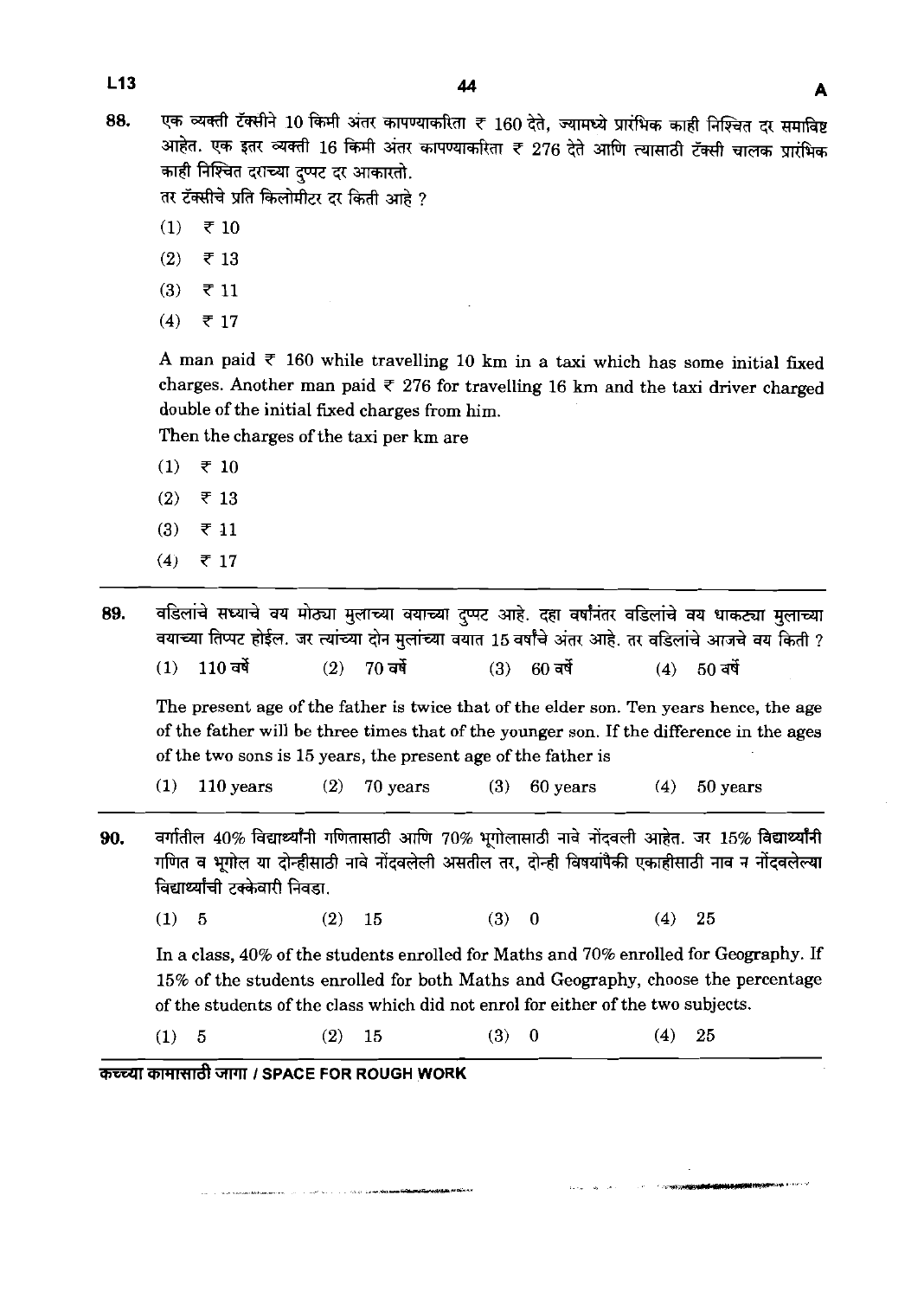महाराष्ट्रातील लोकसंख्येची घनता काढण्याकरिता खालील सूत्राचा वापर केला जातो : 91.

> महाराष्ट्राची लोकसंख्येची घनता = सहाराष्ट्राची लोकसंख्या<br>एकूण जिल्ह्याची लोकसंख्या अ.

महाराष्ट्राची लोकसंख्येची घनता (चौ.किमी) = महाराष्ट्राची एकूण लोकसंख्या<br>महाराष्ट्राची लोकसंख्येची घनता (चौ.किमी) = महाराष्ट्राचे एकूण क्षेत्रफळ (चौ.किमी) ब.

महाराष्ट्राची लोकसंख्येची घनता = जिल्ह्याचे एकूण क्षेत्रफळ (चौ.किमी)<br>महाराष्ट्राची लोकसंख्येची घनता = महाराष्ट्राचे एकूण क्षेत्रफळ (चौ.किमी) क.

#### पर्यायी उत्तरे:

A

- अ बरोबर  $(1)$
- ब बरोबर  $(2)$
- अ व ब बरोबर  $(3)$
- क बरोबर  $(4)$

Calculating the density of population in. Maharashtra using the following formula :

a. Population density of Maharashtra =  $\frac{\text{Population of Maharashtra}}{\text{Total Population of Distributions}}$ 

**b.** Population density of Maharashtra (sq. **km)** 

Total Population of Maharashtra Total area of Maharashtra (sq. **km)** 

c. Population density of Maharashtra =  $\frac{\text{Total District area (sq. km)}}{\text{Total District area (sq. km)}}$ Total area of Maharashtra **(sq. km)** 

#### **Answer options** :

- **(1)** a is correct
- **(2)** b is correct
- **(3)** a and b are correct
- **(4)** cis correct

# कच्च्या कामासाठी जागा *।* SPACE FOR ROUGH WORK बाल का सामान्य प्रकार का सामान्य प्रकार का सामान्य प्रकार का सामान्य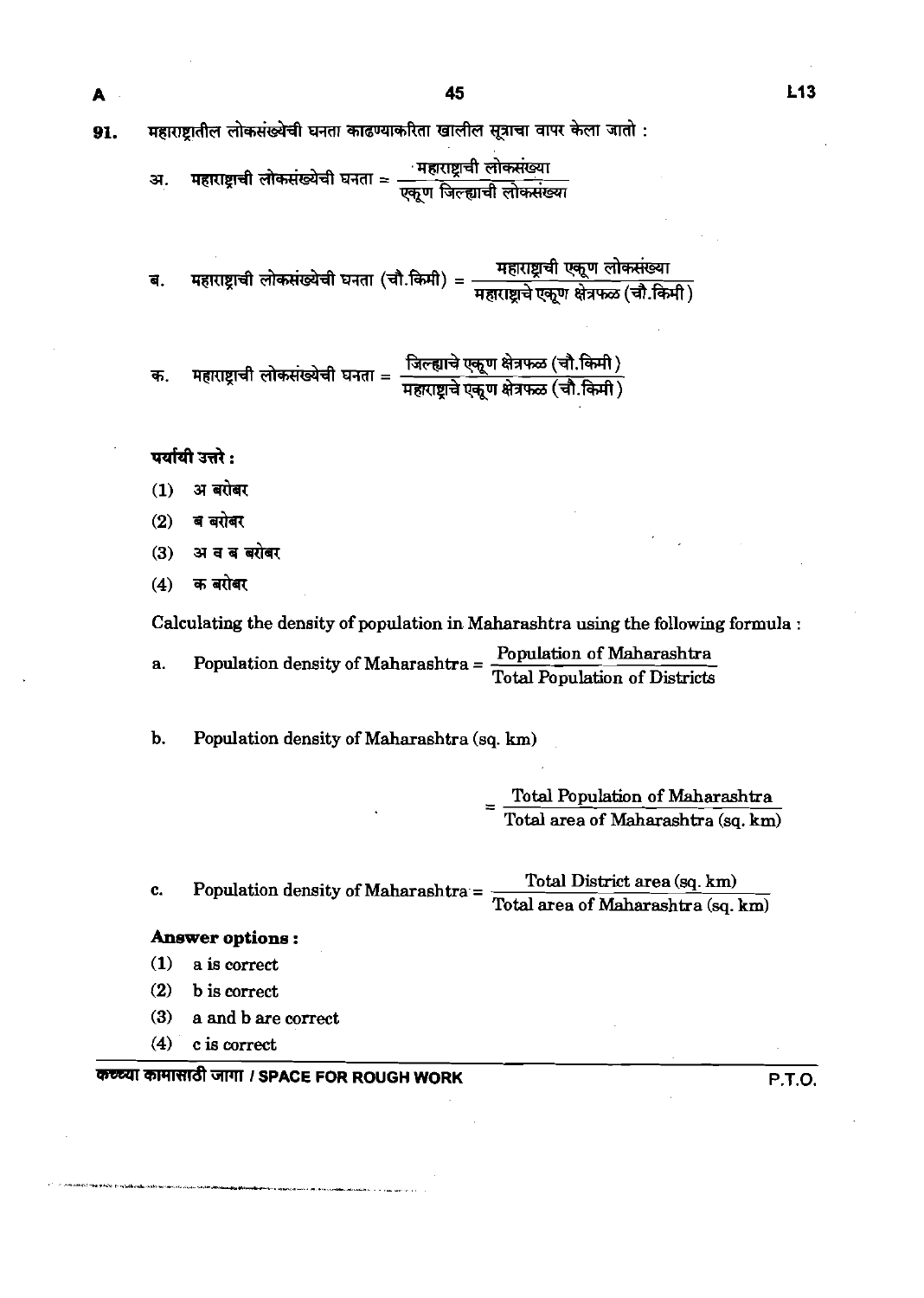J.

| 92. | खालील विधानांपैकी <i>चूकीचे</i> विधान कोणते ?                                                         |                                                                  |     |                                                                              |     |                        |     |       |  |  |  |  |  |
|-----|-------------------------------------------------------------------------------------------------------|------------------------------------------------------------------|-----|------------------------------------------------------------------------------|-----|------------------------|-----|-------|--|--|--|--|--|
|     | बुद्धिवंतांच्या स्थलांतरामुळे आगमन क्षेत्रात तरूण व प्रतिभावान लोकांची भर पड़ते.<br>अ.                |                                                                  |     |                                                                              |     |                        |     |       |  |  |  |  |  |
|     | ब.                                                                                                    |                                                                  |     | आगमन क्षेत्राला या बुद्धिवंतांचा चांगला लाभ होतो.                            |     |                        |     |       |  |  |  |  |  |
|     | क.                                                                                                    | बुद्धिवंतांच्या स्थलांतरामुळे आगमन क्षेत्रावर वाईट परिणाम होतात. |     |                                                                              |     |                        |     |       |  |  |  |  |  |
|     | ड.                                                                                                    |                                                                  |     | बुद्धिवंतांच्या स्थलांतरामुळे आगमन क्षेत्राचा आर्थिक विकास अधिक वेगाने होतो. |     |                        |     |       |  |  |  |  |  |
|     |                                                                                                       | पर्यायी उत्तरे :                                                 |     |                                                                              |     |                        |     |       |  |  |  |  |  |
|     | (1)                                                                                                   | फक्त अ                                                           |     |                                                                              | (2) | ब व ड                  |     |       |  |  |  |  |  |
|     | (3)                                                                                                   | फक्त क                                                           |     |                                                                              | (4) | वरीलपैकी एकही नाही     |     |       |  |  |  |  |  |
|     | Which of the following statements is <i>incorrect</i> ?                                               |                                                                  |     |                                                                              |     |                        |     |       |  |  |  |  |  |
|     | Intellectual migration leads to increase in young and talented people in the<br>a.<br>arrival region. |                                                                  |     |                                                                              |     |                        |     |       |  |  |  |  |  |
|     | Intellectual people benefit the arrival region.<br>b.                                                 |                                                                  |     |                                                                              |     |                        |     |       |  |  |  |  |  |
|     | Migration of intellectual people badly affects the arrival region.<br>c.                              |                                                                  |     |                                                                              |     |                        |     |       |  |  |  |  |  |
|     | Migration of intellectual people results in fast economic development of the<br>d.<br>arrival region. |                                                                  |     |                                                                              |     |                        |     |       |  |  |  |  |  |
|     | Answer options:                                                                                       |                                                                  |     |                                                                              |     |                        |     |       |  |  |  |  |  |
|     | (1)                                                                                                   | Only a                                                           |     |                                                                              | (2) | b and d                |     |       |  |  |  |  |  |
|     | (3)                                                                                                   | Only c                                                           |     |                                                                              | (4) | None of the above      |     |       |  |  |  |  |  |
| 93. | सहयाद्री पर्वताची महाराष्ट्रातील लांबी किती किमी. आहे ?                                               |                                                                  |     |                                                                              |     |                        |     |       |  |  |  |  |  |
|     | (1)                                                                                                   | 420                                                              | (2) | 440                                                                          | (3) | 470                    | (4) | 520   |  |  |  |  |  |
|     |                                                                                                       |                                                                  |     |                                                                              |     |                        |     |       |  |  |  |  |  |
|     | (1)                                                                                                   | 420                                                              | (2) | What is the length (km) of Sahyadri Mountains of Maharashtra?<br>440         | (3) | 470                    | (4) | 520   |  |  |  |  |  |
|     |                                                                                                       |                                                                  |     |                                                                              |     |                        |     |       |  |  |  |  |  |
| 94. |                                                                                                       |                                                                  |     | बालाघाट पठाराच्या उत्तरेस व दक्षिणेस अनुक्रमे कोणत्या नदयांची खोरी आहेत ?    |     |                        |     |       |  |  |  |  |  |
|     | (1)                                                                                                   | गोदावरी व भीमा                                                   |     |                                                                              | (2) | नर्मदा व तापी          |     |       |  |  |  |  |  |
|     | (3)                                                                                                   | पंचगंगा व घटप्रभा                                                |     |                                                                              | (4) | वैनगंगा व पैनगंगा      |     |       |  |  |  |  |  |
|     | Which river basins lie to the north and south of the Balaghat Plateau?                                |                                                                  |     |                                                                              |     |                        |     |       |  |  |  |  |  |
|     | (1)                                                                                                   | Godavari and Bhima                                               |     |                                                                              | (2) | Narmada and Tapi       |     |       |  |  |  |  |  |
|     | (3)                                                                                                   | Panchganga and Ghatprabha                                        |     |                                                                              | (4) | Wainganga and Penganga |     |       |  |  |  |  |  |
| 95. | अस्तांभा शिखर महाराष्ट्राच्या कोणत्या जिल्ह्यात आहे ?                                                 |                                                                  |     |                                                                              |     |                        |     |       |  |  |  |  |  |
|     | (1)                                                                                                   | नाशिक                                                            | (2) | अमरावती                                                                      | (3) | नंदुरबार               | (4) | धुळे  |  |  |  |  |  |
|     |                                                                                                       |                                                                  |     | The Astambha peak is in which district of Maharashtra?                       |     |                        |     |       |  |  |  |  |  |
|     |                                                                                                       |                                                                  |     |                                                                              | (3) | Nandurbar              | (4) | Dhule |  |  |  |  |  |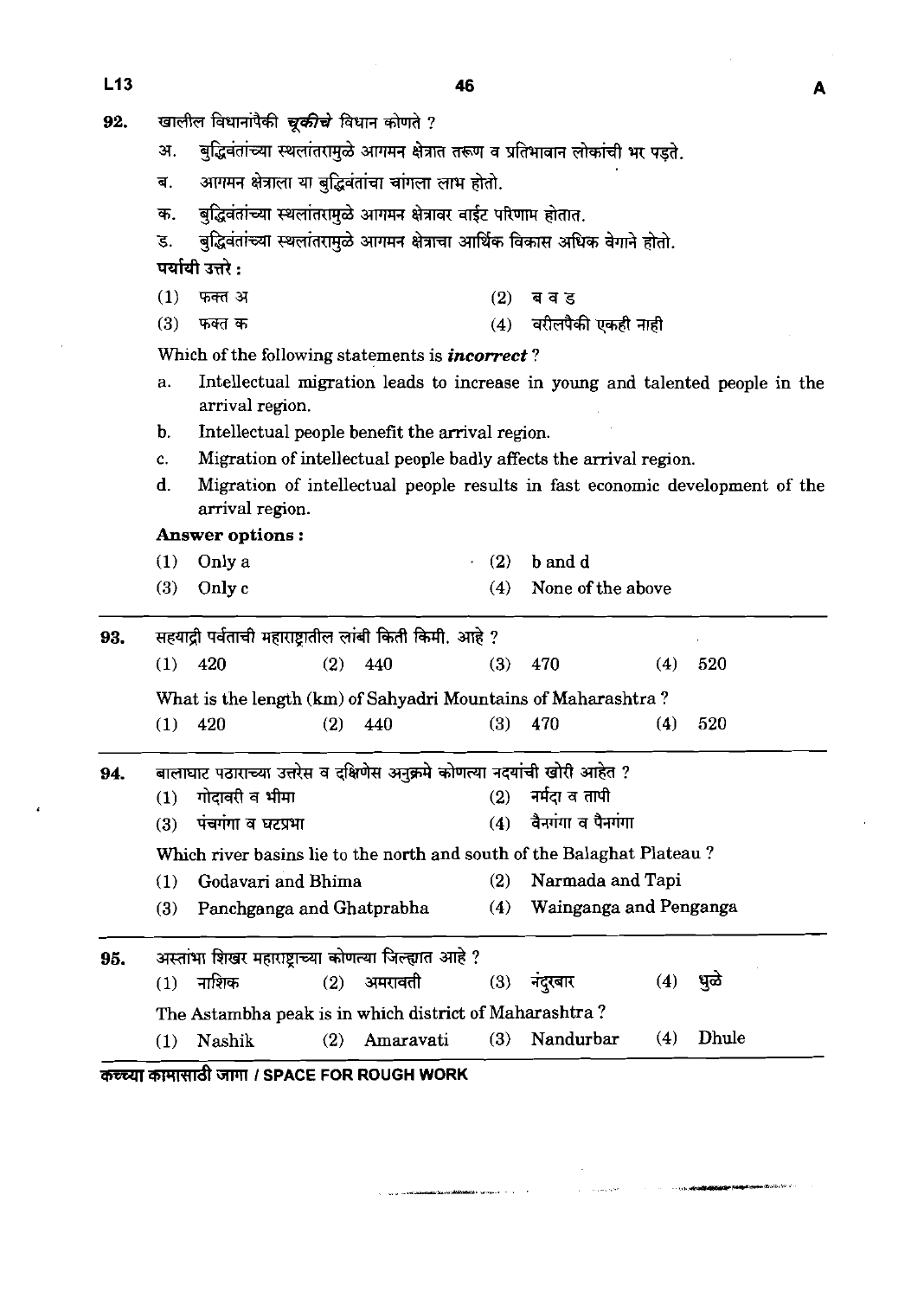| A    |                                                                                                                     |                        |                      | 47             |     |                     |     | L13                                                                               |  |  |  |  |  |  |
|------|---------------------------------------------------------------------------------------------------------------------|------------------------|----------------------|----------------|-----|---------------------|-----|-----------------------------------------------------------------------------------|--|--|--|--|--|--|
| 96.  | 'बॉम्बे हाय' हे तेलक्षेत्र मुंबईच्या पश्चिमेस किती अंतरावर (किमी) आहे ?                                             |                        |                      |                |     |                     |     |                                                                                   |  |  |  |  |  |  |
|      | (1)                                                                                                                 | 172 किमी               |                      | $(2)$ 174 किमी | (3) | 176 किमी            |     | $(4)$ 178 किमी                                                                    |  |  |  |  |  |  |
|      |                                                                                                                     | Mumbai?                |                      |                |     |                     |     | What is the distance (km) from the 'Bombay High' oilfield to the western side of  |  |  |  |  |  |  |
|      | (1)                                                                                                                 | $172 \mathrm{km}$      | (2)                  | 174 km         | (3) | $176 \mathrm{km}$   | (4) | $178 \mathrm{km}$                                                                 |  |  |  |  |  |  |
| 97.  | खाली नमूद जिल्ह्यांची अनुक्रमाने पुनर्रचना तेथील वनक्षेत्रां प्रमाणे (चौ.किमी) उतरत्या क्रमाने लावा.                |                        |                      |                |     |                     |     |                                                                                   |  |  |  |  |  |  |
|      | अ.                                                                                                                  | चंद्रपूर               | ब.                   | गडचिरोली       | क.  | गोंदिया             |     |                                                                                   |  |  |  |  |  |  |
|      | ड.                                                                                                                  | अमरावती                | $\dot{\mathbf{5}}$ . | ਕਪੀ            |     |                     |     |                                                                                   |  |  |  |  |  |  |
|      |                                                                                                                     | पर्यायी उत्तरे :       |                      |                |     |                     |     |                                                                                   |  |  |  |  |  |  |
|      |                                                                                                                     | $(1)$ ड, ई, ब, क, अ    |                      |                |     | $(2)$ अ, ब, क, ड, ई |     |                                                                                   |  |  |  |  |  |  |
|      |                                                                                                                     | $(3)$ ब, अ, ड, क, ई    |                      |                |     | $(4)$ क, ड, ई, ब, अ |     |                                                                                   |  |  |  |  |  |  |
|      |                                                                                                                     |                        |                      |                |     |                     |     |                                                                                   |  |  |  |  |  |  |
|      | Arrange the following districts as per the availability of forested area (sq. km) in<br>descending order.           |                        |                      |                |     |                     |     |                                                                                   |  |  |  |  |  |  |
|      | a.                                                                                                                  | Chandrapur             | <b>b</b> .           | Gadchiroli     | c.  | Gondia              |     |                                                                                   |  |  |  |  |  |  |
|      | d.                                                                                                                  | Amaravati              | e.                   | Wardha         |     |                     |     |                                                                                   |  |  |  |  |  |  |
|      |                                                                                                                     | Answer options:        |                      |                |     |                     |     |                                                                                   |  |  |  |  |  |  |
|      |                                                                                                                     | $(1)$ d, e, b, c, a    |                      |                |     | $(2)$ a, b, c, d, e |     |                                                                                   |  |  |  |  |  |  |
|      |                                                                                                                     | $(3)$ b, a, d, c, e    |                      |                |     | $(4)$ c, d, e, b, a |     |                                                                                   |  |  |  |  |  |  |
| 98.  | 2011 च्या जनगणनेनुसार लोकसंख्येच्या बाबतीत महाराष्ट्राचा भारतात कितवा क्रमांक लागतो ?                               |                        |                      |                |     |                     |     |                                                                                   |  |  |  |  |  |  |
|      | (1)                                                                                                                 | पहिला                  |                      | $(2)$ दुसरा    | (3) | तिसरा               | (4) | चौथा                                                                              |  |  |  |  |  |  |
|      |                                                                                                                     |                        |                      |                |     |                     |     | What is the rank of Maharashtra in population in India, according to 2011 census? |  |  |  |  |  |  |
|      | (1)                                                                                                                 | First                  | (2)                  | Second         | (3) | Third               | (4) | Fourth                                                                            |  |  |  |  |  |  |
| 99.  | खालीलपैकी महाराष्ट्रामध्ये मराठीभाषेनंतर कोणत्या दोन भाषा सर्वात जास्त लोक बोलतात ?                                 |                        |                      |                |     |                     |     |                                                                                   |  |  |  |  |  |  |
|      | зт.                                                                                                                 | तामिळ                  | ब.                   | मल्याळी        | क.  | सिंधी               | ड.  | कनड                                                                               |  |  |  |  |  |  |
|      | ई.                                                                                                                  | बंगाली                 | फ.                   | पंजाबी         |     |                     |     |                                                                                   |  |  |  |  |  |  |
|      | पर्यायी उत्तरे :                                                                                                    |                        |                      |                |     |                     |     |                                                                                   |  |  |  |  |  |  |
|      | (1)                                                                                                                 | अ व ब                  | (2)                  | क व ड          |     | $(3)$ ईवफ           |     | (4) अवड                                                                           |  |  |  |  |  |  |
|      | Which of the following are the two highest spoken languages by the people after<br>Marathi language in Maharashtra? |                        |                      |                |     |                     |     |                                                                                   |  |  |  |  |  |  |
|      | a.                                                                                                                  | Tamil                  | b.                   | Malayalam      | c.  | Sindhi              | d.  | Kannad                                                                            |  |  |  |  |  |  |
|      | e.                                                                                                                  | Bengali                | f.                   | Punjabi        |     |                     |     |                                                                                   |  |  |  |  |  |  |
|      |                                                                                                                     | <b>Answer options:</b> |                      |                |     |                     |     |                                                                                   |  |  |  |  |  |  |
|      | (1)                                                                                                                 | a and b                | (2)                  | c and d        | (3) | e and f             | (4) | a and d                                                                           |  |  |  |  |  |  |
| 100. | खालीलपैकी कोणती नदी गोदावरीच्या उजव्या बाजूची उपनदी आहे ?                                                           |                        |                      |                |     |                     |     |                                                                                   |  |  |  |  |  |  |
|      | (1)                                                                                                                 | मांजरा                 | (2)                  | शिवना          | (3) | दुधना               | (4) | सावरी                                                                             |  |  |  |  |  |  |
|      | Which of the following rivers is the right bank tributary of Godavari?                                              |                        |                      |                |     |                     |     |                                                                                   |  |  |  |  |  |  |
|      | (1)                                                                                                                 | Manjira                | (2)                  | Shivana        | (3) | Dudhana             | (4) | Sabari                                                                            |  |  |  |  |  |  |

47

.<br>A